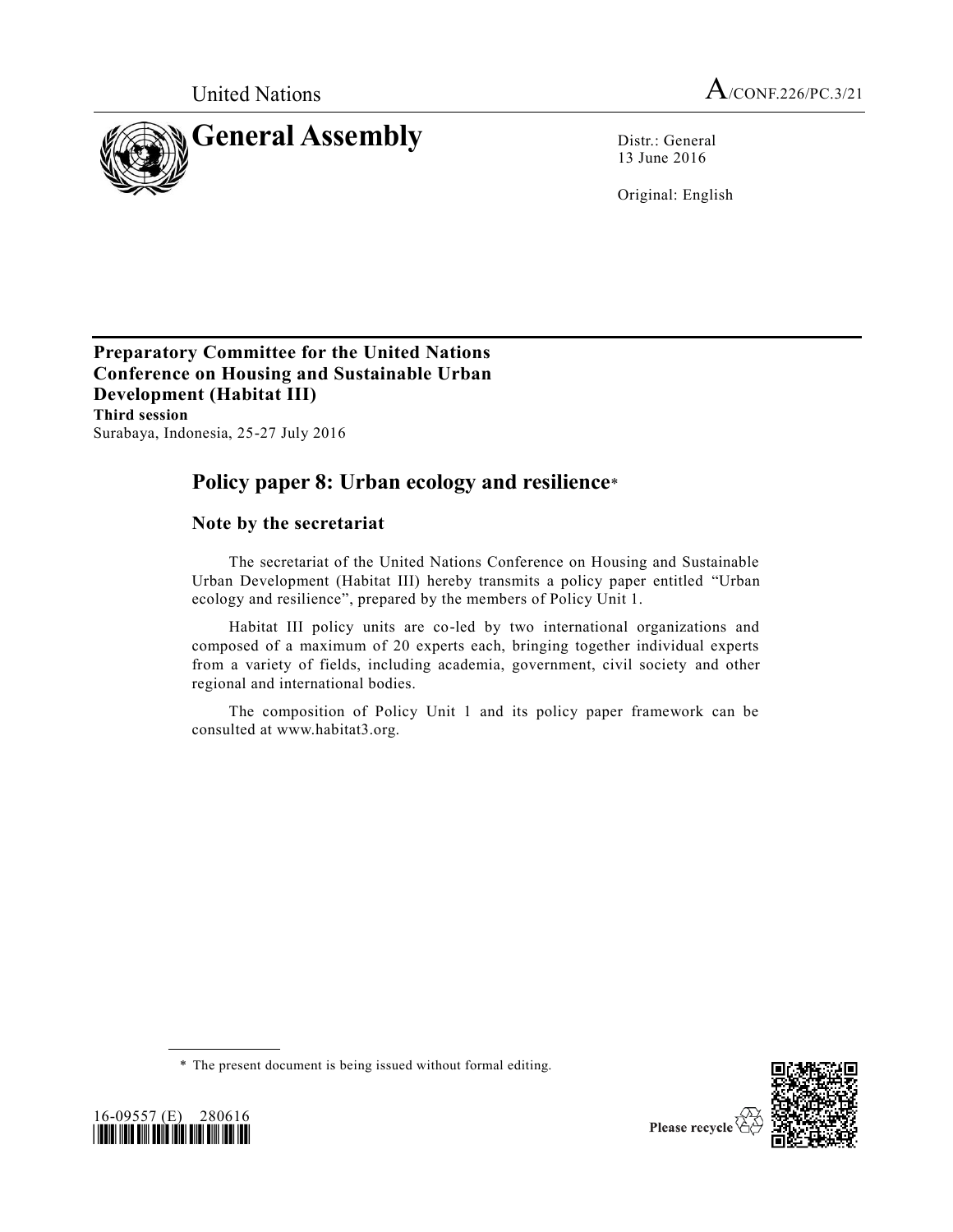## **Policy paper 8: Urban ecology and resilience**

### **Executive summary**

As the global population becomes increasingly urban, the design, planning and management of cities become more important to human health, well-being, and quality of life. Inevitably, urban ecology, urban environmental sustainability, and resilience are central to this shift.

This paper argues that we should work towards a future that is environmentally sustainable, with ecologically healthy, low-carbon, resourceefficient, and resilient cities that have the ability to mitigate and adapt to a variety of shocks and stresses. The policy recommendations and implementation proposals outlined in this paper advocate for a participatory and inclusive urban planning and design process that will help make this vision a reality. Incorporating environmental challenges into decision-making is a way to improve quality of life of citizens and increase cities' competitiveness.

### **Challenges**

In the development of this policy paper, two key challenges related to urban ecology and resilience were prominent in discussions of the experts and co-leads. First is the need to change the way we think of cities. The city is primarily perceived as a significant source of negative ecological impacts. But we need to harness the amazing potential that cities have to spark and spur new technologies, practices and approaches that help achieve local and global environmental goals. Cities are hubs of innovation and their density of population provides economies of scale to reduce environmental impacts such as greenhouse gas emissions per capita (McGranahan and Satterthwaite 2014). To maximize the multiple benefits of the compact city form, a paradigm shift is needed in the way that cities are shaped and governed.

The second challenge identified in discussions is the need to review and revise the way we live in, design, and manage our cities. Shocks and stresses affecting cities now and in the future pose significant threats to humans and ecosystems. In many cities, potential shocks — such as extreme weather events related to climate change — are not yet being sufficiently addressed through infrastructure and institutional development. Similarly, stresses, which may be slower to manifest but equally damaging, such as insufficient water supply, poor air quality, and shortages of natural resources due to unsustainable consumption and production, are also not incorporated in the design and/or management of cities. City design, planning and management decisions need to be based on a longer-term vision.

#### **Policy areas**

Most cities lack the resources and capacity to effectively tackle the specific barriers to urban environmental sustainability and resilience. This paper identifies policy areas that are critical to building the vision espoused in this document.

Current literature points towards a lack of understanding of resource flows and patterns of consumption and production as one of the barriers to urban environmental sustainability. There is also a need to develop locally appropriate ways to protect and support ecosystem health. Examples include investment in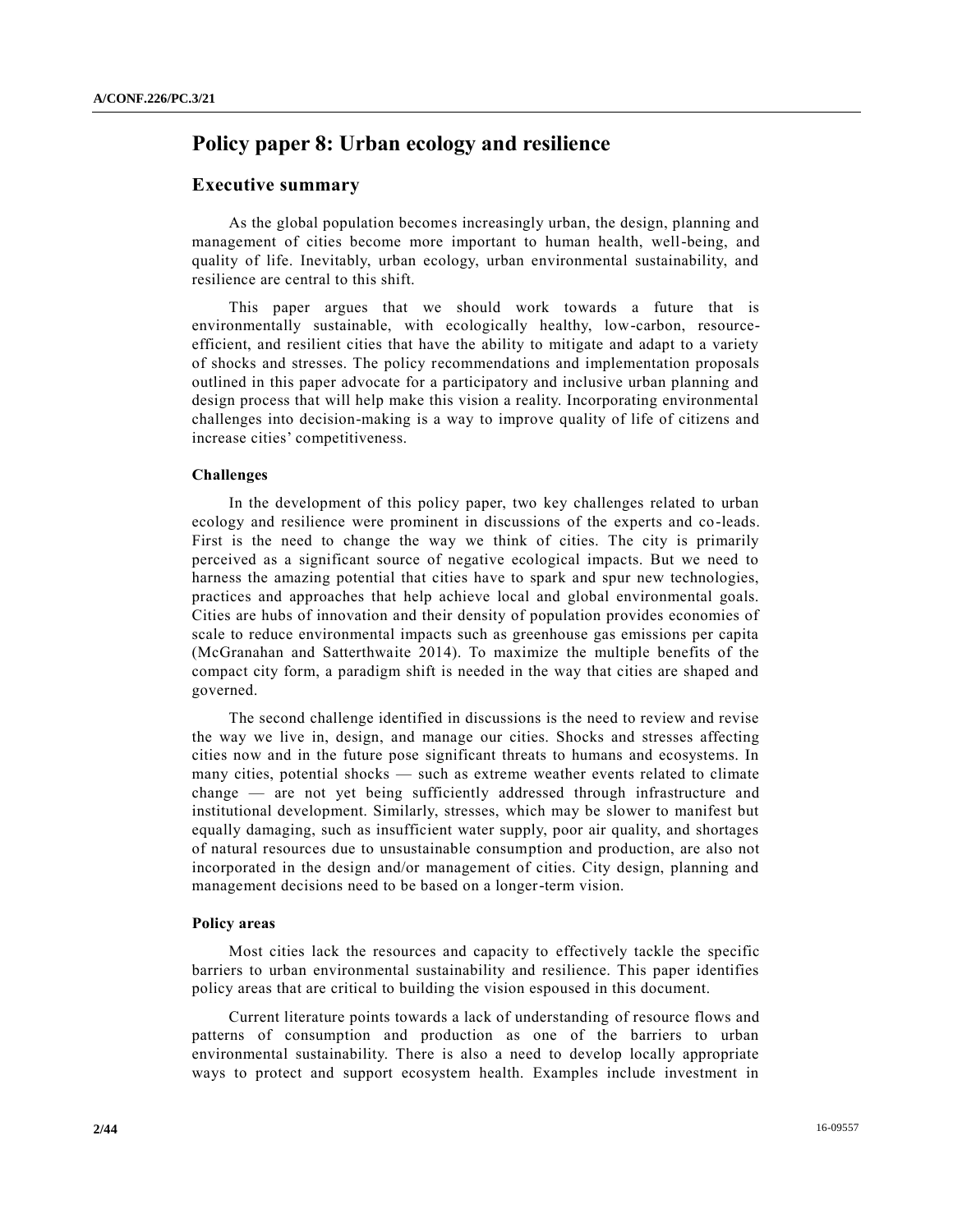green infrastructure and nature-based solutions, provision of diverse open space, a shift to reliance on renewable energy sources, and improved options for transport such as walking, cycling, and mass transit.

Lack of a thorough understanding of risks and vulnerabilities is a barrier to resilience. By using tools such as hazard assessments for relevant current and future stresses and shocks, cities can then design and implement measures that will prevent or mitigate the impacts of disturbances. Fundamental aspects of resilience such as redundancy of urban infrastructure, flexibility of urban space, and inclusive communities should all be integrated into urban planning and management.

Cross-cutting systemic challenges also hamper the formulation and implementation of policies that promote urban environmental sustainability and resilience.

Challenges of governance include the interdependence of different levels of government (e.g. neighbourhood, city, state, national, regional, and global). Institutions often struggle to find ways to work effectively and efficiently with others at different levels. Vertical and horizontal policy integration will be critical.

At the global level, common indicators (e.g. shared between the Sustainable Development Goals, the Sendai Framework for Disaster Risk Reduction 2015-2030, and potentially the New Urban Agenda) are expected to improve comparability and reduce the reporting burden on cities, but this has yet to be implemented by a broad range of stakeholders.

Participation of the broader population and particularly the inclusion of marginalized groups such as women, youth, and indigenous peoples is also a key issue. Engaging with the most substantial cross-cutting set of power relations that shape the different experiences in and influence on the urban environment is critical to achieving urban environmental sustainability and resilience.

The role of knowledge management and access to information is another cross-cutting concern. Additional research and analysis is needed to help shape and inform policies on urban environmental sustainability and resilience. A design approach which foregrounds the local is a powerful but underused tool to address environmental improvements that can be co-beneficial to the everyday lives of people and to strengthen their resilience in case of shocks or stresses. Education and awareness-raising are also essential so that urban residents of all ages can become active participants in the co-creation of a healthy, resource-efficient and resilient city.

### **A New Urban Agenda**

Policy paper 8, on urban ecology and resilience, explores the challenge of managing both environmental and human well-being, and the critical role of cities in meeting this challenge. It proposes that a city can be designed and managed to provide multiple benefits that contribute to quality of human life while improving resource efficiency and reducing overall environmental impact.

The authors of this paper recognize that policy paper 8 is only one of many inputs to the New Urban Agenda, and several distinct policy elements are needed in order for us to achieve global goals. Thus, other policy units and issue papers produced through the Habitat III process are referenced throughout this document.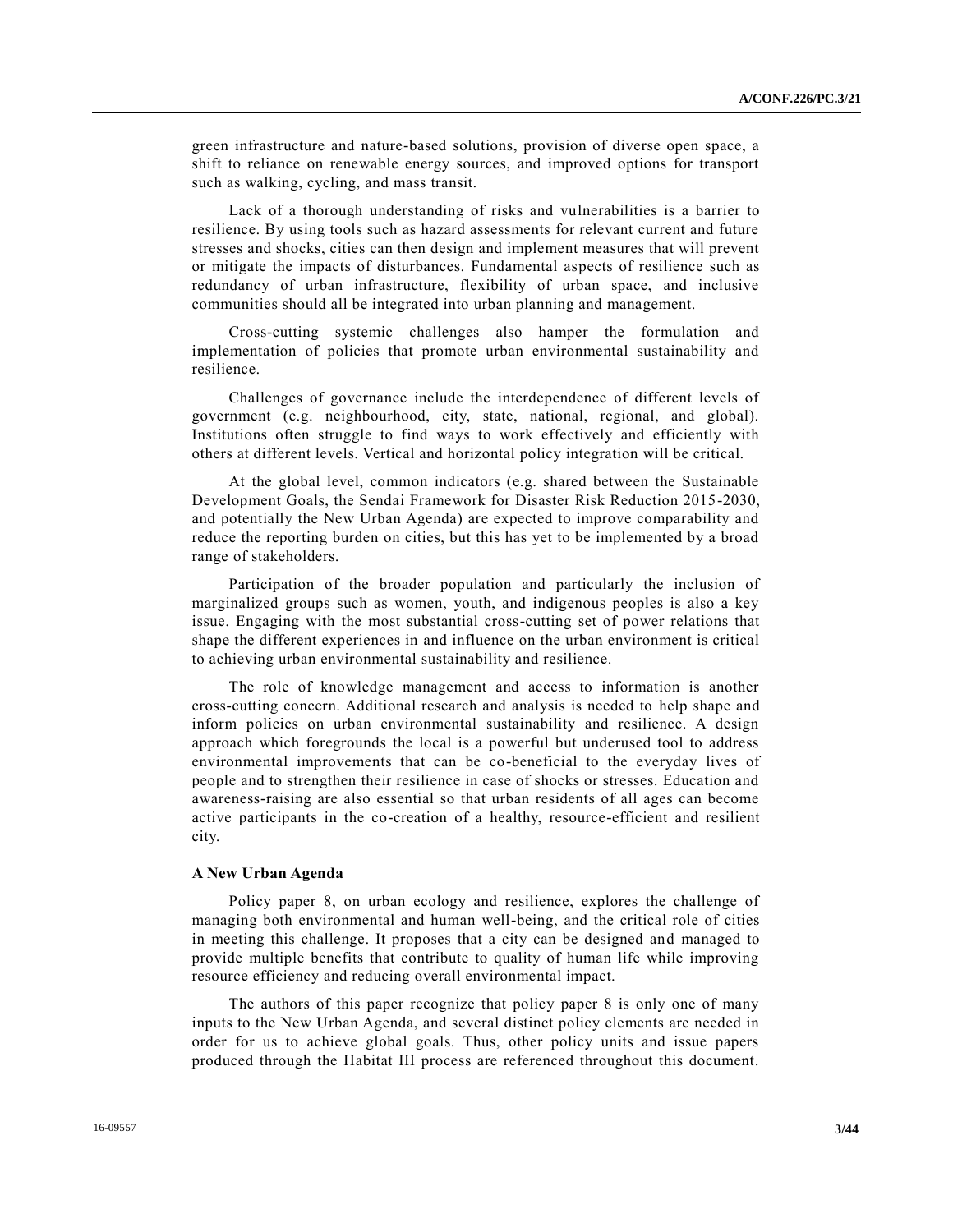Issue papers 14 (Urban resilience), 15 (Urban ecosystems and resource management), 16 (Cities and climate change and disaster risk management) and 17 (Urban infrastructure and basic services, including energy) are key references for this policy paper. Particularly relevant themes include social equity and inclusion (Policy Units 1 and 2; issue papers 1 and 2); urban spatial strategies (Policy Unit 6, issue papers 8, 9, and 10), and the long-term economic implications of continued growth (Policy Unit 7).

# **I. Vision and framework of the policy paper's contribution to the New Urban Agenda**

1. By 2050 there will be about 9.7 billion people sharing the Earth's resources, 66 per cent of whom are expected to live in urban areas (UNDESA 2014; 2015). With this growth in urban population and expansion of cities, the relationship between human settlements and ecosystems is increasingly vital, both in terms of environmental sustainability and vulnerability to shocks and stresses.

2. Policy paper 8, on urban ecology and resilience, explores the challenge of managing both environmental and human well-being in this context, and the critical role of cities in meeting this challenge. It proposes that a city can be designed and managed to provide multiple benefits that contribute to quality of human life while improving resource efficiency and reducing overall environmental impact. The paper recognizes opportunities for change that will build on the distinct challenges of diverse cities in developed and developing countries, which vary in size, form, physical and cultural context, and level and types of vulnerability.

3. Applying the "urban ecology and resilience'' frame demands a long-term view where cities examine their consumption patterns and the flow of key resources (e.g. food, water, waste, building materials, energy) in the specific dynamic contexts of local environment, society and culture. Resilience thinking also encourages us to both anticipate and respond to pressures and threats in ways that can improve the short- and long-term well-being of humans and ecosystems.

### **A. Urban ecology and resilience**

4. This paper considers the concepts of urban ecology and resilience as fundamental to well-being and transformative change. The two concepts are inherently intertwined — indeed resilience thinking emerged from ecology and the principle that cities are unique and complex systems. It is this systems thinking that Policy Unit 8 views as essential to creating cities that meet the life and livelihood needs of all of their citizens (see annex I, Glossary for the definition of systems thinking used in this paper). Through a systems approach, stresses and shocks can be evaluated holistically to understand which pose the greatest long-term threats to the health of cities and their habitants — such as climate change, energy demand, social cohesion, economic stability, governance, access to natural resources (especially water), and population growth.

5. Urban ecology is the systems-based understanding of biotic and physical elements that occur in urban areas. It recognizes the interactions between natural systems and social and cultural systems, among others. Urban ecology places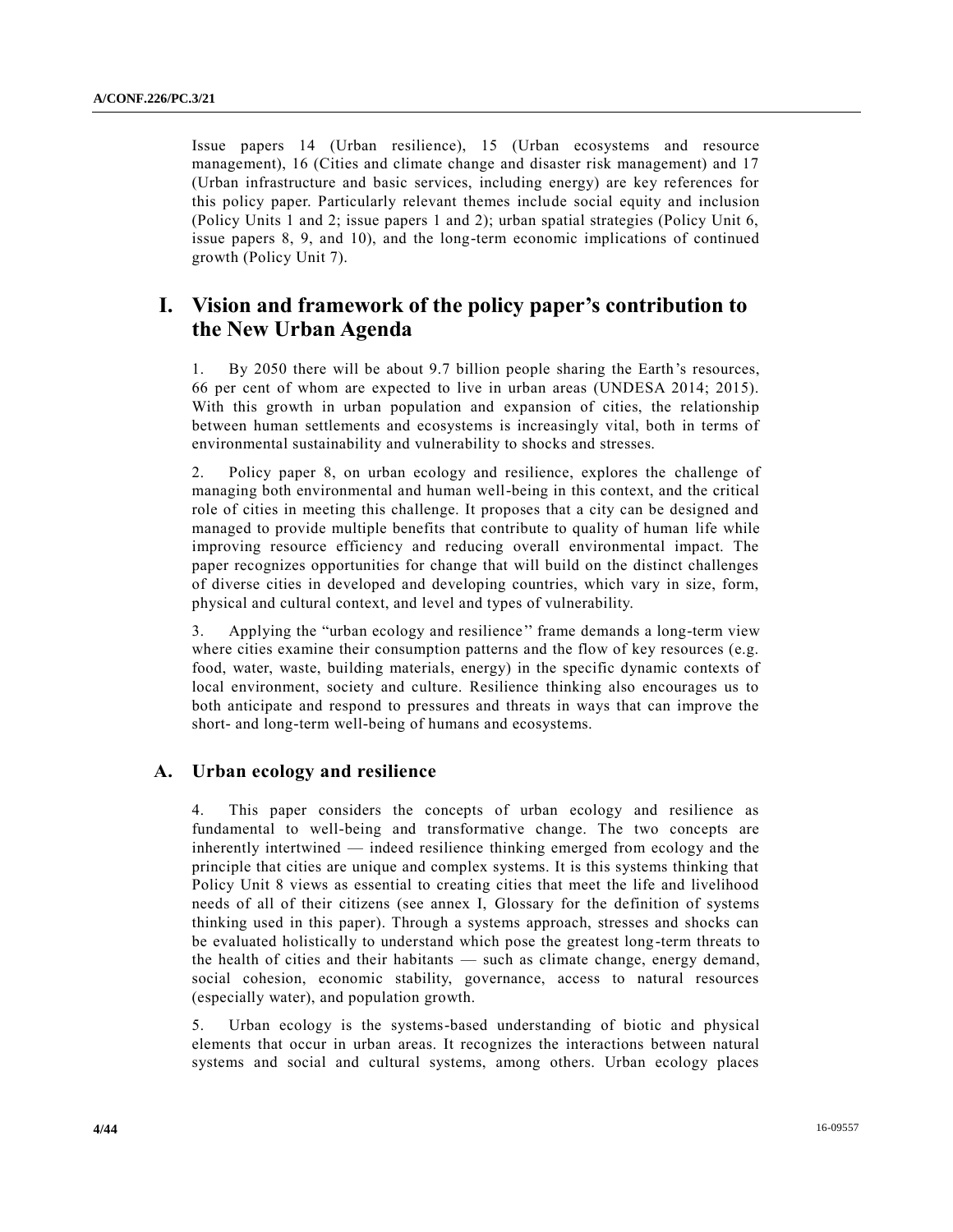particular importance on the primacy of natural systems in contributing to livelihoods, well-being and resilience, and focuses on the interdependence of key resources (such as food, water and energy) and their impact on city development.

6. In discussions related to the development of this policy paper, the experts and co-leads found it necessary to include a broader discussion of environmental issues linked to sustainability, which will be a critical element in the New Urban Agenda. "Sustainable" is defined as the state wherein natural systems function, remain diverse and enable the ecosystem to remain in balance. Urban environmental sustainability often refers to the outcomes of policies and actions that arise from urban ecology.

7. Resilience is a complex and dynamic system-based concept used differently in a variety of disciplines, and also a simple concept referring to the ability of a system to return to a previous or improved set of dynamics following a shock. It also refers to the potential for individuals, communities, and ecosystems to prevent, absorb, accommodate and recover from a range of shocks and stresses. At the urban scale, resilience requires investment in man-made and nature-based "hard" infrastructures, as well as "soft" systems such as knowledge and institutions. The concept of resilience when applied effectively can provide a useful base for more substantial changes in the underlying social, political and economic drivers of risk and vulnerability.<sup>1</sup> Factors that influence resilience of cities include their organizational structures, functions, physical entities, and spatial scales. A resilient system can continually survive, adapt and grow in the face of resource challenges and disturbances in an integrated and holistic manner for the well-being of the individual and collective. Those challenges and disturbances may be discrete and temporary, such as a natural disaster, or endure over a longer period, such as a shift in climate conditions or change in availability of key resources.

8. The concepts of urban ecology and resilience are framed by the interrelationships between communities and the natural and built environments at local, regional and global scales. The dynamic between these changing entities is fundamental to resilience thinking and underpins the intentions of resilience: to understand and strengthen a city's capacity to mitigate, adapt to, and recover from internal and external shocks and stresses.

9. The outcomes of improving urban ecology and resilience invariably have multiple benefits, which cut across society, culture and environment. For example, zones within a city that are prone to flooding can be transformed into protective green infrastructure that manages flooding and becomes an important source of locally grown food or water, or a recreational space that enhances community ties and physical and mental health.

10. Urban metabolism, urban nexus, productive cities, regenerative cities, resource-efficient cities, nature-based solutions and low-carbon cities are all concepts related to urban ecology, urban sustainability and resilience. All of these emphasize the need to articulate viable pathways for transitioning urban economies to achieve improved well-being and environmental justice by transforming

**\_\_\_\_\_\_\_\_\_\_\_\_\_\_\_\_\_\_**

<sup>&</sup>lt;sup>1</sup> The Inter-Governmental Working Group on Indicators and Terminologies is reviewing the definition of resilience as stated in the "Working Background Text on Terminology for Disaster Risk Reduction".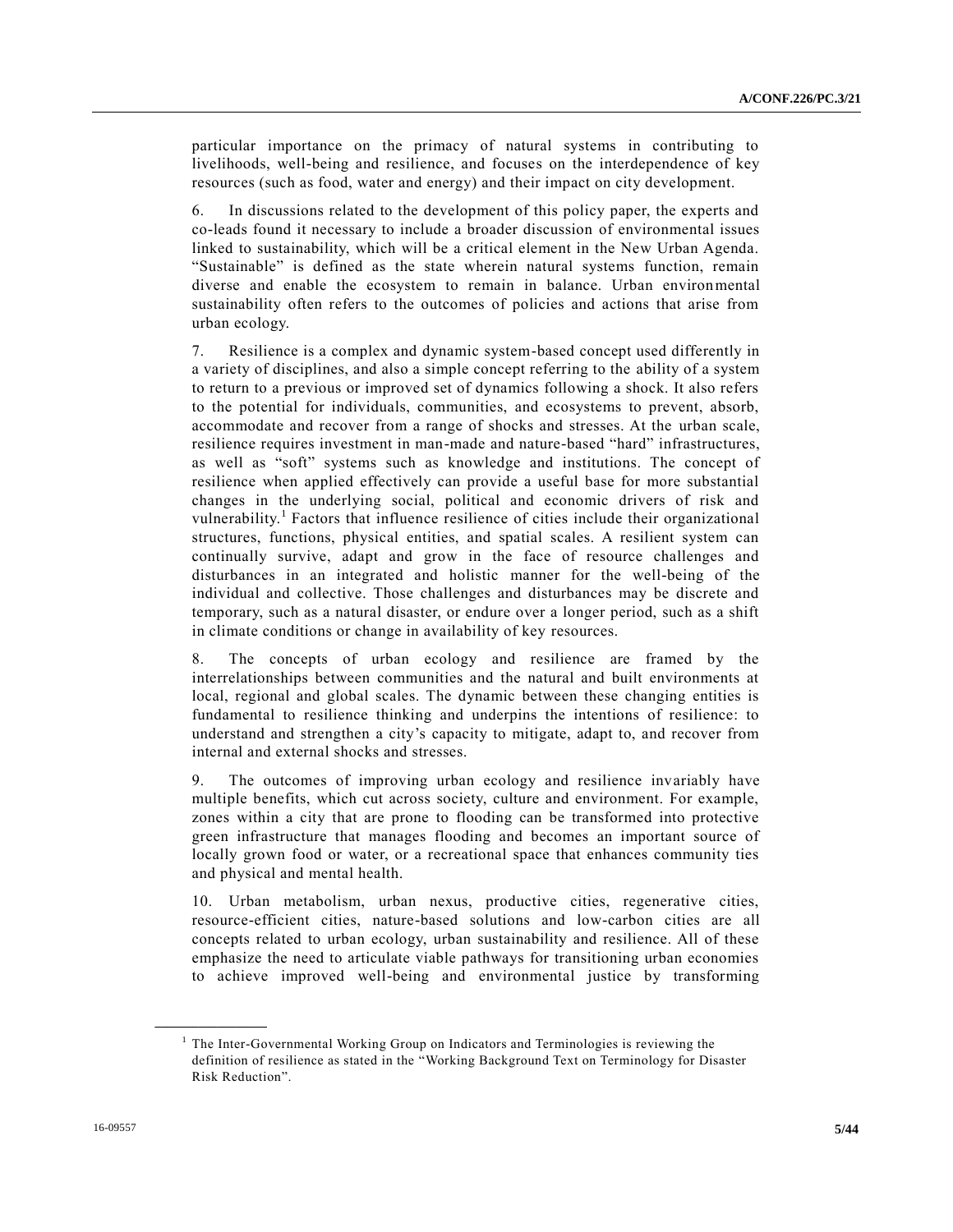dependence on non-renewable materials to more resource-efficient and renewable flows and better management of ecosystems.

### **B. Relationship to global policy processes**

11. This paper's discussion of urban ecology and resilience is relevant to the achievement of the United Nations Sustainable Development Goals. The Sustainable Development Goals underscore the importance of joint action — including by local governments — to address global environmental issues. While all the Goals have important links to the topic of this Policy Unit, thematically, the discussion in this paper is most relevant to Goal 2 on food security; Goal 3 on health, Goal 6 on sustainable management of water; Goal 7 on sustainable energy sources; Goal 9 on resilient infrastructure; Goal 11 on sustainable and resilient human settlements; Goal 12 on sustainable consumption and production; and Goal 13 on climate change (see sustainabledevelopment.un.org/sdgs).

12. In addition, the Sendai Framework relates specifically to resilience by providing a global blueprint for managing disaster risks (see unisdr.org/ we/coordinate/sendai-framework). Its first four targets: to reduce (a) mortality, (b) affected populations, (c) economic losses, and (d) damage to critical infrastructure, also align closely with several targets of the Sustainable Development Goals. Both the Sustainable Development Goals and the Sendai Framework principles and approaches to adaptation are fully embedded in the Paris agreement adopted at the twenty-first session of the Conference of the Parties to the United Nations Framework Convention on Climate Change (COP21).

13. This paper builds on the gains of COP21, which speak to a change in the way we invest in infrastructure and shape our cities. Policy recommendations in this paper support COP21 targets such as the decision to invest in renewable energy for 78 per cent of new power generation investments by 2030 in major economies (Mabey et al. 2016). COP21 also reached crucial agreements on issues such as national contributions to mitigation and global financing for adaptation measures, which set out guidelines and resources for cities investing in ecological health and resilience.

14. The paper is also in continuity with the broader process towards sustainable urban development. It is in line with the Istanbul Declaration on Human Settlements (Habitat II), that emphasizes parties' commitment "to sustainable patterns of production, consumption, transportation and settlements development; pollution prevention; respect for the carrying capacity of ecosystems; and the preservation of opportunities for future generations […] in order to sustain our global environment and improve the quality of living in our human settlements".

### **C. Vision: sustainable and resilient city**

15. Habitat III is an opportunity to reimagine our cities and this paper attempts to articulate a vision of the future city in this section. This vision was developed with a common understanding that cities need to be seen from a holistic perspective physical, governance, economic, cultural, and societal systems.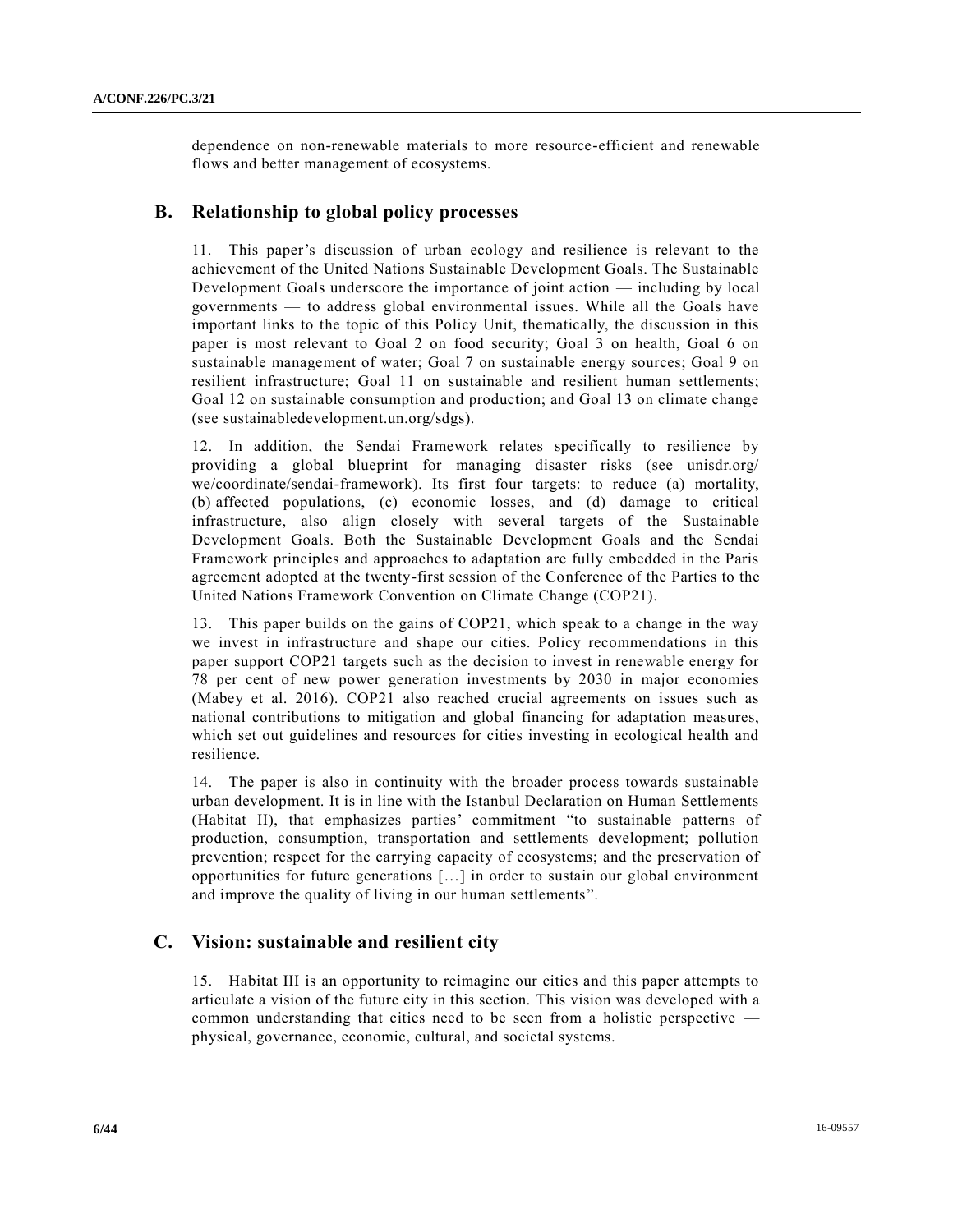16. Considering the environmental and socioeconomic challenges the world faces today, it is imperative that the city of the future be environmentally sustainable and resilient since this is crucial to maintaining and promoting overall quality of life. With this in mind, we envision that:

(a) The city of the future will be the product of conscious investments of the cities of today to build infrastructure and good urban form that promotes accessibility, equality, mobility and cultural identity. Participatory processes will be used, accessing the knowledge and experience of all residents, to design and transform cities. Because of the key role they play in urban life, women will have equal opportunity to participate in decision-making;

(b) The city of the future will be structured to minimize the adverse impacts of the city's overall consumption and production on ecosystems within and beyond its borders, and to contribute to meeting regional and global sustainability goals. It will optimize the sustainable use of environmental resources and mitigate and manage climate change impacts;

(c) The city of the future must be built in consideration of global environmental changes so that it is capable of adapting to, mitigating, and preparing for the various shocks and stresses it faces. These include new and re -emerging diseases, changes in food sources and food security, insufficient quantity and quality of water resources, more frequent extreme weather events, sea level rise, loss of biodiversity, and population pressures from migration;

(d) The future city will have nature-based infrastructure that not only provides a broad range of ecosystem services, reduces pollution, and improves contact with nature, but also provides opportunities to strengthen social cohesion. It will be a city that protects and conserves water resources, is fuelled primarily by renewable energy, and is able to meet growing demands in an environmentally sustainable, cost-effective, resource-efficient and secure manner.

17. To realize the vision of the sustainable and resilient city, there needs to be a global paradigm shift. City leaders, practitioners, city residents, and national leaders need to embrace systems thinking and recognize the interdependencies and interconnections across physical scales and between policies, actions, and effects. There needs to be a conscious effort to introduce this thinking into local practices and education systems.

18. Policy Unit 8 also supports the vision of Policy Unit 7 that argues for cities to consciously address issues of social equity and long-term economic development. A cross-cutting approach will ensure that these issues are addressed in an integrated manner, so that the visions and actions do not conflict. This Policy Unit also references Policy Unit 3, which emphasizes integrated planning, and policy. The future city should integrate planning at various scales — plot, neighbourhood, district, city boundaries, city region, national, regional and global — as all of these will affect sustainability and resilience. Legal and institutional development, governance and policy coordination (Policy Units 3 and 4) should accompany technological innovation towards strengthened resilience, increased community participation and responsibility, and reduction of environmental impact. Recommendations of Policy Unit 6 on integrated spatial planning and management, including rural-urban linkages, appropriate land tenure systems, and access to safe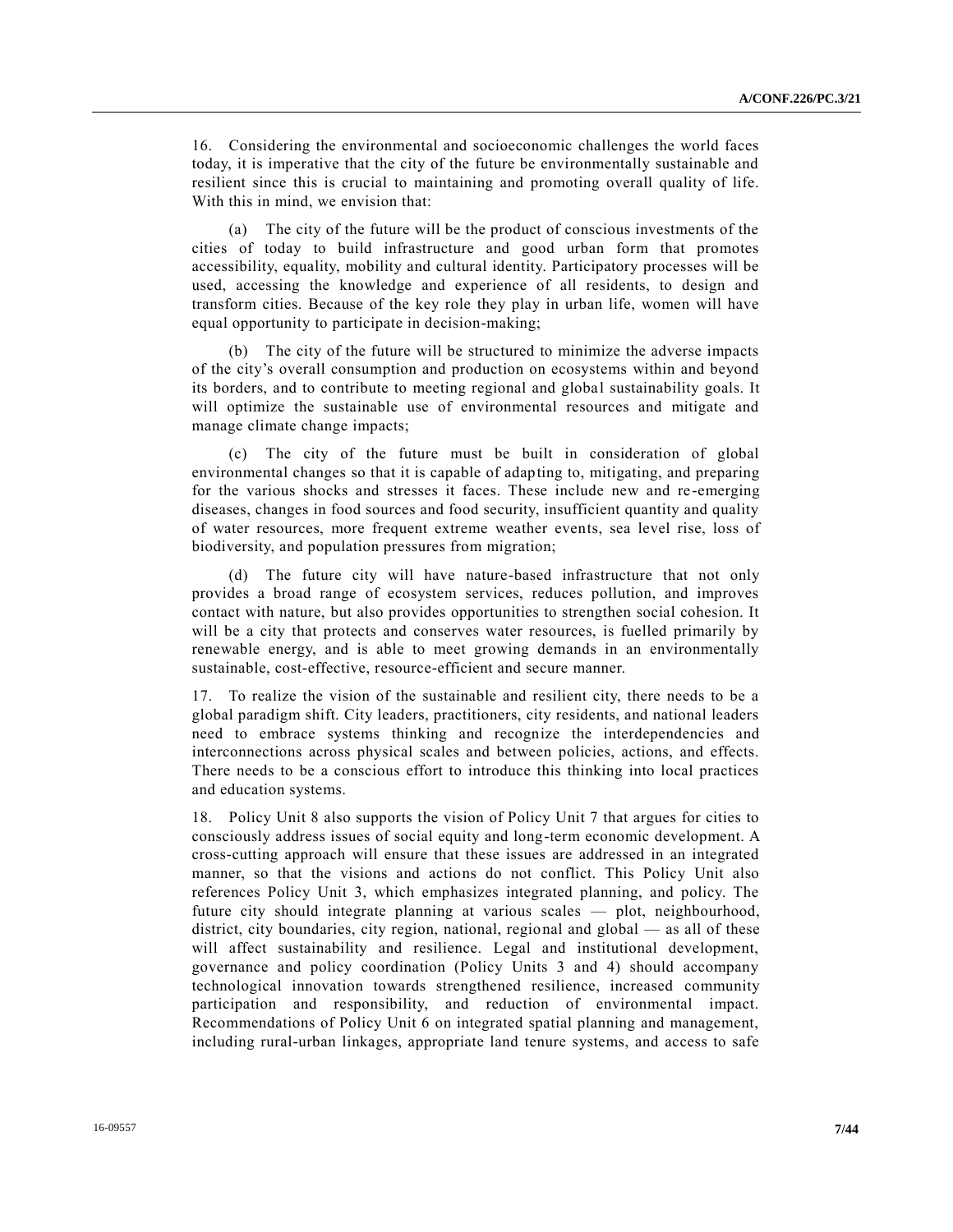and inclusive green and public spaces are also closely linked to Policy Unit 8 priorities for improved urban ecology and strengthened resilience.

# **II. Policy challenges**

19. The policy challenges and priorities outlined in the next two sections are categorized into two types: those specific to urban ecology/urban environmental sustainability and resilience which address particular tangible physical, social, institutional or economic outcomes; and cross-cutting process-oriented subjects which address challenges and priorities of urban ecology and resilience, and are also critical to other aspects of the New Urban Agenda. Notwithstanding the enormous diversity that exists from city to city and within the local conditions of cities, there are certain outcomes described in sections II and III of urban ecology/urban environmental sustainability and resilience, which are broadly shared, and can benefit from common tools, such as the use of nature-based solutions and disaster risk assessments. At the same time, to ensure relevance for a global audience, many of Policy Unit 8's recommendations relate to cross-cutting measures that should be in place to ensure, for example, effective governance, inclusivity, and use of design thinking, in order to help every city to develop appropriate local strategies. Implementation (as discussed in sect. IV) suggests ways to integrate tangible solutions and cross-cutting measures to ensure local relevance and efficacy.

### **A. Challenges to urban ecology and resilience**

20. Cities face a number of challenges to their capability and capacity to provide healthy and resilient habitats for humans over the long term.

21. Potential shocks have a wide range of natural and social causes, from increased annual flooding to massive global migration, an issue discussed in detail in issue paper 2 on migration and refugees in urban areas.<sup>2</sup> Today, a large share of the global urban population is also highly vulnerable to environmental hazards, such as extreme climatic events resulting in increasingly frequent and intense droughts and floods, sea level rise and storm surges, and extreme heat; or other natural hazards such as earthquakes, tsunamis, landslides and flash floods. A heavy reliance on distant sources for energy, water, food, and goods has also made some cities vulnerable to sudden disruption of supply.

22. In addition to unpredictable and sudden shocks, cities also need to cope with numerous forms of stress. Consumption and production patterns exceeding the ecosystem's regenerative capacity and planetary boundaries cause resource depletion both within and outside the immediate urban area. Land-use change and land degradation patterns affect local and regional climatic and ecosystem patterns, reducing resilience and causing irreversible ecosystem damage. Air, water and soil are contaminated due to ineffective waste management systems, affecting human health and ecosystem function. Most cities rely primarily on unsustainable energy sources to meet daily residential and industrial needs, resulting in indoor and

**\_\_\_\_\_\_\_\_\_\_\_\_\_\_\_\_\_\_**

<sup>&</sup>lt;sup>2</sup> Issue paper 2 argues that "planning for and effectively managing migration and displacement is critical to promoting productive, socially inclusive, resilient and sustainable cities " (p. 4).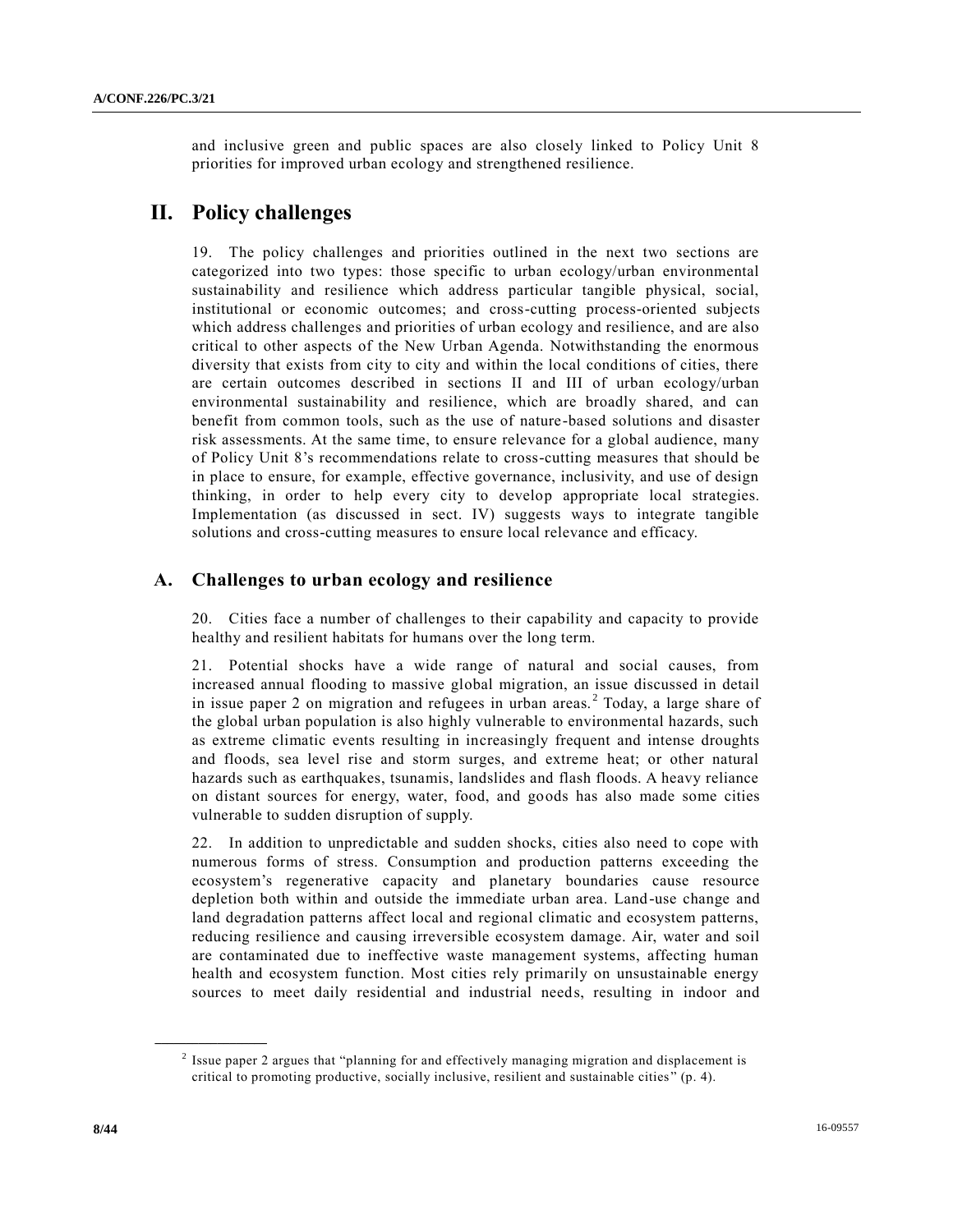outdoor air quality deterioration, and a major share of contributions to global greenhouse gas emissions.

23. When considering how to deal with shocks and stresses through policy and planning approaches, policymakers and urban populations are forced to balance competing values such as economic growth, equitable distribution of resources, protection of cultural heritage, resource efficiency, and affordable housing and transport, alongside urban ecology and resilience.

24. It does not help that shocks and stresses are often exacerbated by other issues such as inexorable growth: cities are expanding in places and in ways that ignore or deflate the risks and thereby compound the vulnerabilities. Governance inertia and incapacity is another common issue that aggravates the impact of shocks and stresses. Lack of skills and knowledge, economic instability and the absence of participatory mechanisms magnify these challenges. Often, short-term political cycles or short-sighted economic motives mean that policies and actions do not prioritize a healthy urban ecology. Likewise, conditions are not always right for choices to be made that require an upfront investment, which can generate significant savings in terms of financial and economic returns and protected lives and livelihoods, or a resilience dividend.<sup>3</sup> A range of short- and long-term consequences of climate change complicates the situation even further. They cause physical and financial damage and have negative impacts on human health and wellbeing, on infrastructure and buildings, and on the health of ecological systems.

25. Due to the numerous barriers faced by city practitioners,<sup>4</sup> the increased exposure and vulnerability of urban populations to shocks and stresses has often been inadequately addressed through infrastructure and institutional development. Today, the planning of resources and capacity to prevent and prepare for damage through early warning and response systems varies. Infrastructure and systems to deliver accessible, reliable, resource-efficient services that are resilient to disasters and a changing climate are often inadequate. Increasing inequality among urban populations causes disproportionate impacts on the most vulnerable and damages the resilience benefits that arise from social cohesion.

26. In spite of these challenges, cities also offer enormous opportunities. In the last decade a growing body of research has demonstrated that urbanization is a key driver of sustainable development. The concentration of people and economic activities that characterizes the urban form allows for major economies of scale; it facilitates the spread of knowledge, culture, and ideas; and it leads to technological and social innovation. At the same time, there is more and more evidence that cities, if adequately managed, also provide significant opportunities to enhance people 's resilience and reduce their impact on the environment. While in absolute terms, cities are today a major source of ecological problems, a paradigm shift in the way

**\_\_\_\_\_\_\_\_\_\_\_\_\_\_\_\_\_\_**

 $3$  The "resilience dividend" has two components: (a) the difference between how disruptive a shock or stress might be to a city that has made resilience investments compared to where that city would be if it hasn't invested in resilience; (b) the co-benefits that investing in resilience can yield to a city that can include job creation, economic opportunity, social cohesion and equity. To realize a resilience dividend, upfront investments are required both in terms of financing and resources. The "resilience dividend" is an "economic leg-up" and allows the city to prepare for the next shock and unknowable circumstances (Rodin 2014).

<sup>4</sup> City practitioners are those involved in policymaking and planning at the city level including but not limited to local government officials, national-level bureaucrats working on city issues, NGOs, and research institutions.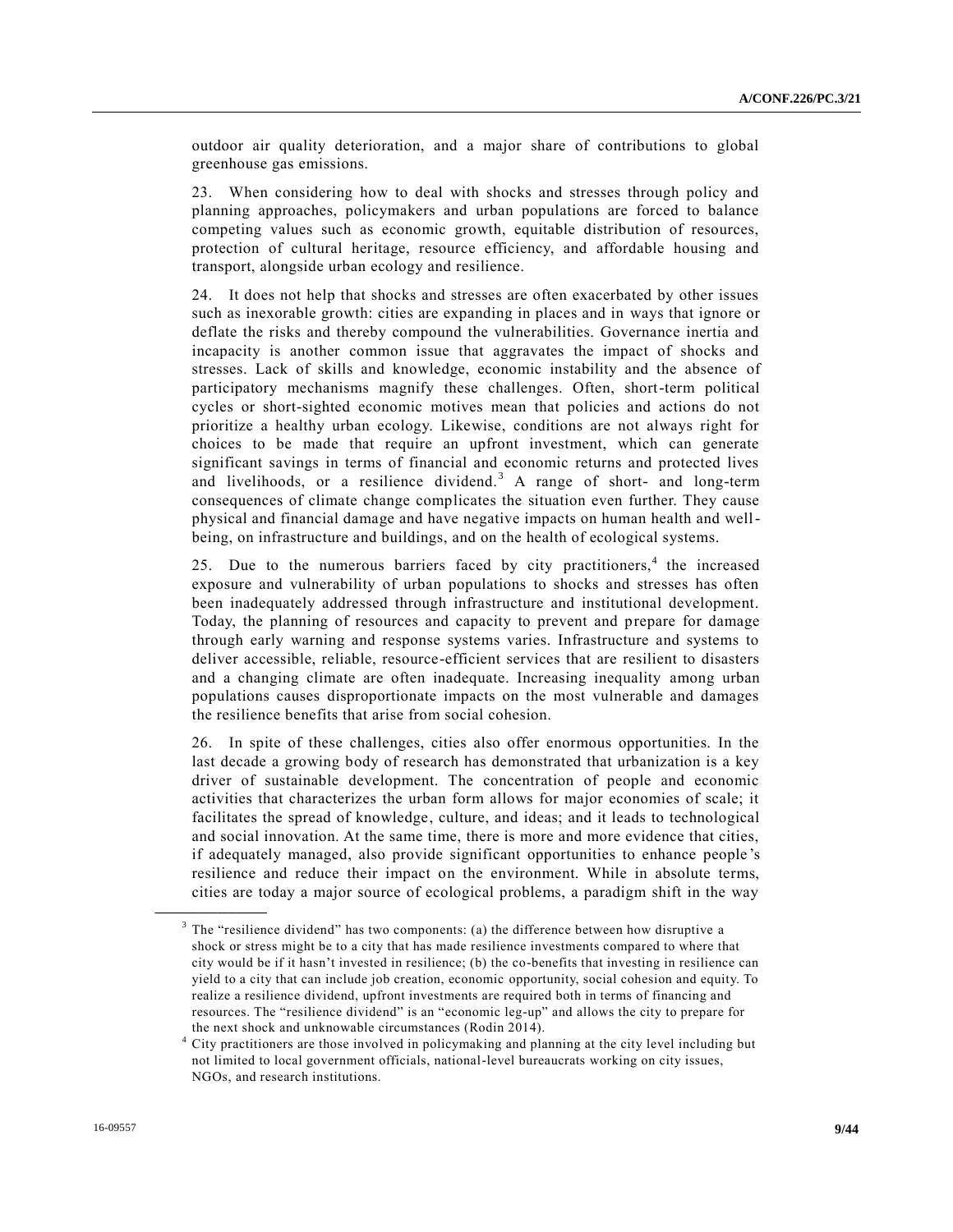cities are built and governed carries a potential that goes far beyond urban areas. Harvesting this potential of cities to achieve local and global objectives of sustainability and resilience is probably the greatest endeavour of the twenty-first century (among others, see McGranahan and Satterthwaite 2014).

### **B. Cross-cutting challenges**

27. To effectively address the challenges presented above, policymakers must consider and tackle the system- and process-related factors that have contributed to creation of those challenges. While these issues may broadly characterize the overall governance of cities, they are also particularly relevant to the policy processes related to urban ecology and resilience.

### **Interdependencies of governance**

28. The scale of urban ecology and resilience challenges and risks tend to cut across national, regional and metropolitan boundaries, as environmental units of scale such as watersheds do not align with administrative units of governance. This requires coordinated intervention at multiple levels of government, by adjacent administrative units, and by different types of actors, including non-governmental actors such as businesses and individuals. But there are a number of issues that prevent this coordination: appropriate administrative frameworks and mechanisms for cooperation are often missing, making it difficult to achieve a coherent policy intervention, and leaving potential for conflict or gaps in areas of coverage, responsibility and liability; local authorities and local communities often lack the decision-making authority and resources to address their own unique challenges, and may be reliant on state or national guidance or funding; significant differences exist between cities of varying size, age and level of income makes national policy difficult; and, in fast-growing cities, governance frameworks and mechanisms are not always in place, resulting in a decrease in the capacity to plan for the long term and to develop appropriate hard and green infrastructure.

### **Local participation and inclusion**

29. Within cities and communities, there is often limited involvement of diverse local actors in the policy process associated with urban ecology and resilience. This is in part due to the greater economic inequalities in cities (discussed at length in Habitat III issue paper 1 on inclusive cities). Local participation is key to understanding local issues and local landscapes, which are fundamental to the interdependent scalar dimensions of resilience. Of particular concern is the limited input by women, the poor, youth and elderly, physically or mentally disabled, migrants, minority indigenous peoples and others, who are typically the most vulnerable to environmental stresses and shocks, but who also often have insightful perspectives on resilience. Exclusion of private sector actors from the policy process also potentially undermines access to additional knowledge and resources. As a result policies fail to effectively address and prioritize concerns and risks, and may actually increase inequality and environmental injustice. Without mechanisms to enable inclusive and broad-based participation, especially by women and other marginalized groups, policymakers will struggle to gain buy-in and risk failure of implementation.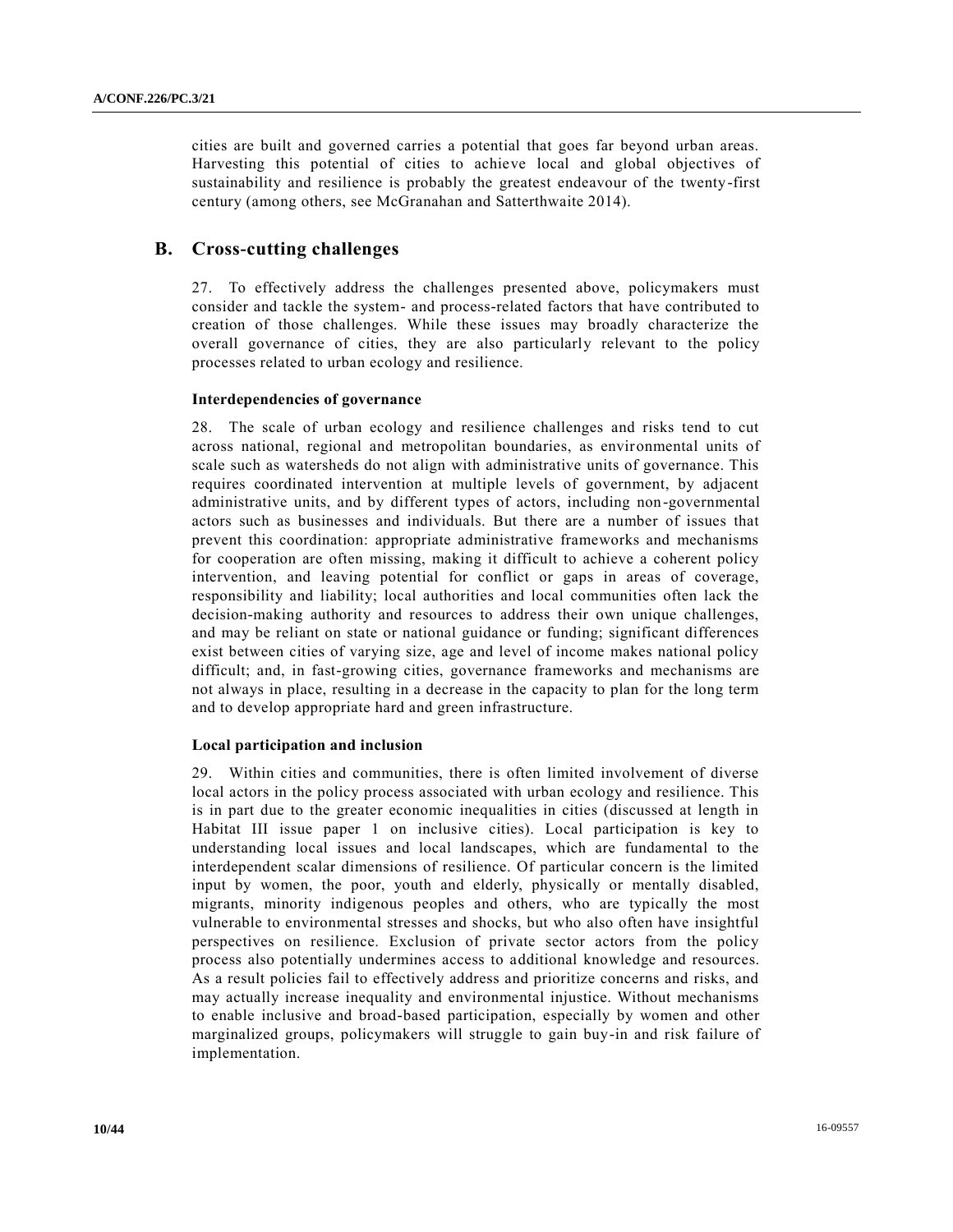### **Knowledge and capacity**

30. Limited knowledge about urban ecology and resilience represents a significant challenge, and slows down the process of change and the feedback loops that are essential to resilience. Policymakers and practitioners often do not have an adequate understanding of the principles of systems thinking, and lack a detailed knowledge of the specificities of the local context, e.g. the vulnerability of infrastructure, the built environment, cultural identity, social cohesion, and resource flows and dependencies. Limits of capacity also hold back progress. Urban managers and policymakers need resources to create and implement effective policies towards sustainability and resilience at a neighbourhood and local scale as well as the national scale. Local communities and individuals, in turn, often do not have the capacity to effectively engage in the policy sphere.

### **Design integration**

31. Traditional planning approaches are typically reductionist, single -sector, and linear and do not consider the complexity of interactions in an urban system, which can lead to unintended consequences. Without a systems-oriented approach, such as a local bottom-up design approach that simultaneously addresses physical, cultural, societal and economic issues, urban areas are often not understood as part of their surrounding context, or in terms of the flows of resources, people, water and energy. Ignoring resource flows and the interdependence of urban, peri-urban, and rural areas, as well as the relation between a city and its natural environment, can lead to policies which reinforce and enforce unsustainable resource use. Often, a lack of planning tools and current data makes integration of the design approach into planning and policies challenging.

# **III. Prioritizing policy options: transformative actions for the New Urban Agenda**

32. Meeting the challenges outlined above requires a paradigm shift in the way that cities are perceived, shaped, and governed. City systems must be transformed to encourage healthy, sustainable life and enable the development of communities that can adapt to and prepare for existing/potential shocks and stresses.

33. This paper recommends prioritizing policies that push for a significant change in physical outcomes and can be catalysts of a broader policy process. Ultimately, policies must address the related but distinct goals of a healthy urban ecology and strengthened resilience.

### **A. Outcome-related policy recommendations on urban ecology and resilience**

### **Optimize urban subsystems and human health**

34. Effective management for urban environmental sustainability and resilience potentially provides multiple benefits including economic development, more attractive and liveable urban landscapes, and increased human well-being. These are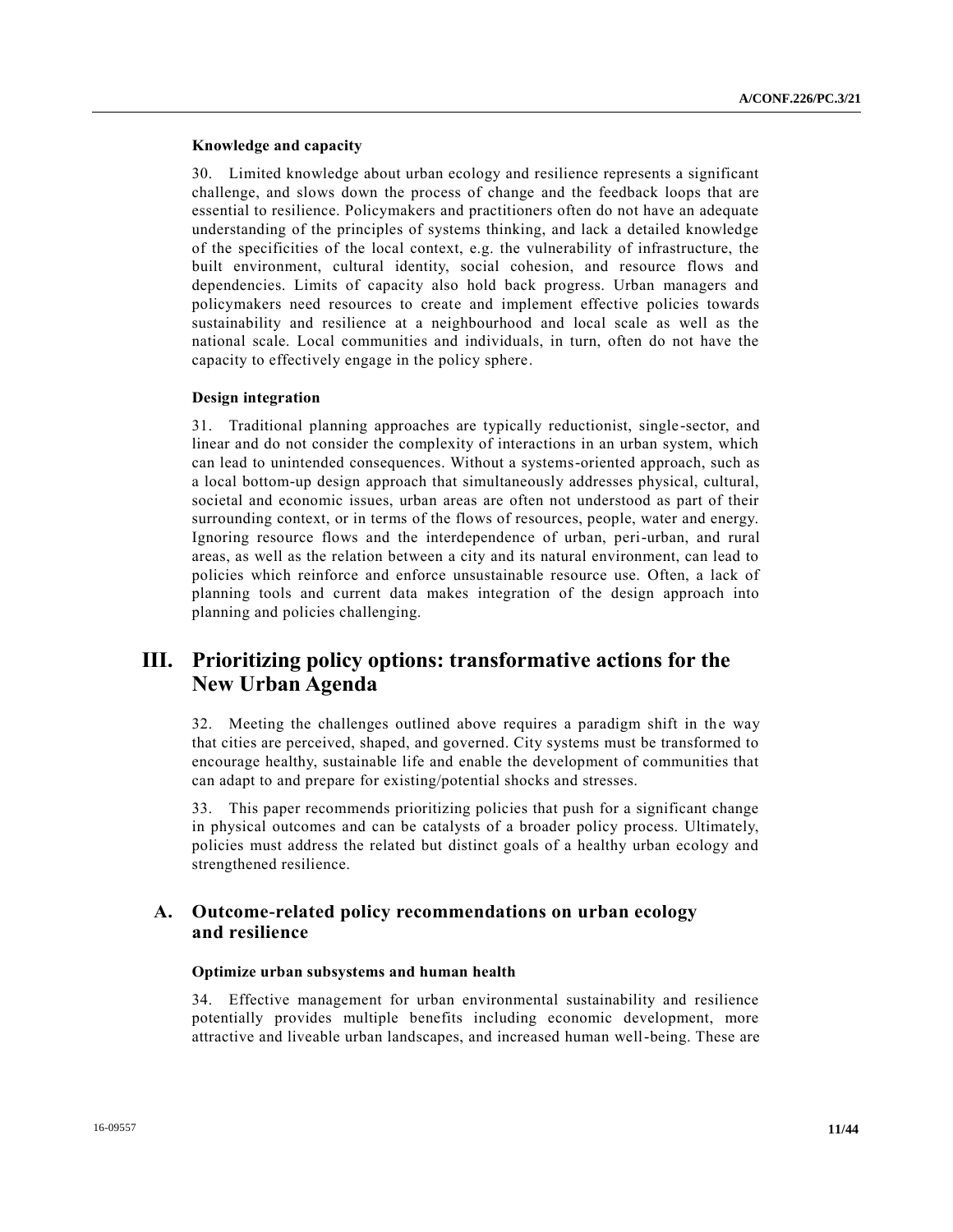elements to a thriving urban subsystem<sup>5</sup> and to what is often referred to as a "healthy city" referring mainly to the positive impacts on human health. Specific policy recommendations to achieve both are as follows.

35. Investment in infrastructure is paramount in optimizing the urban subsystem and prioritizing human health. A key approach would be introducing nature -based solutions into cities.<sup>6</sup> Some key aspects of this are:

(a) Utilizing an integrated "blue-green" approach to water resource management (including black, grey and storm water) and the design of urban green space;

(b) Revaluing and restoration of degraded ecosystems and remediation of contaminated air, water and soil. This will include monitoring air, water, and soil quality and adopting measures to reduce pollutants and particulate matter;

(c) Targeting water quality in coastal and riparian areas is especially important;

(d) Protecting and increasing biodiversity in cities;

(e) Minimizing pollution through effective chemical and waste management, minimizing urban heat island effect and street canyon effect on air pollution;

(f) Providing diverse open and safe public green space which enables cultural, community and recreation activities, and contributes to food and water security.

36. Social systems are also critical to successful nature-based solutions. It is thus important to regularly collect and analyse data on the interaction of ecological and social systems to better understand relationships and "tipping points". Policies should focus on:

(a) Understanding how cities and all their citizens depend on specific resources, measuring urban metabolic flows, and identifying options to promote a more effective and sustainable use of natural resources;

(b) Reducing the production of noise, odour, radiation and vibrations which negatively affect human and ecosystem health.

37. Climate change is among the key challenges that cities face in the twenty-first century. Many of the problems associated with climate change can be addressed at the city level by promoting a low-carbon agenda. This includes:

**\_\_\_\_\_\_\_\_\_\_\_\_\_\_\_\_\_\_**

 $5$  The urban system is characterized by the presence of many essential, interrelated elements within a complex structure. To help in the study of the urban system, researchers have divided it into three categories: (a) the "macrosystem", which refers to the city/city system as a whole; (b) the subsystem, which refers to activities (e.g. water systems management) within the whole; and (c) the micro, which consists of individual choice, mostly evident at the neighbourhood level. (Palma and Krafta, 2001)

 $6$  The European Commission's work on "nature-based solutions" — inspired by or supported by nature — provides case studies of policies that have encouraged city planning and development in this direction. Investing in green infrastructure can also have a positive impact on the social framework of the city. See the European Commission website: https://ec.europa.eu/research/ environment/index.cfm?pg=nbs.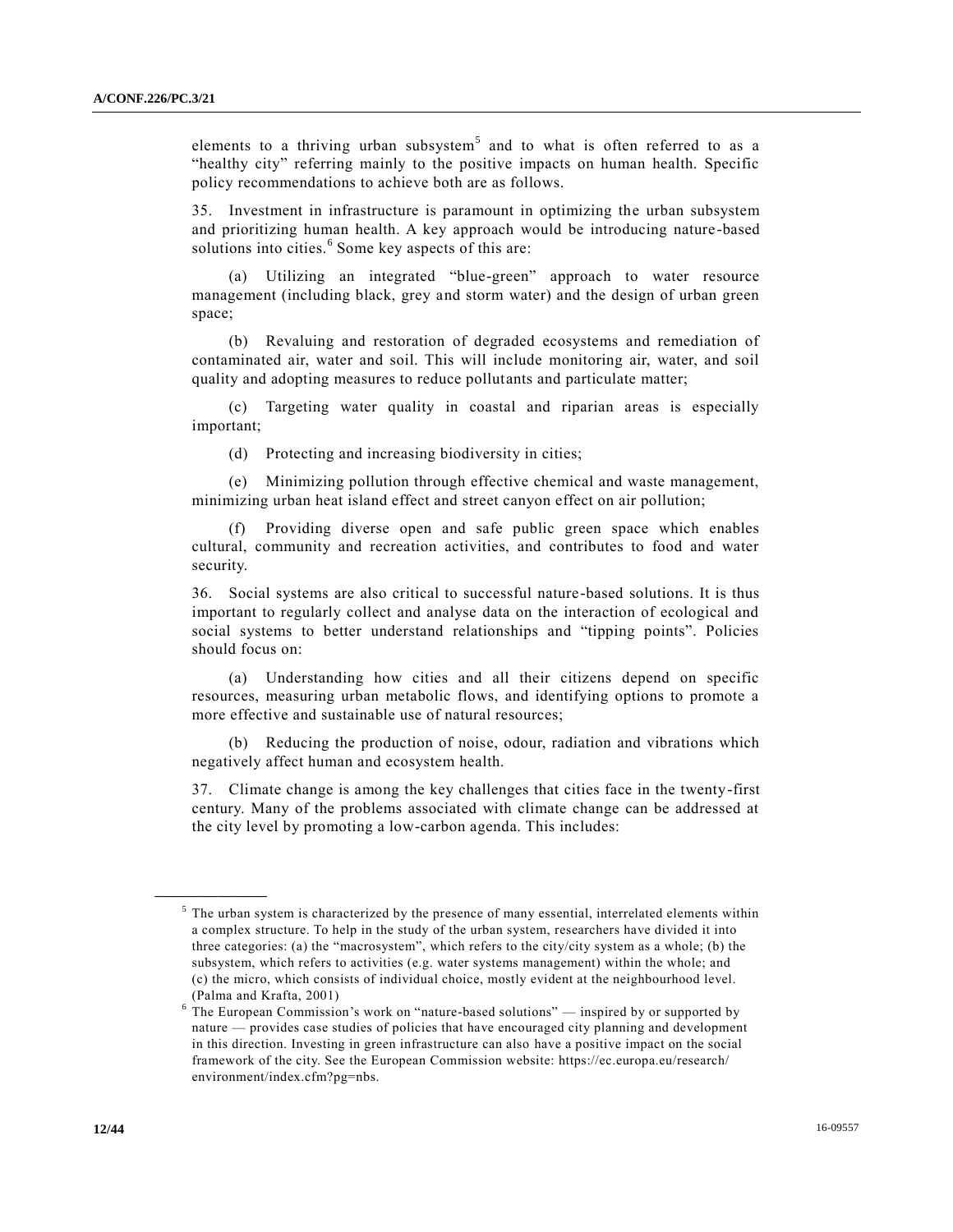(a) Pursuing a locally focused step-by-step approach towards carbon neutrality, setting ambitious targets and actions regarding energy production, energy efficiency, waste management, and carbon sequestration;

(b) Improving options and utilization of sustainable transportation, including priority for non-motorized transport and public mass transit.

#### **Restoring local ecosystems for economic and environmental benefits**

As a response to the increased frequency and intensity of hazardous floods in the Mahanadi Delta, Odisha State, India, the State government considered the construction of a dam on the Mahanadi River and commissioned a participatory assessment of its potential effect on nearby Chilika Lake. The assessment revealed that local communities preferred to maintain water flows for their positive impact on agricultural productivity, which more than offset flood-induced damages. Fishing communities downstream also preferred to maintain flows to provide a constant stream of sediment and nutrients that support fishery productivity.

With these considerations in mind, the government decided to implement alternative means to address flood-related risks, while maintaining and regulating water flows. They re-established wetland ecosystem functions, restored degraded ecosystems, and invested in nature-based solutions. These measures proved not only to be the most effective intervention in addressing the negative impacts of the Mahanadi Delta, but also carried significant co-benefits in terms of urban resilience, ecosystem health, and human well-being.

*Source*: excerpt from Wetlands International, undated — see more at www.wetlands.org.

#### **Shift urban patterns of consumption and production to become more sustainable**

38. The consumption and production patterns of cities are a critical element of achieving global resilience and sustainability. Sustainable consumption and production has both environmental and social implications and much of this plays out at the local level. In 2014, humans used about 50 per cent more resources in one year than the planet is capable of regenerating (WWF 2014). This has implications for basic needs such as access to food and clean water, and ultimately to human survival. Attempts to transform our resource consumption patterns need to recognize that this is not just an environmental issue. Inequality is also an important issue that needs to be addressed, with current levels of consumption three times higher for the average European than the average Asian, and four times higher than the average African. Inhabitants of rich countries are often consuming ten times more than people in developing countries (Lorek and Fuchs, 2013).

39. To develop more sustainable consumption and production patterns, it is recommended that local and national government actors:

(a) Use appropriate technology and encourage open use of databases to gather, organize, and manage information on consumption that is critical for developing policies to shift consumption patterns;

(b) Design locally relevant interventions such as compact community models that maximize the co-benefits of economies of scale (e.g. transport-oriented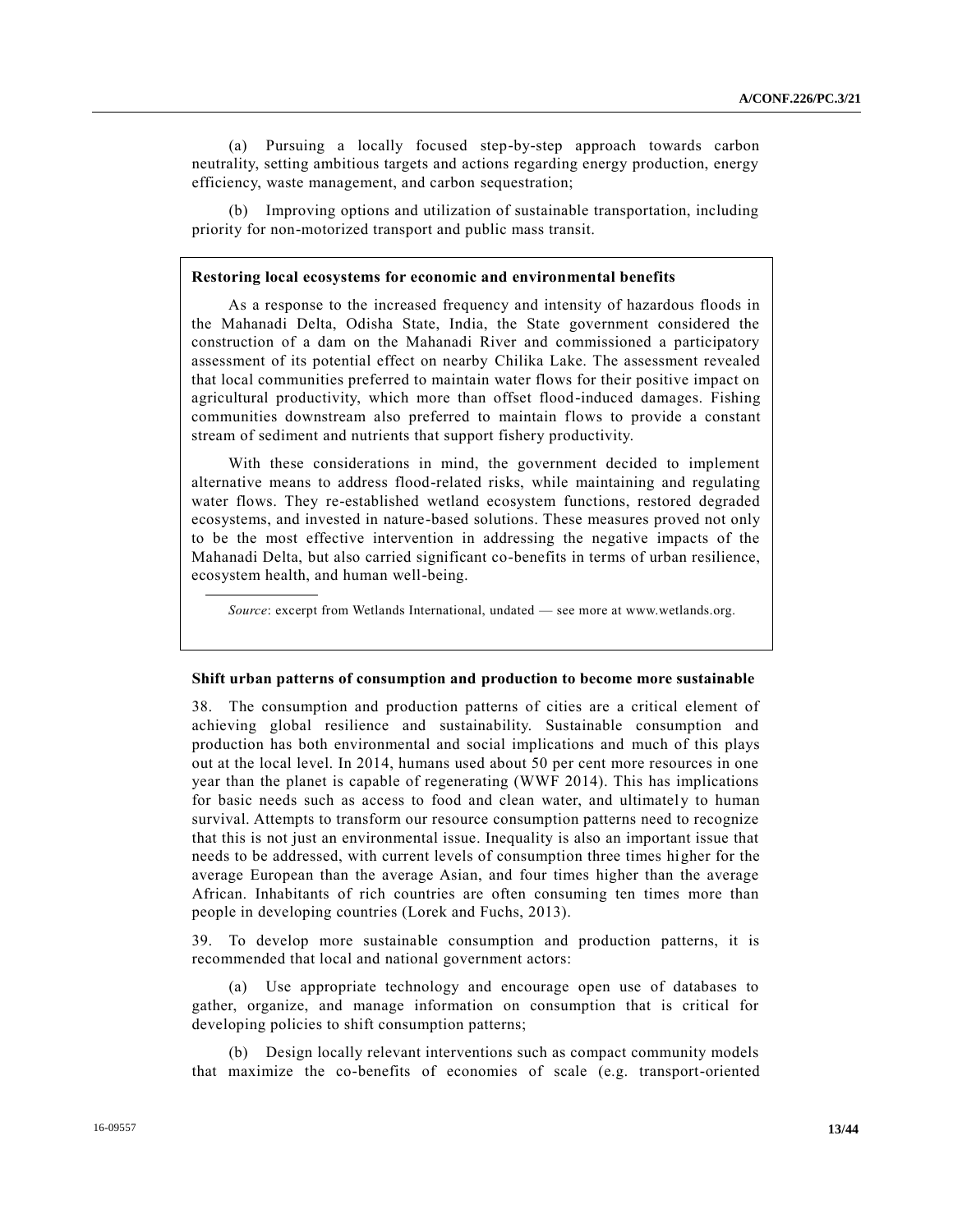development, low-energy zones). Initiatives can also take place at the national level, such as France's food waste reduction policy that bans supermarkets from throwing away food products that can still be used;

(c) Ensure that sources of critical resources which are part of a city's basic services and daily consumption (e.g. clean water, food) are secure and protected by policy at all levels of governance. This includes for example, linking watershed management (which may cross administrative boundaries) to the city's environmental plan;

(d) Strengthen the connectivity between urban and rural areas to address production issues. This has an impact on concerns such as food waste as highlighted in issue paper 10 on urban rural linkages which notes that food loss can be reduced by access to markets, storage, and food literacy — a concern both rural and urban (p. 3).

#### **Enhance system resilience to physical, economic and social shocks and stresses**

40. Strengthened resilience of city systems enables survival, adaptation and growth in the face of disturbance. Shocks and stresses may be discrete and temporary or endure over a long period, and a more resilient city helps to protect its residents, their cohesion as a community, and their habitat by responding, adapting, and transforming in ways that restore, maintain and even improve its essential functions, structures and identity (see University of Cambridge and ICLEI 2014). Specific recommended policy actions include the following:

(a) Ensure that the city infrastructure and framework are resilient: city planners are encouraged to use creative and inclusive urban planning and design models that include flexible and adaptive use of space, which can minimize adverse impacts of shocks, such as public parks in coastal and riparian zones that also function as flood buffers. Infrastructure investments have to be accessible, reliable and adaptive, meeting long-term demand while ensuring environmental sustainability and climate resilience.<sup>7</sup> Policies should also ensure that houses and buildings, which are important assets of cities, are designed and built to minimize disaster risks;

(b) Invest in "soft" measures, like stronger coordination among diverse actors, development of social capital, or incentives to change norms and behaviours that can contribute to resilience building: this paper strongly recommends, for example, the appointment of a resilience officer at the level appropriate to the local context (e.g. city or metropolitan region) with the responsibility of developing and leading implementation of local strategies. Other measures include education of the general public and encouragement of community-led climate change adaptation solutions. Cities should also adopt and implement the Sendai Framework, including development of national and local disaster risk reduction strategies;

(c) Develop a thorough and detailed understanding of disaster risk in all dimensions of vulnerability, capacity, exposure of people and assets, hazard

**\_\_\_\_\_\_\_\_\_\_\_\_\_\_\_\_\_\_**

<sup>&</sup>lt;sup>7</sup> Resilient infrastructure is characterized by "redundancy" through spare capacity to accommo date disruption, such as distributed infrastructure networks and multiple sources for food, water and goods. "Adaptability" is also a key trait such as utilizing decentralized and modular approaches to enhance inclusivity and flexibility, for example the use of local renewable energy resources as backup for the main grid.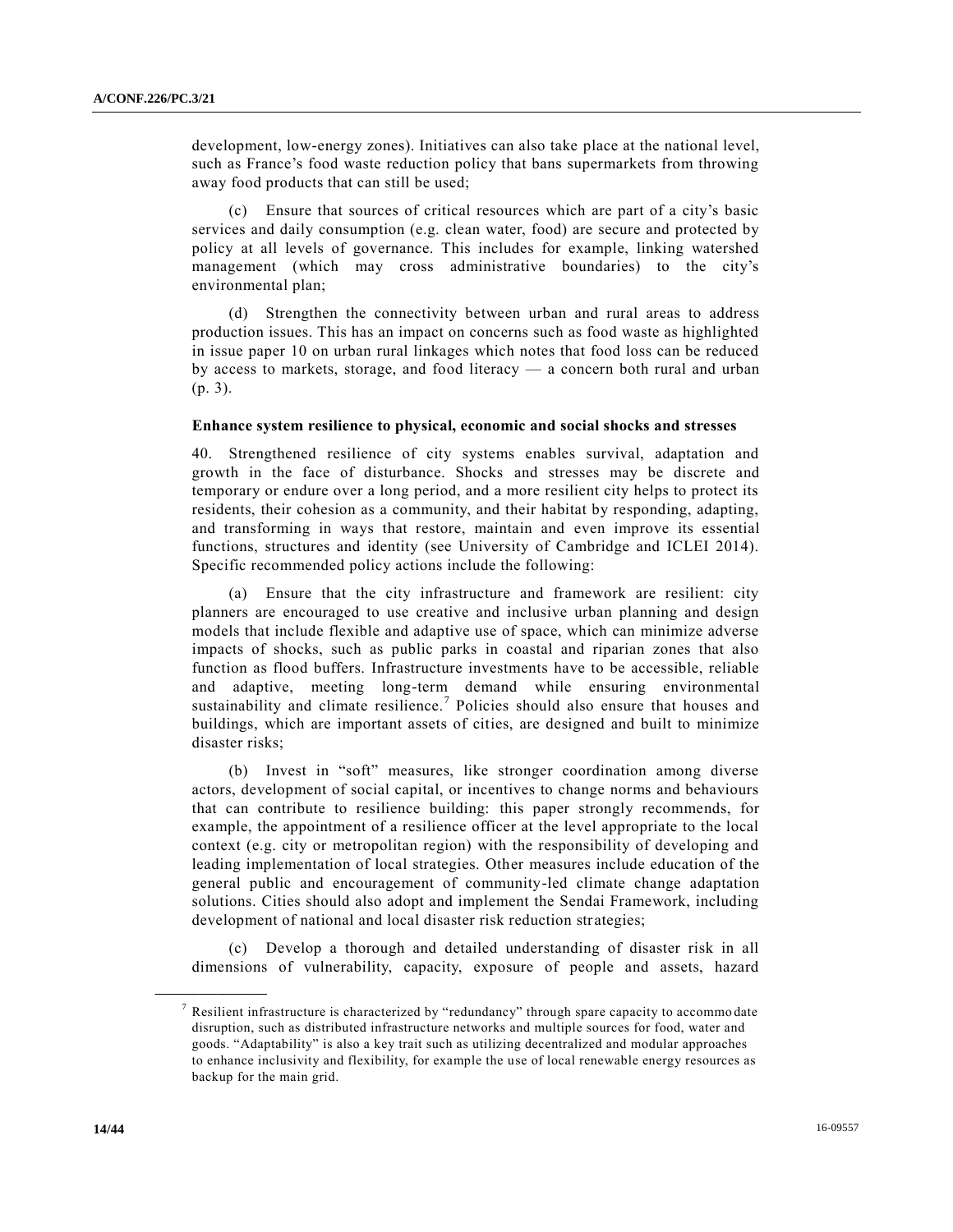characteristics and environment: leverage this knowledge for risk assessment, for prevention and mitigation, and for development and implementation of appropriate preparedness and effective response, including early warning systems and contingency plans for critical infrastructure. This should build on hazard assessments for relevant stresses and shocks (such as drought, sea level rise, tsunami, earthquake, flooding, etc.) and test vulnerabilities, first and secondary consequences of failure (including interdependencies between risks and functions) and preparedness;

(d) Protect and create place-specific physical attributes that enhance capacity for adaptation: and that address both the need to prepare for a shock and the need to recover (Allan and Bryant 2011). For example:

(i) A network of diverse spatial types of built form and open space;

(ii) Adequate flat, safe and usable open space as a locus for communities to recover;

(iii) A built environment configured to facilitate community cohesion;

(iv) Population densities and building types that enhance the feedback loops vital for resilience-organization that enables self-sufficiency at local, neighbourhood, city and regional scales and also maximizes the potential for diverse forms of connectivity within and beyond a city.

### **Ecosystem-based adaptation in Lami Town, Fiji**

UNEP has been working with UN-HABITAT, the Secretariat of the Pacific Regional Environment Programme (SPREP) and the local city-council to design and implement an ecosystem-based adaptation strategy for Lami Town, Fiji, to protect the local population from climate change-related threats. As part of the project, a variety of adaptation approaches — ranging from ecosystem-based adaptation options to engineering options were assessed, through least-cost and cost-benefits analysis.

The assessment clearly revealed the important services provided by mangroves, forests, seagrass, mud flats, and coral reefs to reduce flood and erosion, while contributing to development objectives, e.g. by supporting inshore artisanal fisheries. The analysis also showed that an adaptation plan focused on ecosystembased options, with some targeted engineering options, would result in the highest benefit-to-cost returns, in terms of avoided damages and provision of secondary ecosystem services.

*Source*: excerpt from Rao et al. 2013.

### **B. Cross-cutting policy recommendations**

41. Processes and context determine how well the policies outlined above can be achieved. There are four important catalysts, introduced in section II.B, that need to be included in policy development.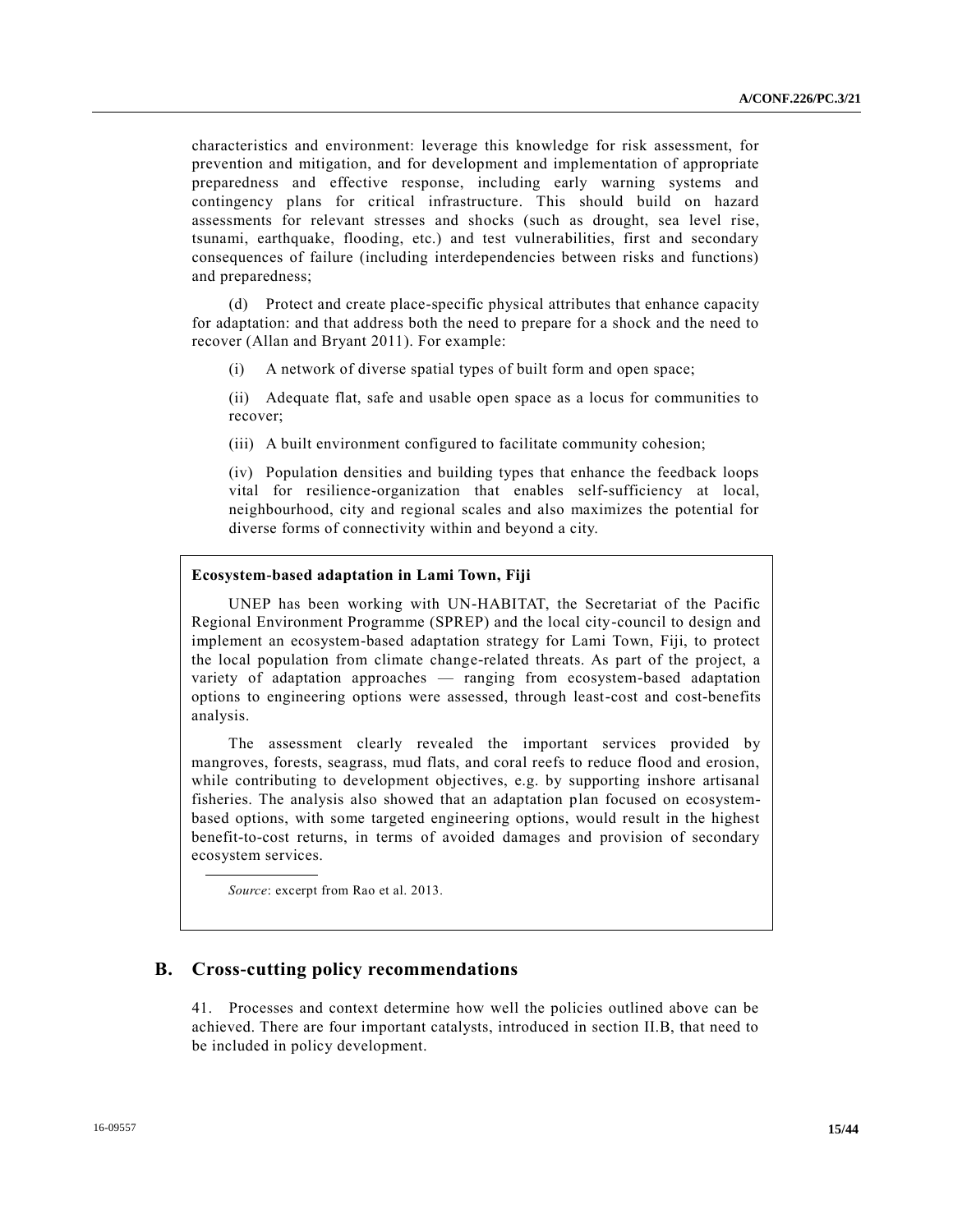#### **Interdependent governance**

42. Local policies should both inform and implement regional, national and global policy. At the same time they need to embrace global issues in their local context. For example, the global influence of carbon emissions should be considered when local policies are formulated. National policies, in turn, should complement global principles and recognize the unique cultural and physical environments of local areas.

43. Cross-boundary, inter-municipal, and urban-rural cooperation are also essential. Biological and physical effects such as those caused by air and water pollution extend beyond jurisdictional and political borders, and the resilience of a city may be determined by connectivity and resource flows within the region. Appropriate systems should be used to balance interests and facilitate cooperation, such as upstream-downstream water management. Policies should encourage prosperity of all types and sizes of cities, not just the largest.

44. Policies targeting local problems should take into account any potential influence on larger or adjoining geographical areas, and global and national policies should also consider the impacts on specific localities. The importance of local participation in the formation of national and global policies, and vice versa, should be emphasized.

45. Policies should recognize interdependencies through, for example, the following measures:

(a) Account for potential synergies and multiple benefits from broader adjoining places;

(b) Develop national strategies with strong input from and responsibilities for lower levels of government. Examples include: national sustainable urbanization strategy, national resilience action plan, national mitigation and adaptation support programmes for local governments and the Smart Cities programme. Share authority and financing between municipalities or metropolitan areas and state or national government agencies for managing and enforcing land use, property rights and environmental services;

(c) Promote cooperation and coordination among actors at different levels and across borders, e.g. through regional and inter-municipal bodies. Set targets to align various policies towards common goals;

(d) Minimize any conflict between national policies and local community interests;

(e) Encourage cities to join global campaigns, networks and initiatives.

### **Local participation and inclusion**

46. The interdependent nature of urban subsystems places an important responsibility on local governments to guide and manage local activities. Decentralizing decision-making and enabling local communities ensures that the specificities of ecology and place inform decisions on environmental matters. Local participation also forms the basis for social cohesion, provides for and prote cts diversity, and creates greater equity in knowledge capital within a community: all are essential attributes of building resilience in cities.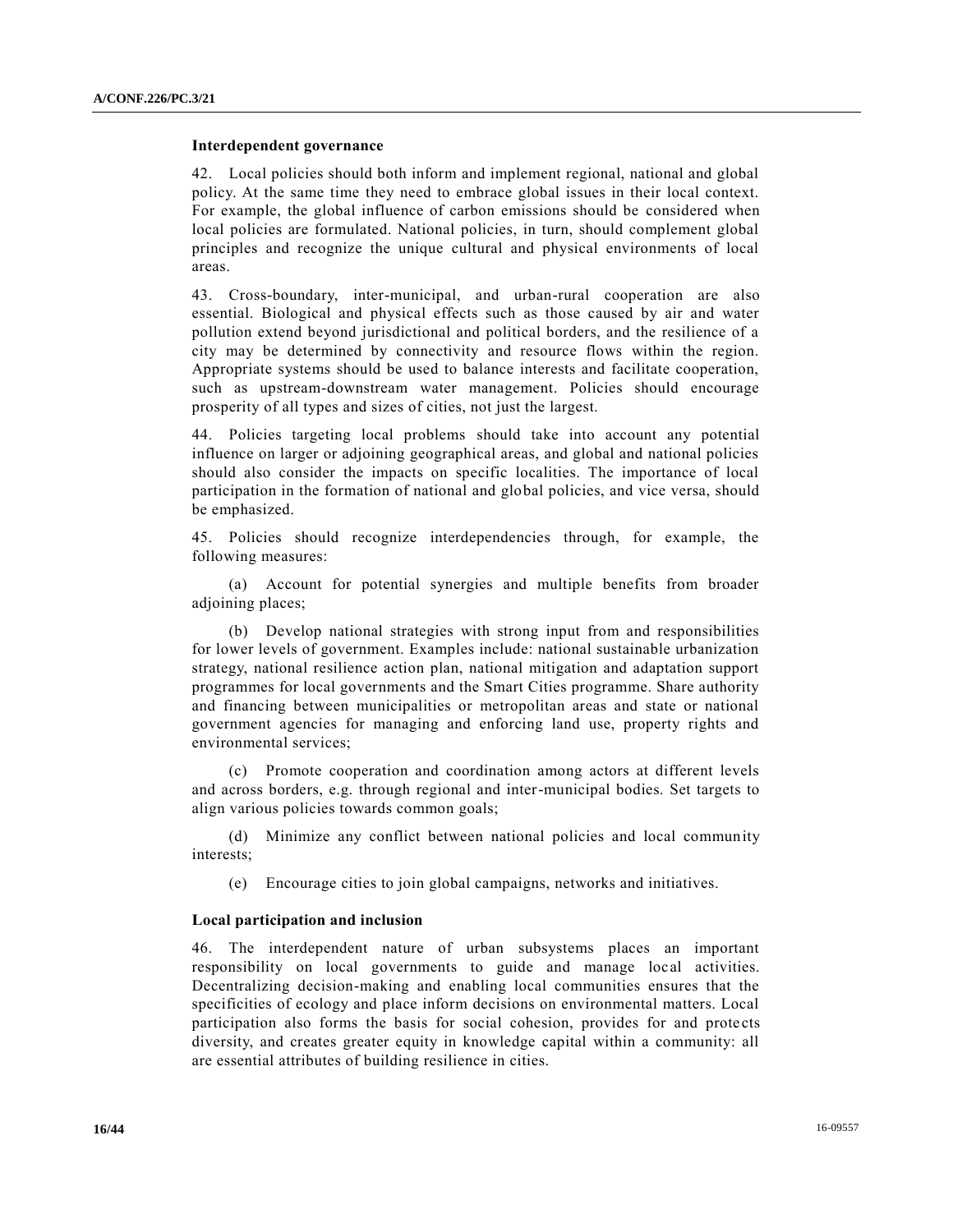47. The transformation of our cities will only be possible through organized and committed participation by diverse actors. As argued in Habitat III issue paper 1 on inclusive cities, "the greater cultural diversity found in urban areas can deconstruct social norms, gender stereotypes, and traditions or customs that [currently] hold women and disadvantaged groups back, thereby reducing associated discrimination" (Habitat III issue paper 1, 2015, p. 2). The essential role that women must play in achieving sustainable and resilient cities, as well as their potential to contribute meaningfully in decision-making processes, needs to be acknowledged. Women and girls should be empowered not only for equity reasons, but also because their capacity to drive change is a key resource that is often underestimated. Governments and multilaterals should also listen to and conside r the diverse voices of local communities, including locally elected officials, youth and elderly, persons with disabilities, ethnic minorities, and other marginalized groups, and promote and support local and indigenous practices and solutions to building resilient cities. These different actors, with their own knowledge systems, practices and experiences, each contribute to the diversity of system function as well as the local feedback mechanisms needed to strengthen resilience.

48. Private citizens, businesses and civil society organizations are potentially key drivers of change, and a source of capital and innovation and joint ownership. Urban policies, structure and function should take shape in collaboration with residents and other stakeholders with interests in sustainable, healthy and resilient cities.

Engaging with the most substantial cross-cutting set of power relations that shape the different experiences in and influence on the urban environment is critical to achieving urban environmental sustainability and resilience. This entails particular attention to women, who often have unique and direct experiences with the urban environment, and less opportunity to participate in decision-making processes. This exclusion perpetuates the notion of women, especially those from poor and lowincome communities, as passive rather than active agents of development.

49. Policies should promote local participation and inclusion through the following measures:

(a) Allocate responsibility on the smallest, lowest or least centralized level that is reasonable, following the subsidiarity principle;

(b) Create local action bodies with specific tasks and responsibilities, or other opportunities for local actors to contribute and innovate; <sup>8</sup>

(c) Create clear incentives (including financial) for local action;

(d) Develop new and duplicate existing successful models of cooperation between the public, the business sector, and local and national government;

(e) Use mechanisms to identify and engage diverse groups in policy formulation and implementation, especially women, as well as those most vulnerable to environmental shocks and stresses;

**\_\_\_\_\_\_\_\_\_\_\_\_\_\_\_\_\_\_**

<sup>&</sup>lt;sup>8</sup> Issue paper 1 states, "An essential aspect of ensuring inclusion and meaningful participation by all is through the mobilization of excluded groups themselves whose ability to engage with more powerful stakeholders is greatly enhanced through collective action."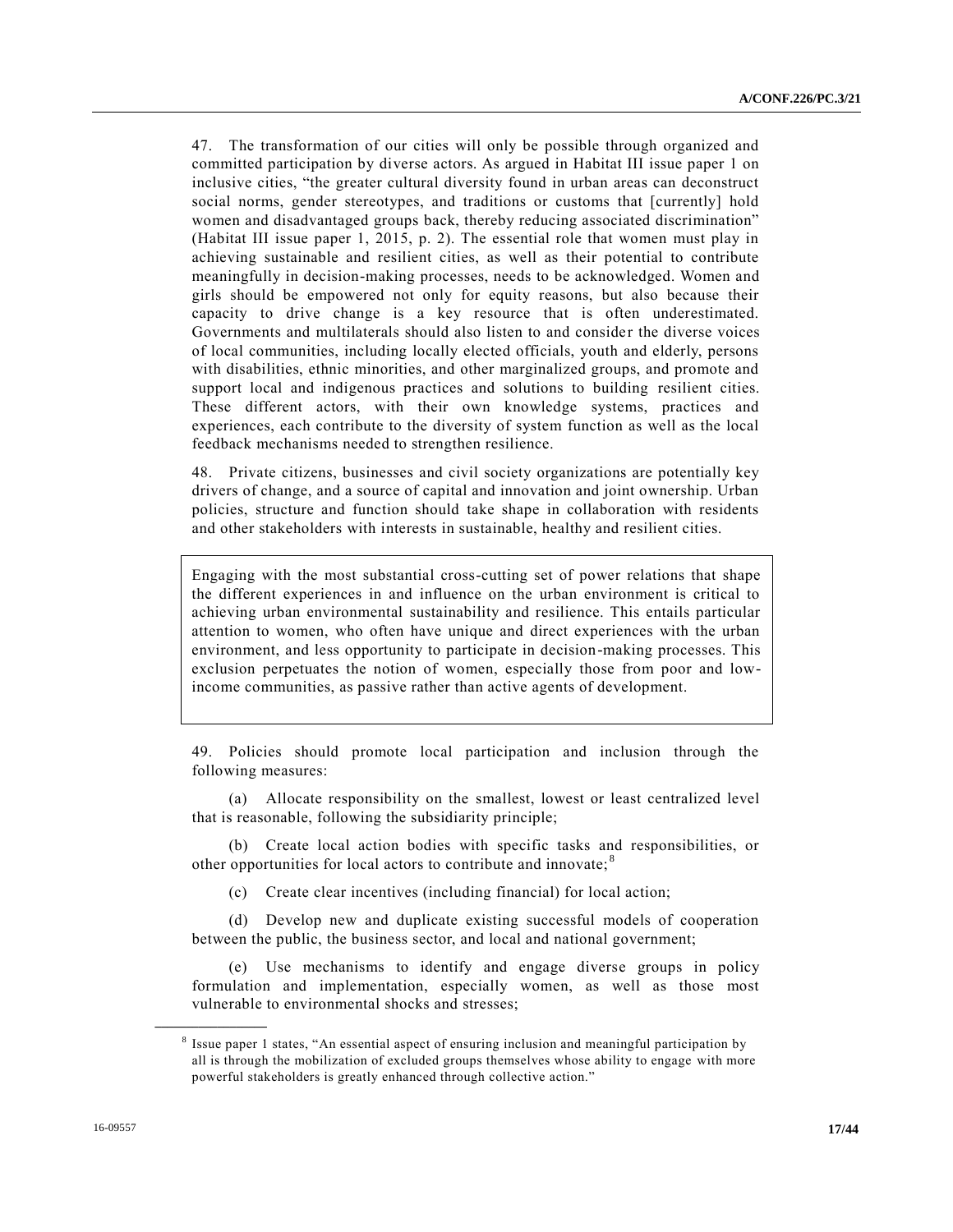(f) Promote participatory budgeting at all levels;

(g) Create mechanisms to enable participatory urban planning, e.g. for civil society engagement with local government during information generation, design, implementation, and monitoring stages, including the co-production and sharing of data and knowledge about the natural and built environments.

#### **Knowledge and capacity**

50. The scientific knowledge that has been developed regarding global environmental trends, ecosystem function, and the availability of natural resources has helped humanity to better understand the natural environment. Cultural heritage and historical memory represent critical knowledge of how a community relates to the natural environment (i.e. what a community has learned from nature, how it has been using nature to thrive, and how it has dealt with moments of crisis). The social habits (i.e. common practices, relationships, and shared norms) that communities have developed need to be further explored, to acknowledge good practices and build on them. Climate change will also require new knowledge of the impacts and consequences on local areas and communities, and climate change models should be adapted and shared with local government to build relevant knowledge. Private sector entities should also contribute their knowledge, skills and resources to the policy formulation and implementation process.

51. Local institutions and grass-roots organizations play a key role to collect, compile, share, and apply knowledge. The combination of scientific knowledge, cultural heritage, and popular knowledge represent an important resource to:

(a) Optimize people's capacities and capabilities with regard to urban ecology and resilience, through development of knowledge, experience and skills;

(b) Drive behavioural change and institutional choices towards more resilient cities and a healthier urban ecology;

(c) Cultivate characteristics of resilience such as the ability to handle surprise, and to apply past learning to new contexts and challenges;

(d) Provide a foundation for better management of natural resources and of the local and global environmental commons;

(e) Create pathways to influence change through the interaction of researchers and decision makers.

52. Policies should build knowledge and maximize utility through the following measures:

(a) Promote research and data collection and analysis on urban ecosystems and resilience; utilize open source software to capture and benefit from new means of collecting data;

(b) Develop a knowledge observatory for cultural knowledge and memory;

(c) Create mechanisms to enable learning from the knowledge, data, and experience of previous stresses and shocks, including disaggregation of data by gender, age, etc.;

(d) Share statistical data between national and local governments at no cost;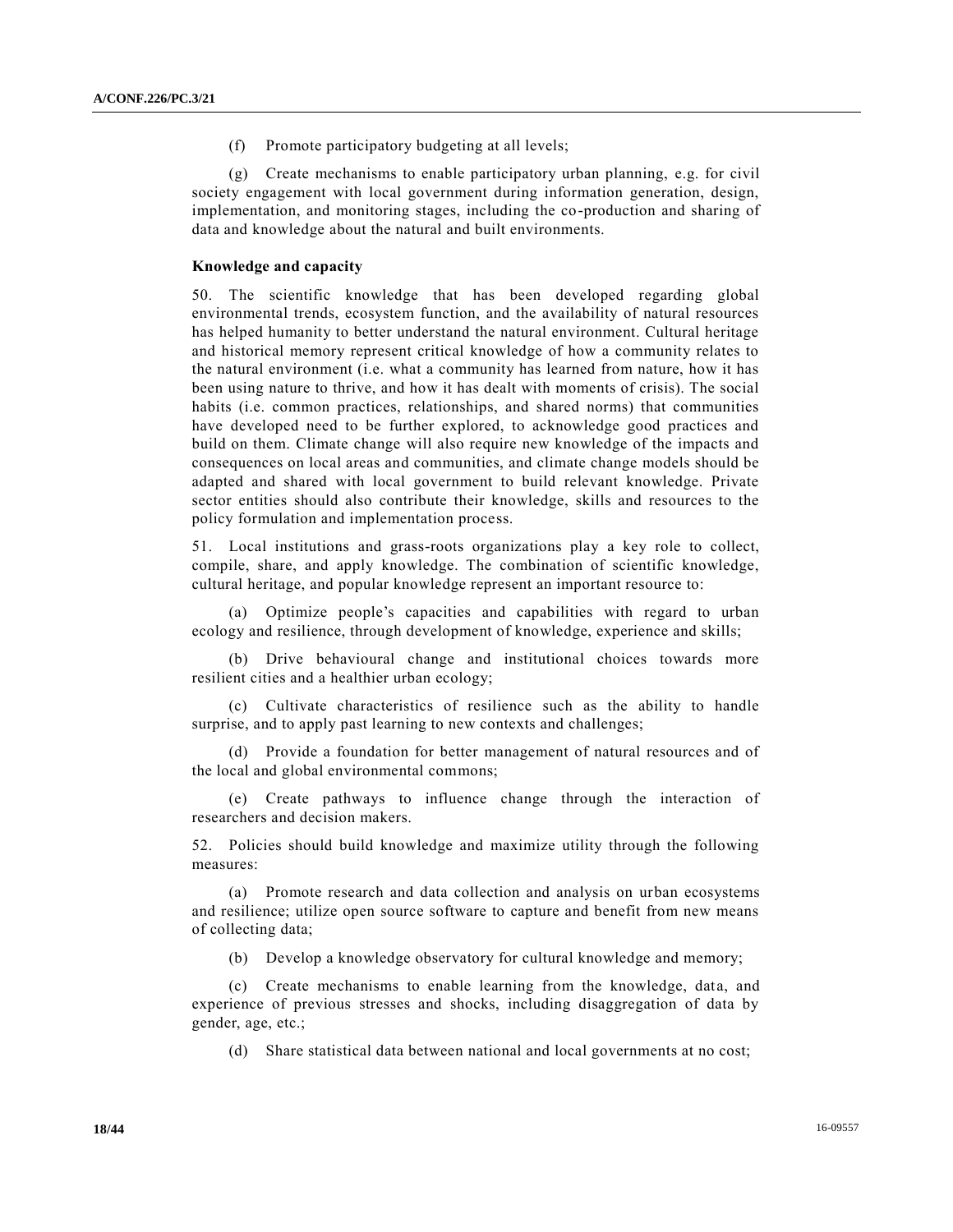(e) Integrate information about urban ecology and resilience into the educational system, from primary through continuing education;

Incorporate traditional and indigenous knowledge into policy formation and implementation;

(g) Implement key concepts, knowledge and skills as orientation for people who are elected to a decision-making position;

(h) Develop planning guidelines for urban ecology, especially considering its role in resilience and disaster risk reduction.

#### **Utilizing new knowledge to mitigate health risks**

Changing climate is affecting patterns of vector-borne disease, and public health agencies need to update their community outreach accordingly. A collaborative disease surveillance study in Can Tho, Viet Nam, found that rains are now coming in seasons that were historically dry, affecting mosquito breeding patterns and therefore disease patterns. The Can Tho Project brought together local governments, NGOs and researchers to understand these changes and transform effectively this new knowledge into policies and make health systems more flexible, responsive, and resilient to these changes.

*Source*: excerpt from Daga 2014, see more at: www.rockefellerfoundation.org.

#### **Design integration**

53. Issues of urban environmental sustainability and resilience are increasingly complex, and it is no longer possible to address them with top-down policies or single-issue solutions. One way to acknowledge and manage this complexity is through improved urban design, where "design" is understood to be a process and a set of techniques to deal with issues in a holistic and integrated way. It also offers a medium to achieve greater outreach to small communities where action can take place. It is essentially an activity that simultaneously addresses the bottom-up complexities of everyday life and the top-down implementation of national priorities. Unlike broad planning which tends to be reductive, spatial design can address specificities and thus has more potential to influence behaviour change. Policies should encourage adoption and integration of design processes and principles:

(a) Encourage "nature-based design" based on the principles of energy conservation, reduction of toxic waste and greenhouse gases, diminishing dependence on fossil fuels, and a sensitivity for waste, pollution, and the depletion of the world's resources. This approach works towards total ecological restoration;

(b) Use design to address local environments on a site-specific basis with a thorough understanding of local conditions, natural ecologies, local culture and contextual influences and effects, and based on diagnosis of the city's risks and vulnerabilities and adaptive capacity. Utilize this approach to develop nature -based solutions based on local ecosystems;

(c) Incorporate characteristics of resilience such as modularity, flexibility, and redundancy into the design approach;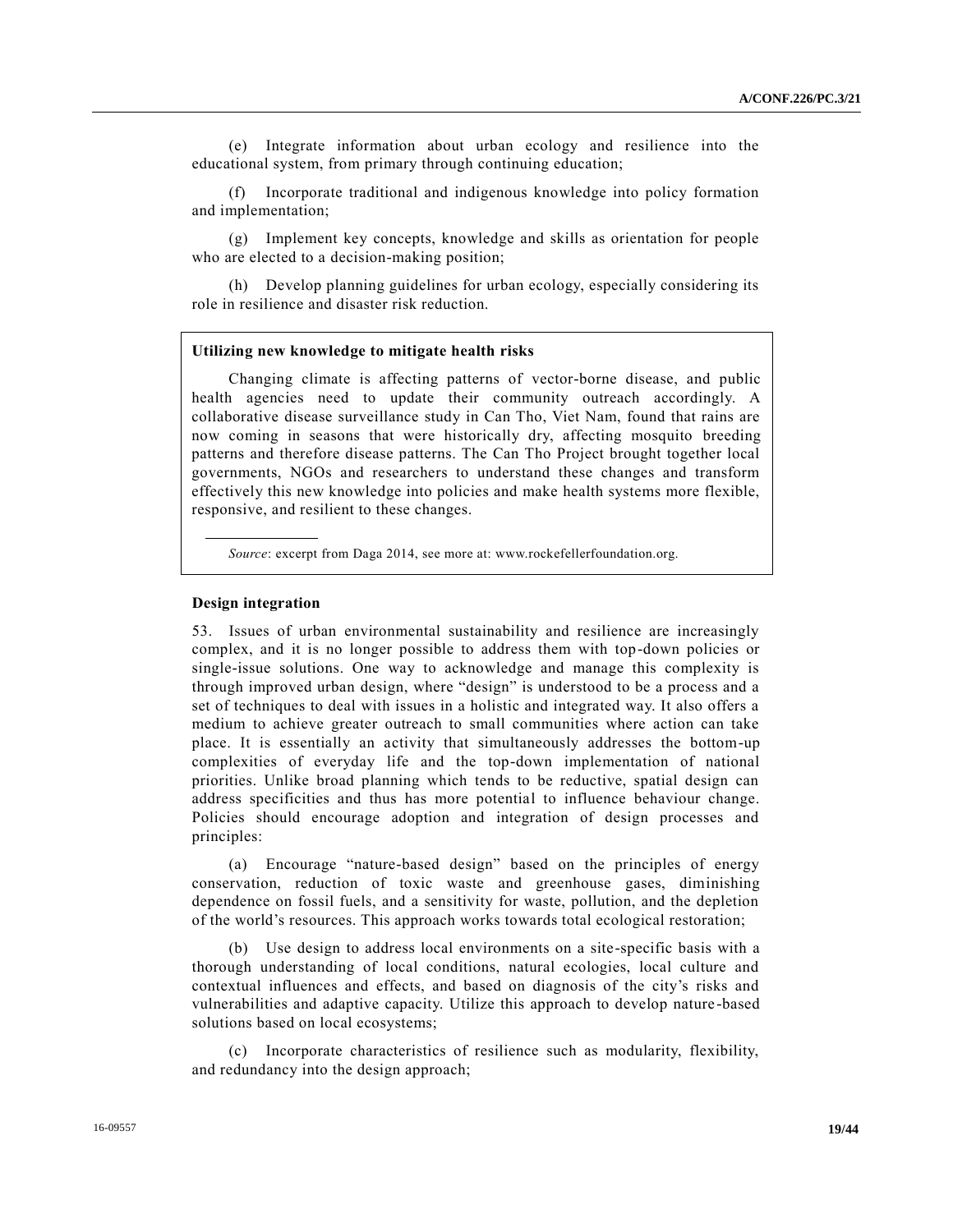(d) Engage local communities in decision-making, framed by resilience goals such as diversity, variability, adaptability and redundancy, and by urban ecology goals such as biodiversity protection, improved water and air quality, and natural habitat connectivity;

(e) Policymakers should work with designers to maximize the value of interventions in terms of relevance and multiple benefits. For example, preventative measures for earthquakes need to be designed so they are part of daily activities, and will therefore be maintained and valued by the community.

#### **Design for resilience and multiple benefits**

A successful example of design integration comes from the General Hospital in Karlstad, Sweden, which is located in an area of high flooding risk. To cope with the risk, a levee is being planned that will protect the hospital, surrounding area, and essential roads. The levee will also function as an elevated pedestrian and bicycle path, with a green storm-water management system and surface shutters to let extreme rainfall pass through. This approach creates additional benefits from flooding protection measures by encouraging bicycle use, in line with the municipality's climate and environmental strategy

*Source*: excerpt from Karlstad Municipality, undated — see more at www.karlstad.se/.

| Criteria for the establishment<br>of priority policies | Demonstration of criteria                                                                                                                                                                                                                                                                                                          |
|--------------------------------------------------------|------------------------------------------------------------------------------------------------------------------------------------------------------------------------------------------------------------------------------------------------------------------------------------------------------------------------------------|
| Urgency                                                | Policies should be designed to target the most urgent issues in terms of<br>risk (highest likelihood of occurrence and most severe impact)                                                                                                                                                                                         |
| 2. Impact                                              | The success of any strategy will be determined by its uptake within the<br>community and the potential for behaviour change. To achieve this, all<br>policies should demonstrate not only technical merit, but also their<br>potential to effect change, and should be accompanied by implementation<br>and communication policies |
| 3. Equity                                              | Policies should demonstrate that they can have an effect for all<br>socioeconomic groups especially the most vulnerable                                                                                                                                                                                                            |
| 4. Feasibility                                         | Policies should be developed on the basis that they are implementable<br>within strict time frames and available resources                                                                                                                                                                                                         |
| 5. Diversity                                           | Policies should demonstrate that they accommodate all cultures, and do<br>not disadvantage any culture                                                                                                                                                                                                                             |
| 6. Multiple benefits                                   | Policies should demonstrate multiple benefits: e.g. they will have positive<br>impacts across various sectors for sustainability, social equity, and/or<br>environmental health, while addressing vulnerabilities                                                                                                                  |

### **C. Criteria for identifying policy priorities**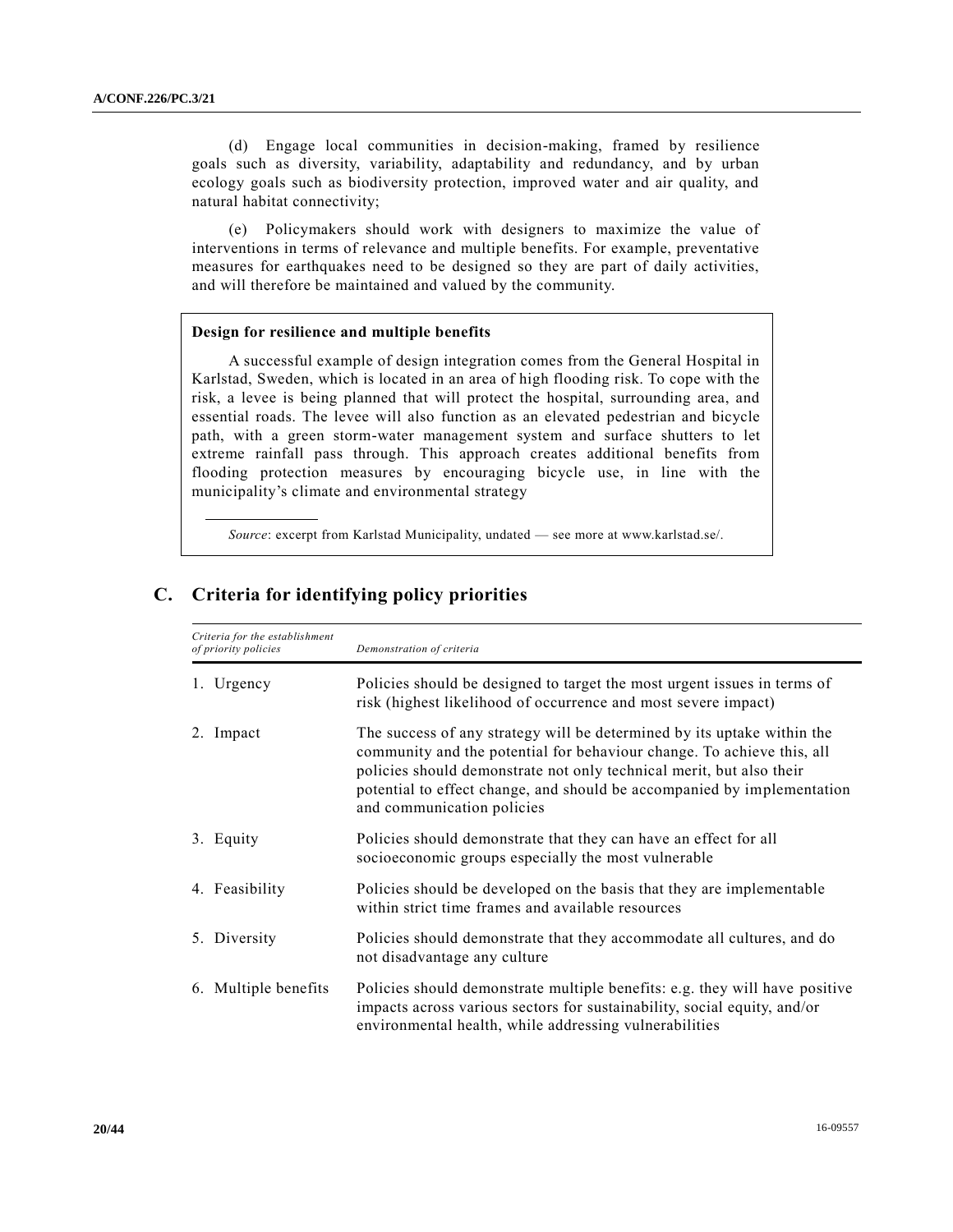| Criteria for the establishment<br>of priority policies | Demonstration of criteria                                                                                                                  |
|--------------------------------------------------------|--------------------------------------------------------------------------------------------------------------------------------------------|
| 7. Transformability                                    | All policies and strategies should demonstrate the potential for<br>transformation of communities, not just change of physical environment |
| 8. Replicability                                       | Policies should be implemented on the basis that they can be repeated,<br>with lessons learned also used for future initiatives            |

### **IV. Key actors for actions: enabling institutions**

54. The actors and enabling institutions needed to achieve sustainability and resilience will be highly specific to the local context but typically include public institutions, civil society organizations and associations, businesses and business networks, and formal and informal networks of residents. This section provides guidance to governments at all levels on how to identify key actors for implementation. Governments should:

(a) Acknowledge the essential role that women and girls have and should have, and identify and address the barriers that exist to their adequate participation at all levels of decision-making;

(b) Consider the existing and potential sources of diverse knowledge (academic, traditional/indigenous knowledge, market-based practical knowledge). Actively include groups with unique perspectives, such as indigenous groups with knowledge systems of society and landscape that help to interpret social cohesion and environmental sustainability;

(c) Enable an enhanced role for the private sector in decision-making and investment, and ensure responsibility for actions. The private sector should be enticed and empowered to be active leaders of positive change;

(d) Identify key contact points for mobilization and communication related to transformation;

(e) Identify the most vulnerable populations. Cities cannot be sustainable when significant portions of the population lack access to basic services and key resources, and are not able to participate in city decision-making;

(f) Understand the use of space and the capacity for its adaptation by people; review spatial relationships and utilization of space by urban residents and organisms; explore the long-term implications of infrastructure decisions for specific groups and communities to understand which actors need to be involved.

### **V. Policy design, implementation and monitoring**

55. This section proposes an overarching implementation framework that policymakers can use as a model of action to support the overall effort towards greater resilience and healthier urban ecology. As presented here, the implementation framework provides guidance for more effective and long-lasting policy interventions, and connects the policy priorities outlined above to the broader context of the urban policy process. The implementation framework has three key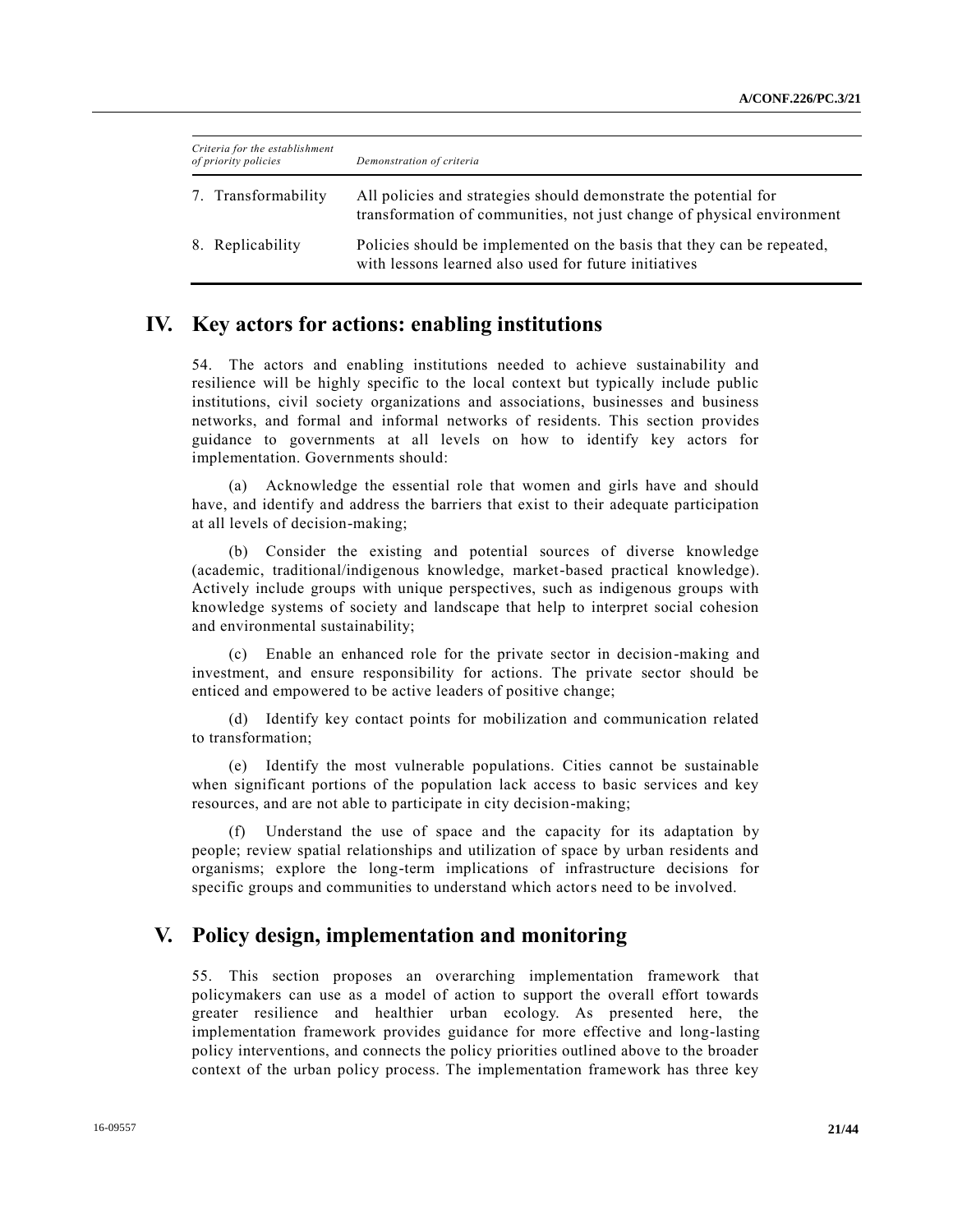pillars: institutional context, financial mechanisms, and monitoring systems. The three pillars are complementary and closely linked, enabling the paradigm shift that is needed to change the way our cities are built and governed.

### **A. Establish an enabling institutional context**

56. Governments have the responsibility and the legal capacity to establish and strengthen the framework within which different actors operate and interact. The constitutional and regulatory environment they create and enforce is a fundamental condition to enable all stakeholders to play their roles.

### **Mainstream ecology and resilience concerns into all policies and regulations**

57. A key principle of the enabling framework is to incorporate ecology and resilience concerns into all policies and regulations linked to urban development. Ecology and resilience should be anchored into the existing national and local legal frameworks, and cut across all sectors of the urban agenda, ensuring coherence within the policy framework.

### **Mainstreaming ecology in the institutional setting: merging economics and environment municipal departments**

The government of Hannover, Germany, took the step of combining its Department of Environment and Department of Economic Affairs in 2005, which implied a major shift into how local economic development and environmental affairs are managed: not as separated matters but as part of the same agenda. Among other things, merge resulted into greater integration of ecological priorities into economic decisions such as land purchase and allocation. The new department also oversees public relations, to help ensure that public awareness efforts are aligned with the city's ambitious environmental targets.

*Source*: excerpt from ICLEI and GIZ 2014 — see more at www.iclei.org/urbannexus.

### **Ensure cross-cutting approaches and exploit all possibilities for multisectoral integration**

58. Scarce resources have to be protected, and their use regulated and optimized. To achieve this, we need to strengthen crucial linkages that exist between sectors such as water, energy, and food. Less apparent but equally important are links to mobility, housing and employment, or waste management and energy production. These too must be recognized and considered in policymaking. All policies and initiatives associated with urban development should be designed to maximize opportunities for synergy and cross-fertilization, avoid contradiction among policies, and enhance horizontal cooperation among sectorial bodies and institutions.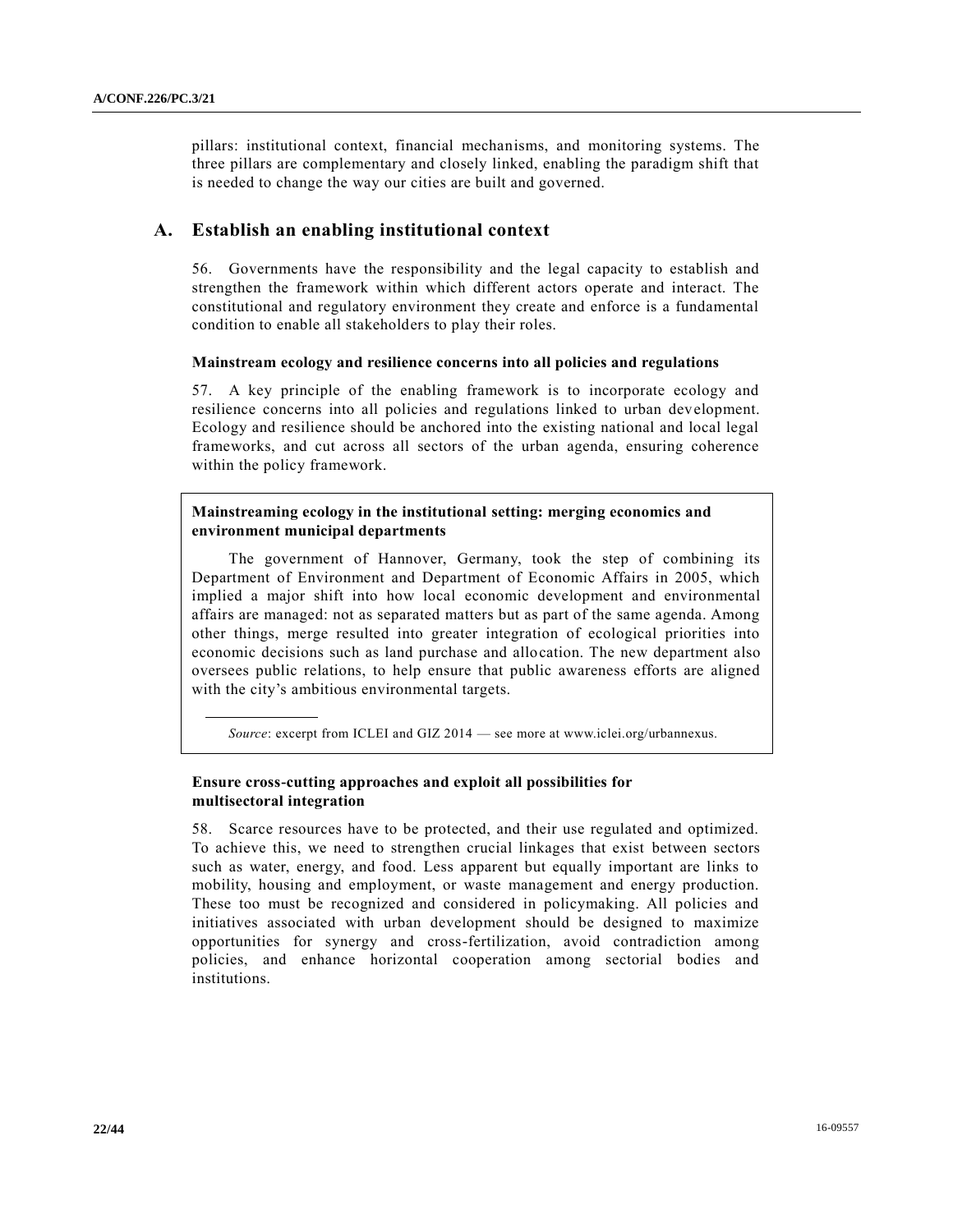### **Curitiba, Brazil: the "ecological capital" forerunner in Urban NEXUS planning**

Curitiba, the "ecological capital" of Brazil, is a world-renowned model for innovative integrated planning and management. Through the institutionalization of an independent public authority (the Institute for Urban Planning Research — IPPUC), the city designs, coordinates and implements cross-cutting solutions to address multiple urban challenges for housing, transport, water and waste management.

*Source*: excerpt from Cauchois et al. 2014 — see more at www.iclei.org/urbannexus.

#### **Allocate responsibilities to appropriate institutions at all levels**

59. Following the subsidiarity principle, each responsibility and associated resources should be allocated on the lowest reasonable level. To ensure implementation, overarching responsibilities should be allocated to the national level (examples include: dedicated ministries, national agencies, national research bodies). Strengthened subnational governments will be key partners to national Governments for implementing sustainable, resilient cities. Strengthening of the subnational level includes: formal and legal responsibilities, the right to generate income (taxes, fees, etc.), human capacity and knowledge. Similarly, at the regional and global scale, the role of city networks to promote exchanges of experience and mutual support among cities and to support joint target setting and action, especially in the fields of ecology and resilience, should be recognized and encouraged.

#### **Creating and empowering inter-municipal cooperation bodies**

60. Municipalities of different sizes and characteristics are often interconnected and functionally integrated because of urbanization trends, commuting flows, and ecosystem linkages (e.g. water basins). These connections are dynamic in nature and are rarely reflected by municipal boundaries. In this context, cooperation among government institutions within functionally integrated urban areas needs to be strengthened through innovative institutional arrangements. These include the establishment of new bodies with or without their own governance structures, such as metropolitan areas, regional planning bodies, inter-municipal waste management and transportation boards, etc. Similarly, improving the institutional linkages between urban and rural areas can accelerate the transformation towards ecologically healthy and resilient cities.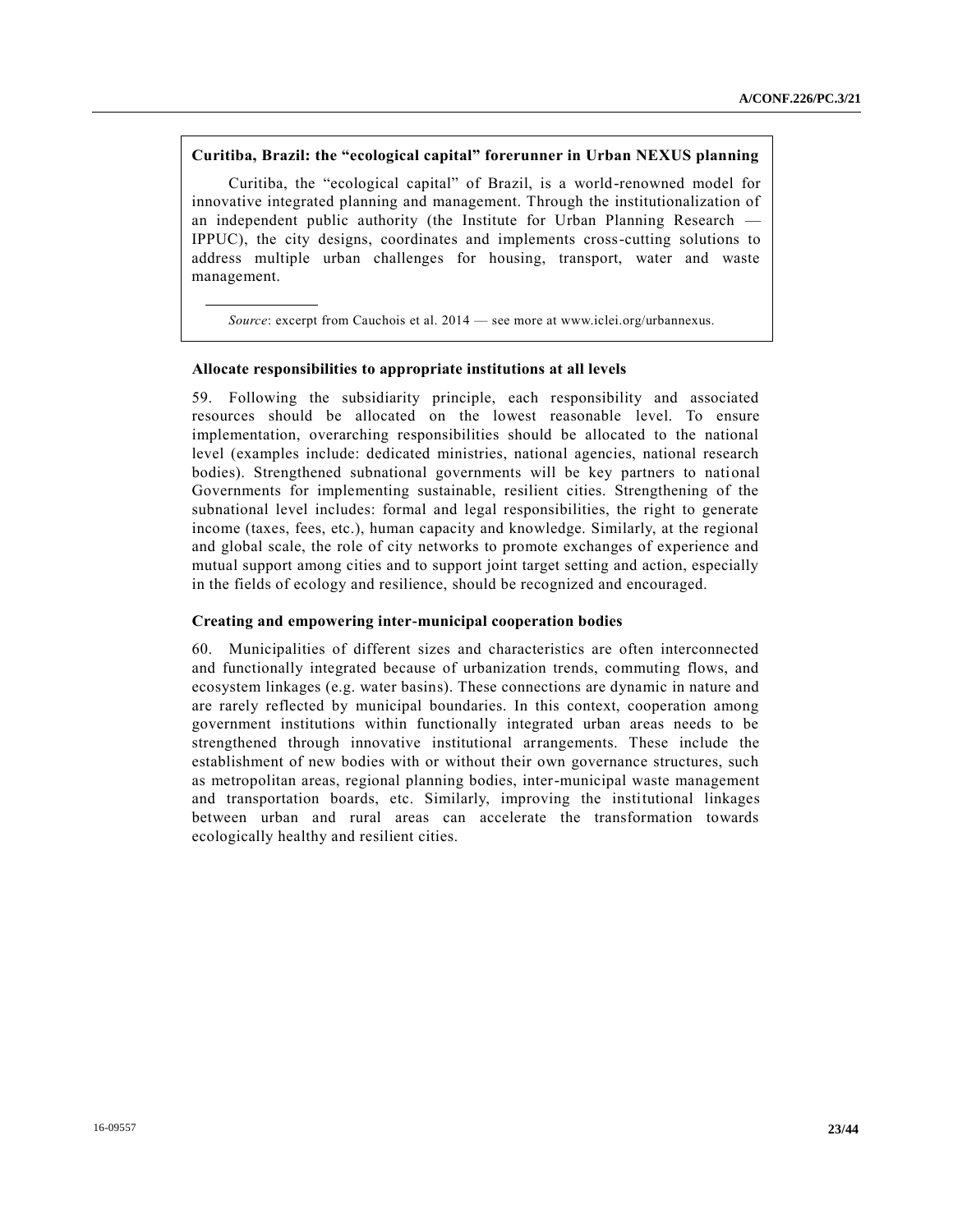### **Appointment of a Chief Resilience Officer**

One critical step cities can take to facilitate their resilience building is to appoint a Chief Resilience Officer (CRO). The CRO is an innovative position in city government that acts as the point person for resilience building, ideally reporting directly to the city's chief executive and helping to coordinate all of the city's resilience efforts. The task of a CRO is to establish a compelling resilience vision for the city, working across departments and with the local community to maximize innovation and minimize the impact of unforeseen events. Examples of cities that have hired a CRO include Bristol, United Kingdom of Great Britain and Northern Ireland; Byblos, Lebanon; Medellin, Colombia; San Francisco, United States of America; Semarang, Indonesia; and Surat, India.

*Source*: excerpt from Berkowitz 2015, see more at www.100resilientcities.org.

### **B. Funding and financing urban ecology and resilience**

61. One key strategy for financing is to explicitly include funding for urban ecology and resilience measures in the investment and maintenance budgets of urban areas. National and subnational budgets should also be structured accordingly, and the cost of capital should be reduced to create incentives for the private sector and households to participate in urban resilience programmes. The rationale behind creating this type of fiscal incentive is to increase the demand for urban ecology and resilience-related goods and services, expanding their economies of scale, and hence reducing the cost of goods sold. With the increase in demand and consumption, the government will gain tax revenue or at least maintain a balanced or deficit-neutral budget. Governments can also alter incentives to encourage investments in resilience, for example by regulating insurance markets to ensure that post-disaster recovery and reconstruction aid does not discourage purchase of insurance and resilience-building efforts. Post-disaster recovery funds could be partially redirected to building resilience. In addition, local and national budgets may allocate specific funds for disaster risk management.

#### **Innovative mechanisms to increase savings**

Finland's Carbon-Neutral Municipalities (HINKU) network is an example of a case where local government managed to reduce expenditures by jointly procuring solar panels. The HINKU consortium, joined by 30 municipalities and cities, launched a call for offers in 2016. The tender process will require a leasing mechanism so that municipalities will not have to make significant upfront investments and operating costs will not increase.

*Source*: excerpt from HINKU Forum, undated, see more at http://www.hinku-foorumi.fi.

62. Other financing strategies involve different forms of cooperation between national and local government institutions and other actors, such as the private sector, international donors and local communities.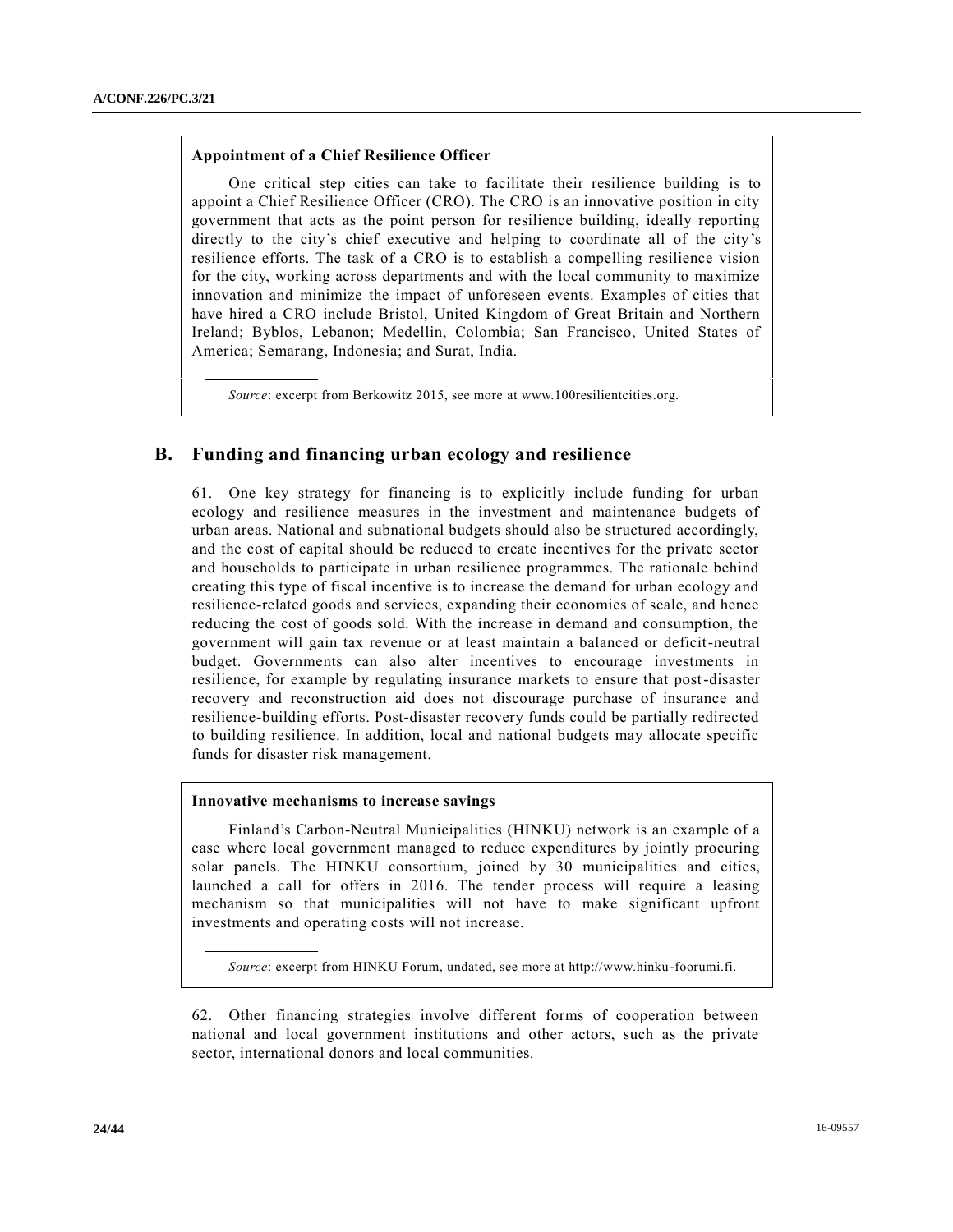63. Government institutions should promote models of cooperation with the private sector (e.g. new forms of public-private partnerships) to carry out specific urban ecology and resilience agendas. There are diverse possibilities, from availability payments for provision of a public facility to a direct user charge scheme for accessing public infrastructure. Regulatory frameworks for public private cooperation are already available in many countries, and should be adapted to include ecology and resilience into the bid criteria.

64. International development financing (either grant or loan) for project-specific funding is a complex undertaking and requires a certain capability for receiving national and subnational governments to manage the scheme. A global fund for urban ecology and resilience projects for developing countries could support the implementation of projects or pilot activities for governments, private sector, or community groups, and could help to generate knowledge that would support wider implementation. Transferability and replicability of the projects would be typical criteria for such scheme to gain funding, as would the need to demonstrate financial sustainability of the products/services. Many existing funds do not have adequate modalities to support activities undertaken by subnational governments or non-State actors, but effectively addressing urban ecology and resilience will require mechanisms to support these stakeholders.

65. Initiatives from the local community should be recognized as an important source of funding for urban ecology and resilience initiatives. Community-funded projects should be promoted not only because they create ownership of the projects and assets, but also for the benefit to social cohesiveness, which itself is an important element of urban resilience. There are good practices and welldocumented community-funded projects around the world, from traditional collective financing mechanisms to more recent crowdfunding schemes using Internet-based payments. Examples of specific financing mechanisms are provided in annex II.

### **C. Effective monitoring systems and ambitious targets**

#### **Identify and adopt effective measures to monitor performance and track progress**

66. Progress towards improved urban ecology and resilience requires a careful analysis of the systems and processes that lead to positive change and that increase the ability to manage shocks and stresses, as well as the measurement of outputs.

67. Monitoring of systems and processes needs to be undertaken in an iterative and reflective manner, paying adequate attention to the quality of policy design and the efficacy of policy implementation. Specific measurable indicators of outputs can be used to track progress towards the ultimate goals of ecological health and resilience. These can include indicators on resource use, consumption, air and water quality, and measures of green space. More specific examples include ecological and water footprints, food supply and wastage, modal share, solid waste generation and disposal. Additional indicators should be used to track social aspects such as community cohesion, which are also fundamental to resilience.

68. In the development of monitoring systems, attention must be given to power relations to ensure that the data being monitored are representative of all especially marginalized and vulnerable groups. In the case of women for example,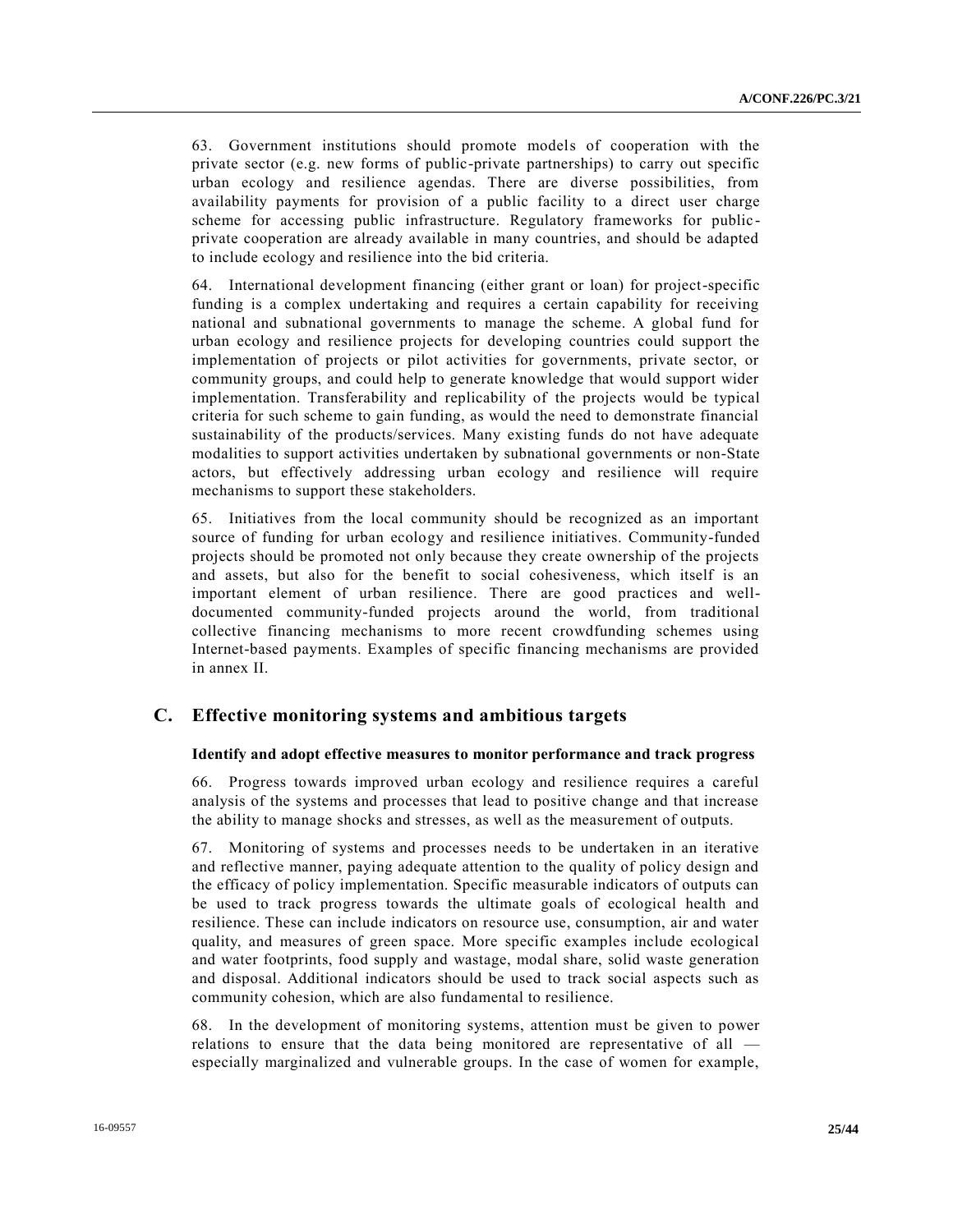most data are still not disaggregated by gender, which is vital for reflecting the diversity of conditions and impacts.

69. In terms of overall principles, it is important for the monitoring of urban ecology and resilience to be driven by a local perspective and for this reason, this paper does not prescribe a framework of measurement. There is little value particularly for resource-constrained municipal authorities — in collecting empirical data on issues that are not contextually relevant. Where these issues have significant impacts on local populations, the monitoring and evaluation process ought to also incorporate a significant participatory element in design, data collection and analysis.

70. Monitoring systems should be based on common indicators, to the extent possible, in order to ensure effective use of reporting and reduce the burden on cities. Common indicators between the New Urban Agenda and the Sustainable Development Goals, the Paris agreement on climate change, and the Sendai Framework should be used to the extent possible.

### **Existing monitoring frameworks**

71. An initial stage of the monitoring process is the creation of baselines, although this may be challenging for many cities that do not have significant empirical records on environmental or social aspects. Several of the frameworks referred to in the table below explicitly address these issues, by focusing both on the assessment of systems and on identifying particular quantitative indicators.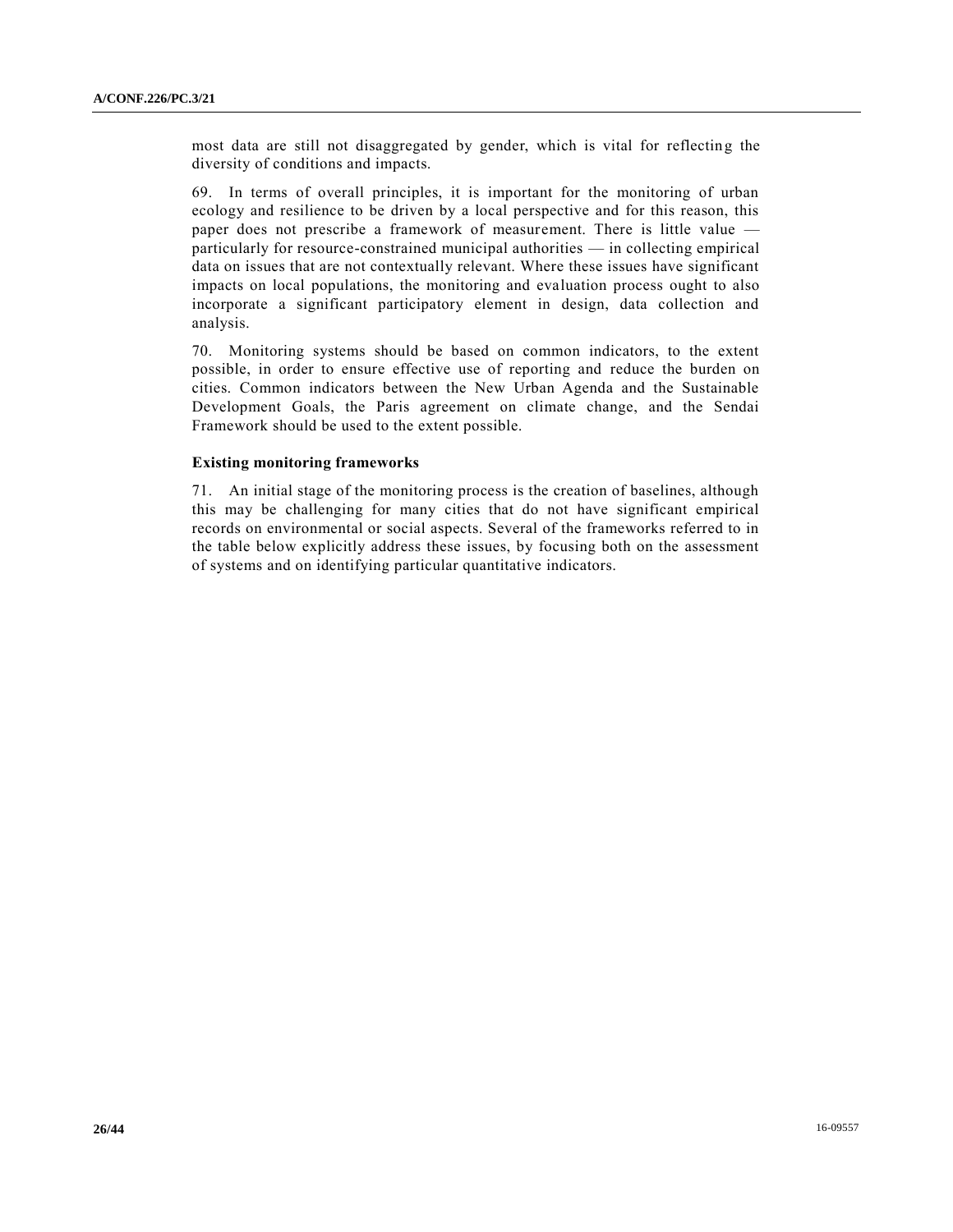16-09557 16-09557

| глониот нід тганісмої ку тог игран ссоюду ани техніснес (ні атриарсисат огист ) |                                                                                                                                                                                                                                                                                                                                                                                                                                                                                                                                                                                                                                                                                   |                                                           |  |
|---------------------------------------------------------------------------------|-----------------------------------------------------------------------------------------------------------------------------------------------------------------------------------------------------------------------------------------------------------------------------------------------------------------------------------------------------------------------------------------------------------------------------------------------------------------------------------------------------------------------------------------------------------------------------------------------------------------------------------------------------------------------------------|-----------------------------------------------------------|--|
| Monitoring framework                                                            | Key elements covered                                                                                                                                                                                                                                                                                                                                                                                                                                                                                                                                                                                                                                                              | Source/comments                                           |  |
| carbonn Climate<br>Registry (cCR)                                               | The carbonn® Climate Registry $(cCR)$ is the world's leading reporting<br>platform to enhance transparency, accountability and credibility of climate action<br>of local and subnational governments. It is designated to support various<br>programmes, among these the Compact of Mayors launched at the Climate<br>Summit 2014. cCR documents commitments, actions and achievements of local<br>and subnational governments. So far, 8 per cent of the world population is<br>represented on this platform                                                                                                                                                                     | http://carbonn.org/                                       |  |
| City Resilience<br>Framework — Arup                                             | Assesses resilience according to four overarching themes: leadership and<br>strategy; health and well-being; economy and society; urban systems and<br>services. Each of these is composed of a range of sub-themes and a further set of<br>specific indicators                                                                                                                                                                                                                                                                                                                                                                                                                   | Open access: www.arup.com/cri                             |  |
| <b>EEA SOER indicators</b>                                                      | Initiative by the European Environment Agency (EEA), which brings together<br>actors from policy, research and stakeholder organizations to coordinate,<br>integrate and harmonize the numerous approaches for urban monitoring on a<br>European level                                                                                                                                                                                                                                                                                                                                                                                                                            | http://bit.ly/1pk9w1O                                     |  |
| <b>European Green</b><br><b>Capital Award</b>                                   | The European Commission identifies the city that shows the most impressive<br>progress in environmental performance across Europe every year, based on a set<br>of indicators and criteria                                                                                                                                                                                                                                                                                                                                                                                                                                                                                        | http://bit.ly/K1cROb                                      |  |
| <b>European Green City</b><br>Index                                             | Compares and ranks European cities according to their sustainability<br>performance and can therefore give insights on how to measure such performance                                                                                                                                                                                                                                                                                                                                                                                                                                                                                                                            | http://www.siemens.com/entry/<br>cc/en/greencityindex.htm |  |
| Findicator                                                                      | Up-to-date information on key social indicators of Finland, including sustainable<br>development indicators. Includes urbanization, generation of waste and<br>consumption of natural resources. Each indicator provides information in the<br>form of statistical pictures, tables and analyses                                                                                                                                                                                                                                                                                                                                                                                  | http://findikaattori.fi/en                                |  |
| GI-REC/International<br>Resource Panel                                          | The Global Initiative for Resource Efficient Cities (GI-REC) is a platform for<br>collaboration of international organizations, research institutions, city networks,<br>and pilot cities committed to demonstrating that urban metabolism and a systems<br>approach to city management can be operationalized. The Initiative encourages<br>stakeholders to reimagine the lifestyles, processes, and physical structures of<br>cities, to promote more sustainable use of current resources. It also provides<br>avenues for cities to contribute to global environmental goals. GI-REC is<br>currently piloting a toolkit/approach to measure resource efficiency at city level | Unpublished draft available here                          |  |

### **Monitoring frameworks for urban ecology and resilience (in alphabetical order)**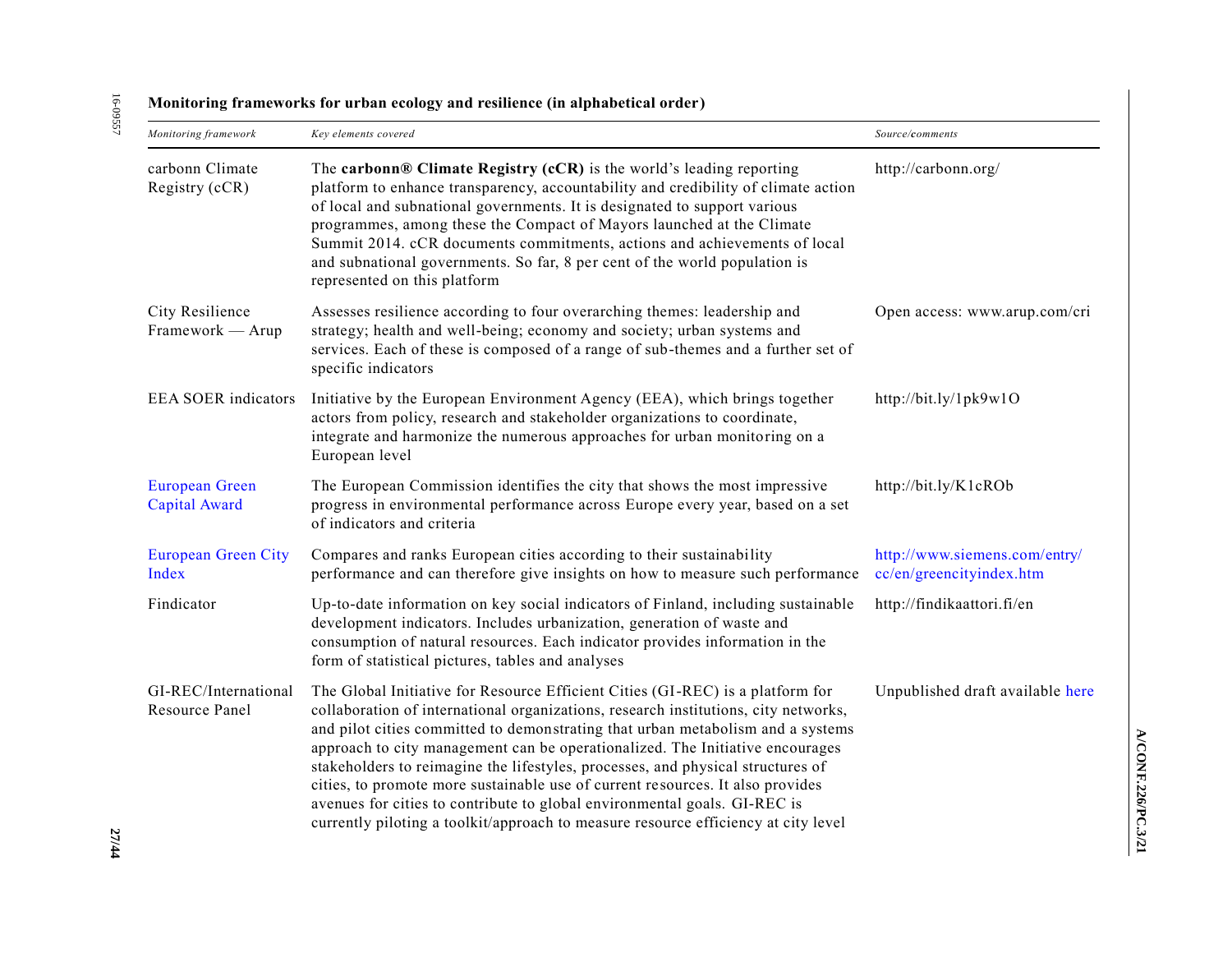| Monitoring framework                                                                                                | Key elements covered                                                                                                                                                                                                                                                                                                                                                                                                                                    | Source/comments                                                                                 |
|---------------------------------------------------------------------------------------------------------------------|---------------------------------------------------------------------------------------------------------------------------------------------------------------------------------------------------------------------------------------------------------------------------------------------------------------------------------------------------------------------------------------------------------------------------------------------------------|-------------------------------------------------------------------------------------------------|
| Global Protocol for<br>Community-Scale<br>Greenhouse Gas<br><b>Emission Inventories</b>                             | The Greenhouse Gas Protocol provides a robust framework for accounting and<br>reporting citywide greenhouse gas emissions.                                                                                                                                                                                                                                                                                                                              | http://www.ghgprotocol.org/<br>city-accounting                                                  |
| ICLEI - Local<br>Governments for<br>Sustainability                                                                  | No direct indicators as such, but projects on indicators have been taking place                                                                                                                                                                                                                                                                                                                                                                         | http://www.iclei-europe.org/                                                                    |
| Local Government<br>Self-Assessment Tool<br>for Disaster<br>Resilience                                              | LGSAT provides key questions and measurements against the Ten Essentials for<br>Making Cities Resilient and builds on the Hyogo Framework for Action. Using<br>the LGSAT helps cities and local actors to set baselines, identify gaps and have<br>comparable data to measure progress over time                                                                                                                                                        | http://www.unisdr.org/campaign/<br>resilientcities/home/<br>toolkitblkitem/?id=3                |
| OECD Metropolitan<br>Database/Green<br>Growth Indicators                                                            | The OECD Metropolitan Database provides a set of five variables (population,<br>geographic environment, labour market, GDP, patents) and around 20 indicators<br>on the 281 OECD metropolitan areas. The Green Growth Indicators have been<br>selected under four main headings: environmental and resource productivity; the<br>natural asset base; the environmental dimension of quality of life; and economic<br>opportunities and policy responses | http://www.oecd.org/greengrowth/<br>greengrowthindicators and<br>http://measuringurban.oecd.org |
| <b>Reference Framework</b><br>for Sustainable Cities                                                                | Online toolkit for European local authorities working towards an integrated<br>management approach. Provides guiding questions for assessing projects and<br>policies, and a broad collection of indicators in order for cities to compile their<br>individual set                                                                                                                                                                                      | http://www.rfsc-community.eu/<br>about-rfsc/                                                    |
| Resource Wisdom<br><b>Indicators for Cities</b>                                                                     | Indicators include consumption-based greenhouse gas emissions, material losses,<br>ecological footprint, residents' perception of quality of life, etc.                                                                                                                                                                                                                                                                                                 | http://bit.ly/21D2JhD                                                                           |
| Sustainable<br>development of<br>communities -<br>indicators for city<br>services and quality<br>of life (IS037120) | A set of quantitative indicators covering economy, education, energy,<br>environment, finance, fire and emergency response, governance, health,<br>recreation, safety, shelter, solid waste, telecommunication and innovation,<br>transportation, urban planning, wastewater, water and sanitation                                                                                                                                                      | Published by International<br>Standards Organization                                            |

**28 /44**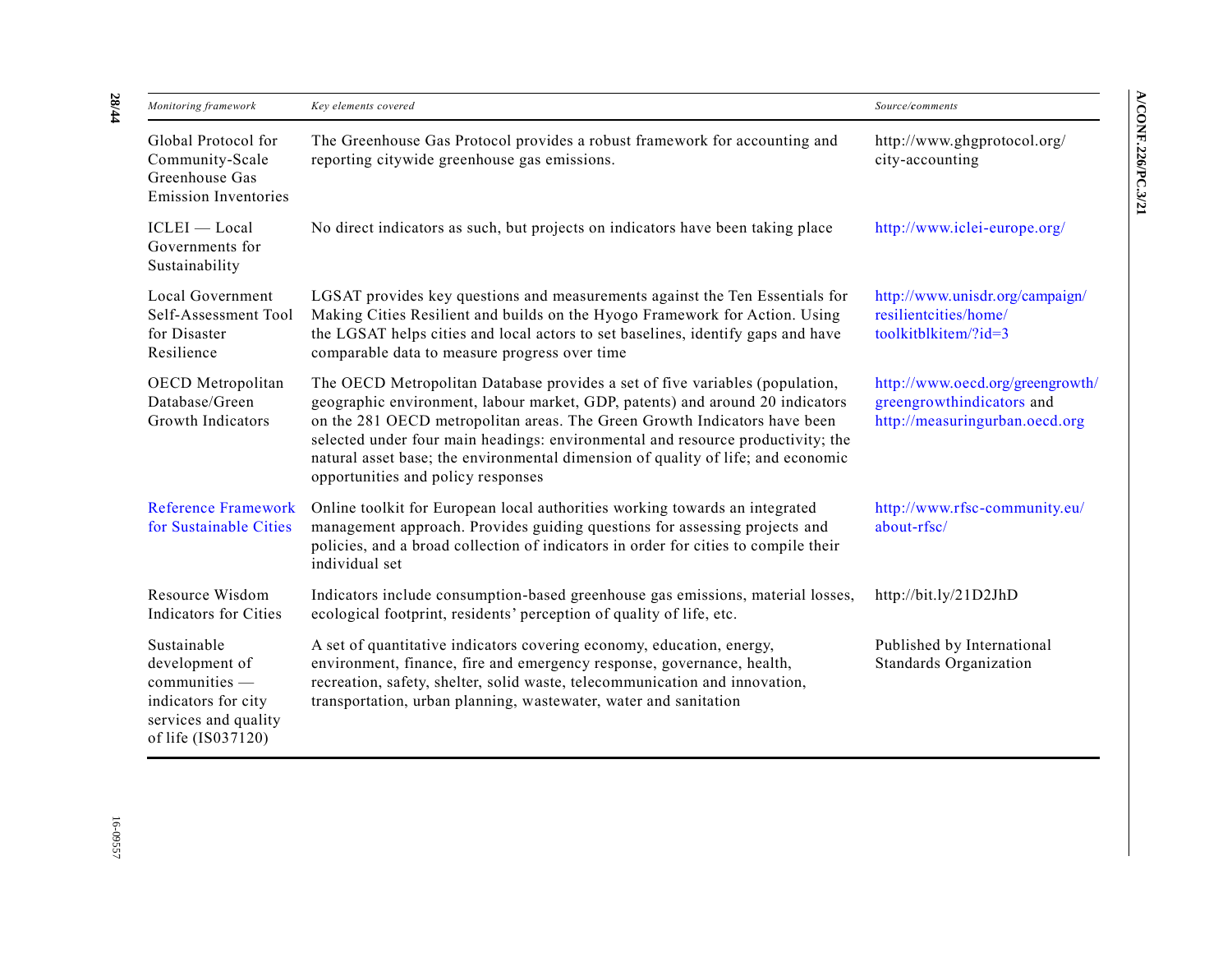### **Sustainable Development Goals**

72. The Habitat III Conference is one of the first global conferences after the adoption of the 2030 Agenda for Sustainable Development. The 17 Sustainable Development Goals agreed upon by world countries will shape the discussion on the New Urban Agenda, which will be instrumental to contribute to the achievement of the Goals at the urban and global levels.

73. The Sustainable Development Goals provide an important opportunity for aligning targets for sustainable and resilient cities (see table below). The universality of the targets associated with the Goals means that they will cover the needs and priorities of a wide range of contexts, and will also enable comparison between places and over time.

74. In addition, the stated aim of "leave no one behind" helps to ensure that sustainable and resilient cities also incorporate an explicit focus on disadvantaged and marginalized groups. Activities that take place in cities will be vital for the achievement of several Sustainable Development Goals (not only Goal 11 with its explicit focus on urban areas, but also Goal 13 on climate change). Similarly, cities will need to engage directly with several of the goals if they are to become sustainable and healthy, low carbon, and resilient.

75. The table below is not meant to represent an exhaustive list but rather illustrates the significance of the Sustainable Development Goals to urban environmental sustainability and resilience. Other Goals are also relevant.

#### **Science-based monitoring and performance tracking in Japan**

In 2007, as part of its effort toward sustainability, the Japanese Government committed to becoming a "Sound Material Cycle Society" (SMC). This decision both consolidated a long period of sectoral policy development, and set the stage for integrated planning in the future. The implementation of SMC required a renewed commitment to the 3R principles (reduce, reuse recycle), as a well as science-based methodologies for monitoring and performance tracking purposes. As a result, the material flow accounts (MFA) have become an integral feature of Japanese environmental policy, identifying the whole system of material flows in the national economy and providing itemized overviews for such flows.

*Source*: excerpt from Fischer-Kowalski et al. 2011 — see more: [http://www.unep.org/](http://www.unep.org/resourcepanel/decoupling/) [resourcepanel/decoupling/.](http://www.unep.org/resourcepanel/decoupling/)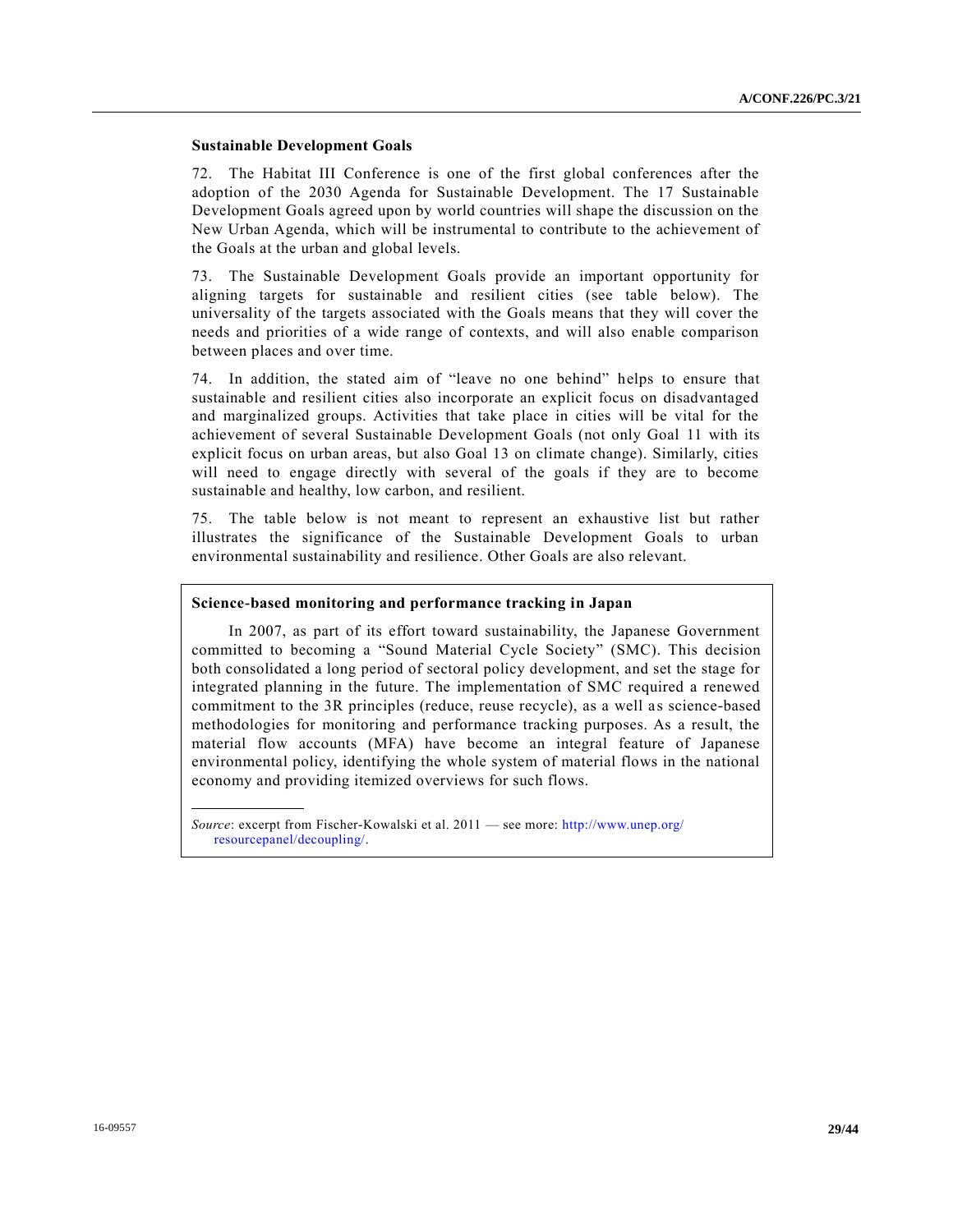### **Indicative elements from the Sustainable Development Goals for urban ecology and resilience**

| Goal                                                                     | Target                                                                                                                                                                                                                                                                                                                                                                                                                           |
|--------------------------------------------------------------------------|----------------------------------------------------------------------------------------------------------------------------------------------------------------------------------------------------------------------------------------------------------------------------------------------------------------------------------------------------------------------------------------------------------------------------------|
| Goal 11: Make<br>cities inclusive,<br>safe, resilient<br>and sustainable | Target 11.2 By 2030, provide access to safe, affordable, accessible and<br>sustainable transport systems for all, improving road safety, notably by<br>expanding public transport, with special attention to the needs of those in<br>vulnerable situations, women, children, persons with disabilities and older<br>persons                                                                                                     |
|                                                                          | Target 11.3 By 2030, enhance inclusive and sustainable urbanization and<br>capacity for participatory, integrated and sustainable human settlement<br>planning and management in all countries                                                                                                                                                                                                                                   |
|                                                                          | Target 11.4 Strengthen efforts to protect and safeguard the world's cultural<br>and natural heritage                                                                                                                                                                                                                                                                                                                             |
|                                                                          | Target 11.5 By 2030, significantly reduce the number of deaths and the<br>number of people affected and substantially decrease the direct economic<br>losses relative to global gross domestic product caused by disasters, including<br>water-related disasters, with a focus on protecting the poor and people in<br>vulnerable situations                                                                                     |
|                                                                          | Target 11.7 By 2030, provide universal access to safe, inclusive and<br>accessible, green and public spaces, in particular for women and children,<br>older persons and persons with disabilities                                                                                                                                                                                                                                |
|                                                                          | Target 11.b By 2020, substantially increase the number of cities and human<br>settlements adopting and implementing integrated policies and plans towards<br>inclusion, resource efficiency, mitigation and adaptation to climate change,<br>resilience to disasters, and develop and implement, in line with the Sendai<br>Framework for Disaster Risk Reduction 2015-2030, holistic disaster risk<br>management at all levels. |
|                                                                          | <b>Target 11.c</b> Support least developed countries, including through financial and<br>technical assistance, in building sustainable and resilient buildings utilizing<br>local materials                                                                                                                                                                                                                                      |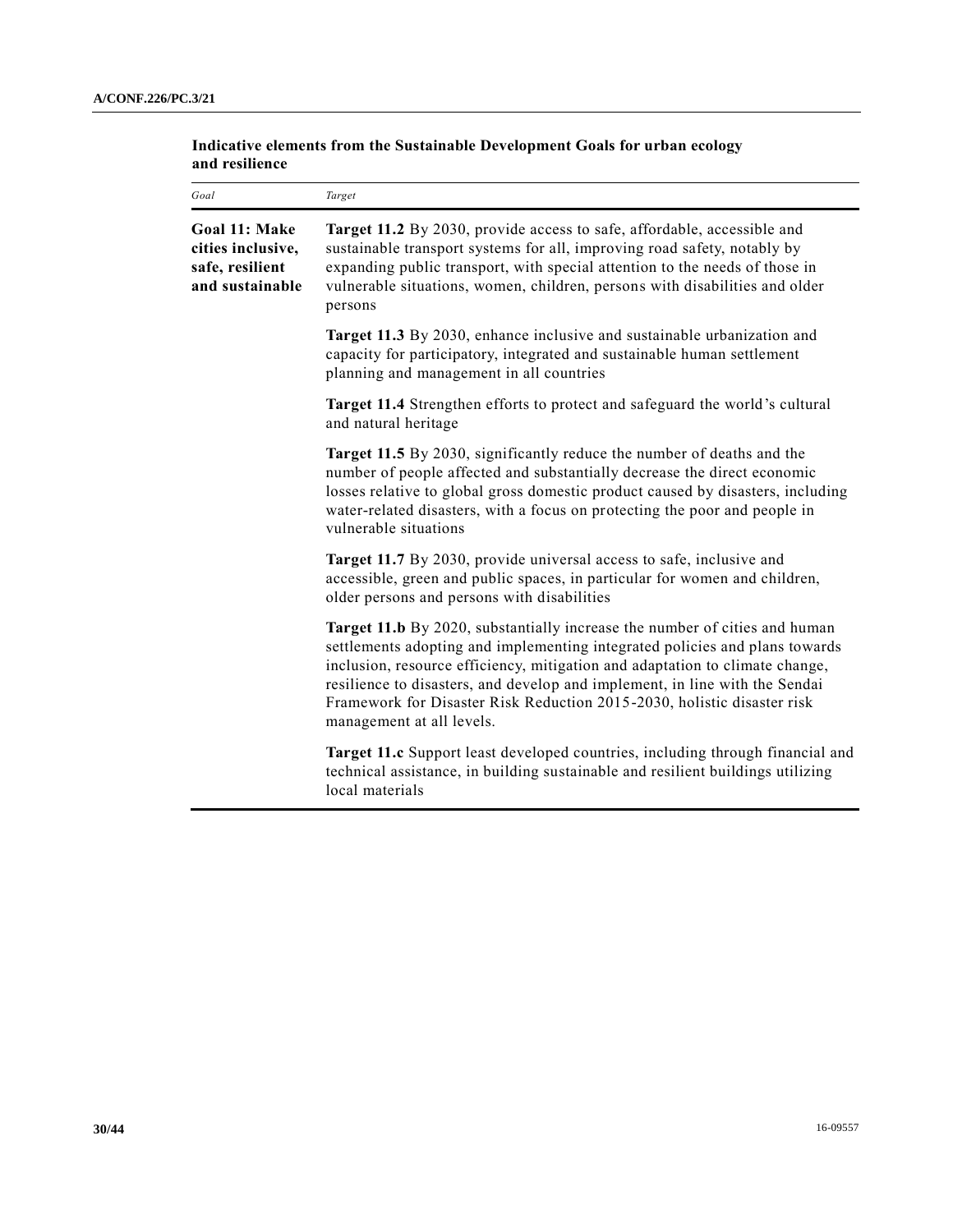| Goal                                                                                                                     | Target                                                                                                                                                                                                                                                                                                                        |  |
|--------------------------------------------------------------------------------------------------------------------------|-------------------------------------------------------------------------------------------------------------------------------------------------------------------------------------------------------------------------------------------------------------------------------------------------------------------------------|--|
| <b>Goal 3: Ensure</b><br>healthy lives<br>and promote<br>well-being for<br>all                                           | Target 3.6 By 2020, halve the number of global deaths and injuries from road<br>traffic accidents                                                                                                                                                                                                                             |  |
|                                                                                                                          | <b>Target 3.9</b> By 2030, reduce by one third premature mortality from<br>non-communicable diseases through prevention and treatment and promote<br>mental health and well-being                                                                                                                                             |  |
| <b>Goal 6: Ensure</b><br>availability and<br>sustainable<br>management of<br>water and<br>sanitation for<br>all.         | <b>Target 6.3</b> By 2030, improve water quality by reducing pollution, eliminating<br>dumping and minimizing release of hazardous chemicals and materials,<br>halving the proportion of untreated wastewater and substantially increasing<br>recycling and safe reuse globally                                               |  |
|                                                                                                                          | Target 6.4 By 2030, substantially increase water-use efficiency across all<br>sectors and ensure sustainable withdrawals and supply of freshwater to<br>address water scarcity and substantially reduce the number of people suffering<br>from water scarcity                                                                 |  |
| <b>Goal 7: Ensure</b><br>access to                                                                                       | Target 7.1 By 2030, ensure universal access to affordable, reliable and<br>modern energy services                                                                                                                                                                                                                             |  |
| affordable,<br>reliable,<br>sustainable and<br>modern energy<br>for all                                                  | Target 7.2 By 2030, increase substantially the share of renewable energy in<br>the global energy mix                                                                                                                                                                                                                          |  |
| Goal 9: Build<br>resilient<br>infrastructure,<br>promote<br>sustainable<br>industrialization<br>and foster<br>innovation | Target 9.1 Develop quality, reliable, sustainable and resilient infrastructure,<br>including regional and trans-border infrastructure, to support economic<br>development and human well-being, with a focus on affordable and equitable<br>access for all                                                                    |  |
|                                                                                                                          | Target 9.4 By 2030, upgrade infrastructure and retrofit industries to make<br>them sustainable, with increased resource-use efficiency and greater adoption<br>of clean and environmentally sound technologies and industrial processes,<br>with all countries taking action in accordance with their respective capabilities |  |
|                                                                                                                          | Target 9.6 Facilitate sustainable and resilient infrastructure development in<br>developing countries through enhanced financial, technological and technical<br>support to African countries, least developed countries, landlocked developing<br>countries and small island developing States                               |  |
| <b>Goal 12: Ensure</b><br>sustainable<br>consumption<br>and production<br>patterns                                       | Target 12.2 By 2030, achieve the sustainable management and efficient use of<br>natural resources                                                                                                                                                                                                                             |  |
|                                                                                                                          | Target 12.5 By 2030, substantially reduce waste generation through<br>prevention, reduction, recycling and reuse                                                                                                                                                                                                              |  |
| Goal 13: Take<br>urgent action to<br>combat climate<br>change and its<br>impacts                                         | Target 13.3 Improve education, awareness-raising and human and<br>institutional capacity on climate change mitigation, adaptation, impact<br>reduction and early warning                                                                                                                                                      |  |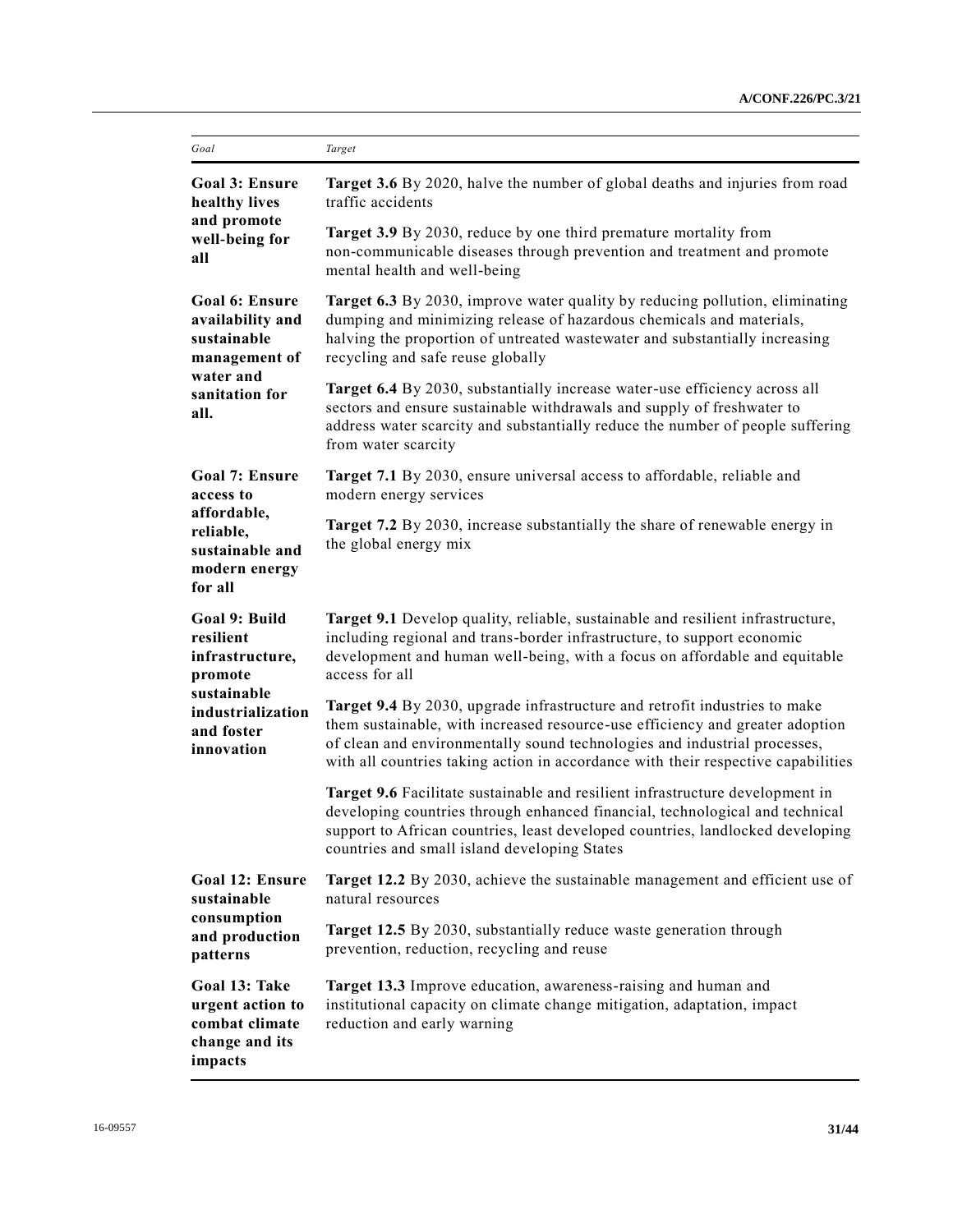### **Formulating ambitious targets at all levels of government**

76. While the adoption of monitoring systems is essential to monitor performance and track progress, this should be coupled with the identification of and commitment to ambitious targets by government bodies at all levels. To ensure effective implementation, these targets should be aligned at the local, national and global level and should be backed by broad consensus. Sample targets include: 100 per cent renewable energy, zero greenhouse gas emissions, zero waste, etc. Ambitious targets can set the direction of current and future action, and are useful to show governmental commitment and to send a clear message to the market. Use of platforms such as the Durban Adaptation Charter is an effective way for local governments to publish their commitments and track progress. Setting ambitious public targets is also instrumental in raising the profile of urban ecology and resilience issues, increasing awareness and contributing to long-term behavioural change.

### **Integrating ambitious targets in city planning**

In its Environment Programme and Environment Strategy of 2009, the city of Malmö, Sweden, set an ambitious target to become climate neutral by 2020, and to run all municipal operations on 100 per cent renewable energy by 2030. This target is regularly reviewed and presented in an annual report, to be commented on by various experts. This allows the local government to monitor developments, identify problem areas and make recommendations on the way forward. All relevant information is published on a website, allowing the municipality to communicate progress, indicate areas for improvements, and increase political accountability.

# **VI. Conclusion**

77. Considering the breadth of knowledge on urban ecology, environmental sustainability, and resilience, it is beyond the scope of this paper to incorporate all aspects of these concepts. Instead, we highlight below key messages that emerged during the experts' discussion and stakeholder review process. The interpretation of these key messages must take into consideration different contexts and local conditions. While principles are shared, there is no one solution to achieving urban environmental sustainability and resilience for all cities.

78. **Urban environmental sustainability and resilience should feature prominently in the New Urban Agenda.** Over the next 20 years, humans will face environmental and resource challenges that are unprecedented in scale and urgency. Addressing urban ecology through proactive investment in environmental sustainability and building resilient systems will be essential to human health and well-being. A significant majority of stakeholder comments on all Policy Unit papers were directed towards PU8, indicating an overriding interest and concern that environmental and resilience issues be included as an essential component of the final outcome document, the New Urban Agenda.

*Source*: excerpt from Simpson R. and da Schio N. (eds.) 2013, see more at [www.irena.org](http://www.irena.org/) and [www.iclei.org/casestudies.](http://www.iclei.org/casestudies)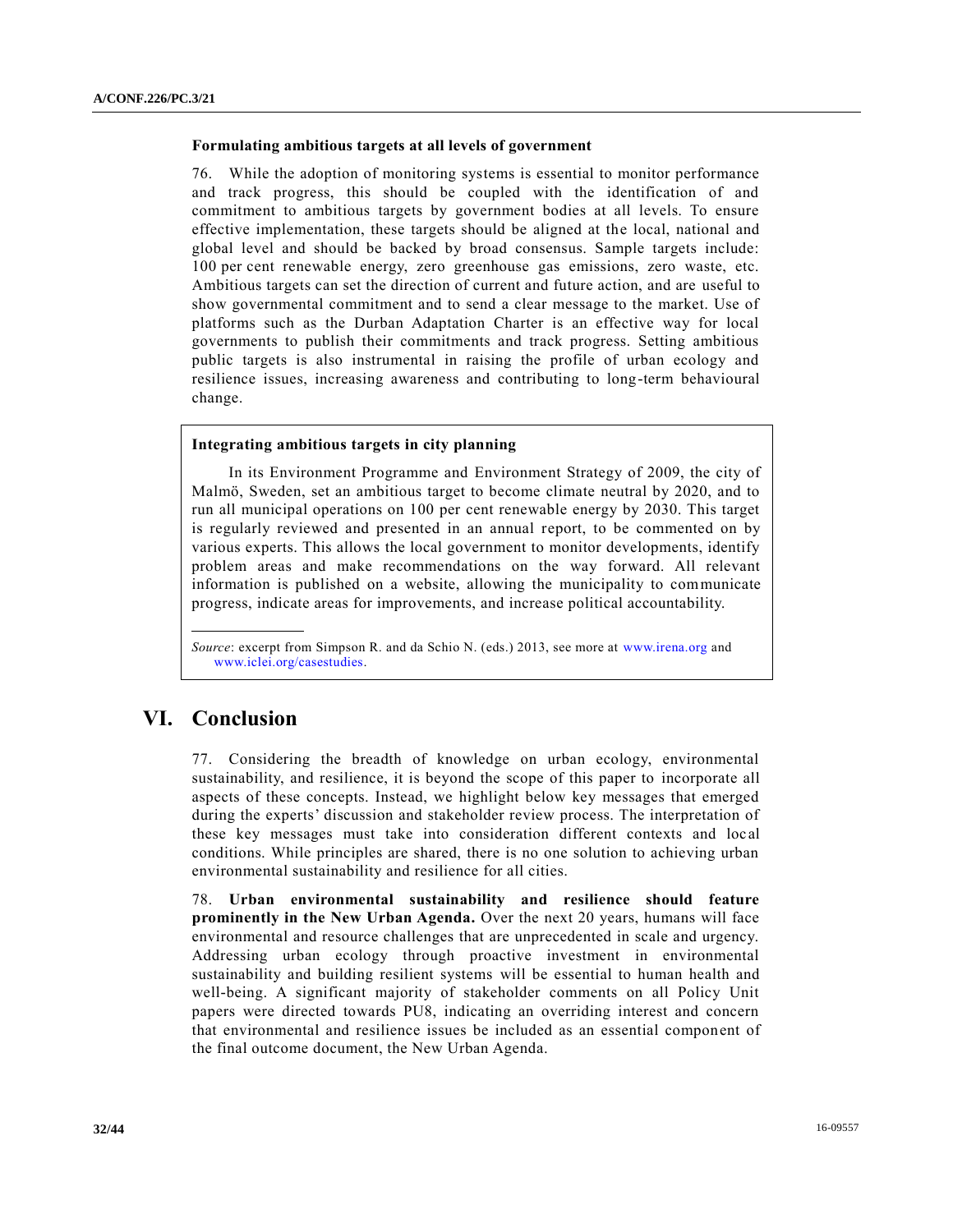79. **Cities, when built and governed well, can be catalysts of environmental sustainability.** The common perception, especially among those who are not city practitioners, is that cities have a negative impact on environmental resources. Cities, however, also present significant positive opportunities. This paper argues that effective governance, policy, and design processes will enable local governments to contribute positively to urban environmental sustainability and resilience, with impacts far beyond municipal boundaries. Interdependencies between local, regional, and global levels are essential to ensure links between policies, actions, and impacts at various levels.

80. **Effective and inclusive governance of resources and ecosystems is critical to resilience.** Much of the current conversation on resilience is focused on disaster risk reduction and climate change adaptation. These are, without doubt, pressing challenges, but a broader perspective on the governance of key resources through effective and efficient use of resources is essential to inform long-term planning. In this context, resilience needs to also be viewed from the lens of climate change mitigation. This is critical especially for discussions on issues relevant to resources that cities manage — such as food security, access to clean drinking water, air quality, extraction of materials, transport of people and goods, selection of energy sources, and management of waste. The role of the local in this debate is essential, as is the role of all groups such as women, the elderly, the poor and indigenous peoples.

81. **Human health and natural systems are intertwined.** The Expert Group recommends that healthy people and healthy cities should be a major concern in the New Urban Agenda. Issues such as food security, air quality, and access to clean water are only a few of the many issues, which link human health to urban environmental sustainability and resilience.

82. **Built environment investments have to be made with environmental sustainability and resilience in mind.** Buildings, roads, water infrastructure, and other city investments last for decades but budgets are often approved based on short-term political and financial objectives. This paper suggests that investments should focus on the long term, and valuation of multiple benefits over longer time periods often show that the overall cost of more environmentally sustainable options is equivalent or lower. Small investments in design and planning can have a tremendous impact on material selection and use with significant long-term impacts.

83. **Nature-based infrastructure is key for reducing vulnerability and increasing the adaptive capacity of cities.** Physical infrastructure such as roads and utility services need to be accompanied by nature-based infrastructure as an essential component of adaptive capacity.

84. **Effective use of soft systems and design are important processes for building resilience.** Institutions, knowledge and social cohesion are vital to enabling adaptation, response and recovery. Resilience is inextricably linked to the complex and interdependent characteristics of urban systems, with their diverse inhabitants. Progress towards improved urban ecology and resilience requires a careful analysis of the systems and processes that lead to positive change. This includes a broad understanding of stakeholder groups, adoption of measures to monitor performance and track progress, and ensuring that decisions are based on baselines and indicators that are continuously updated. One of the important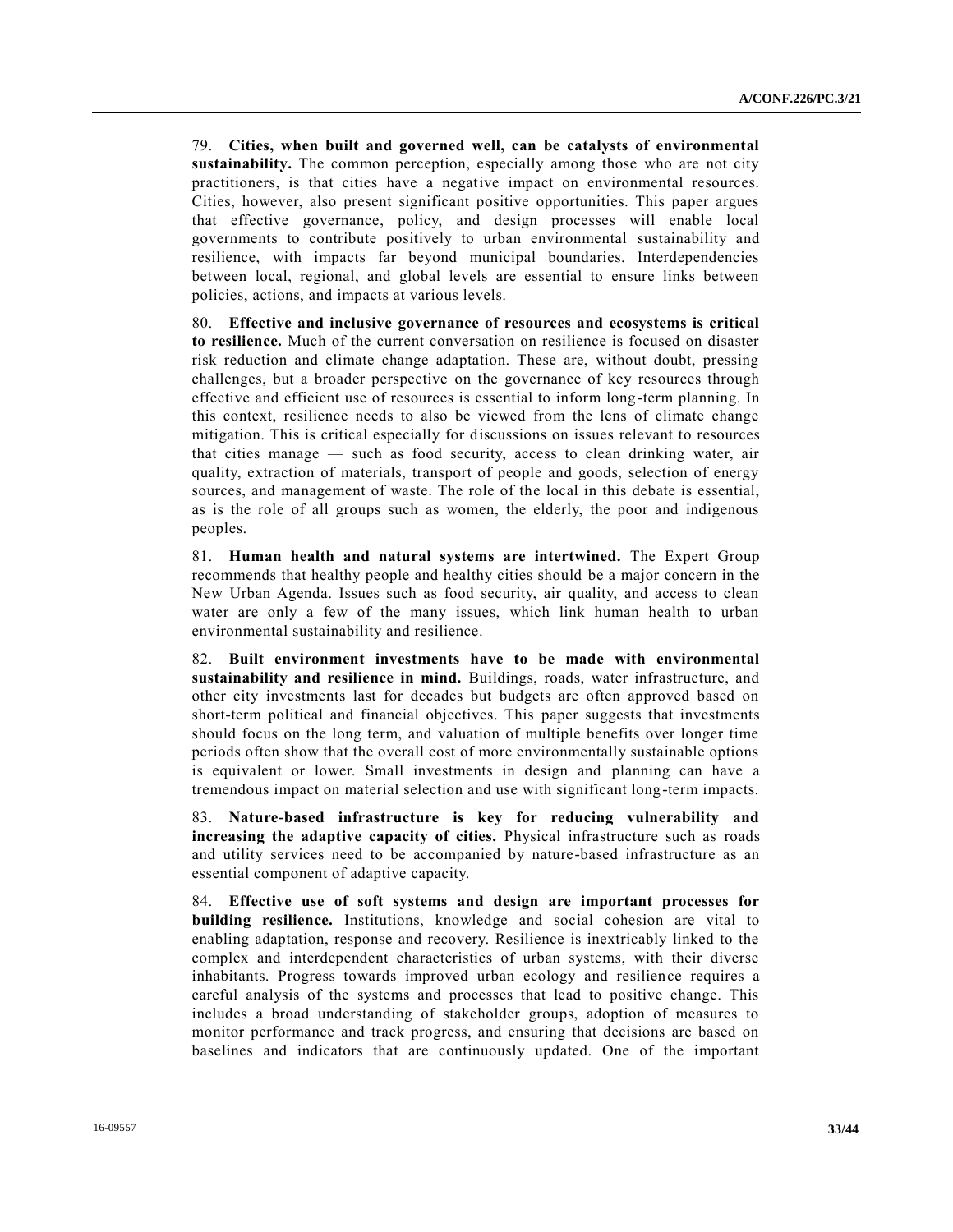processes is place-based design, which can find ways to integrate the particularities of a place and a culture with broader objectives for sustainability and resilience.

85. We conclude by noting that this paper is inevitably limited in breadth and depth. Throughout the discussion and review process, the experts reflected on a wide range of resource-specific and place-specific issues that have been alluded to but not fully addressed in this paper. Resources such as water, energy, and waste as well the interrelationships of these three — are critical to urban environmental sustainability and resilience. The management of landscape and buildings for food and water security, social cohesion and cultural identity are also key topics that need to be further addressed on a detailed scale. We hope that these key topics will be included and figure prominently in the New Urban Agenda.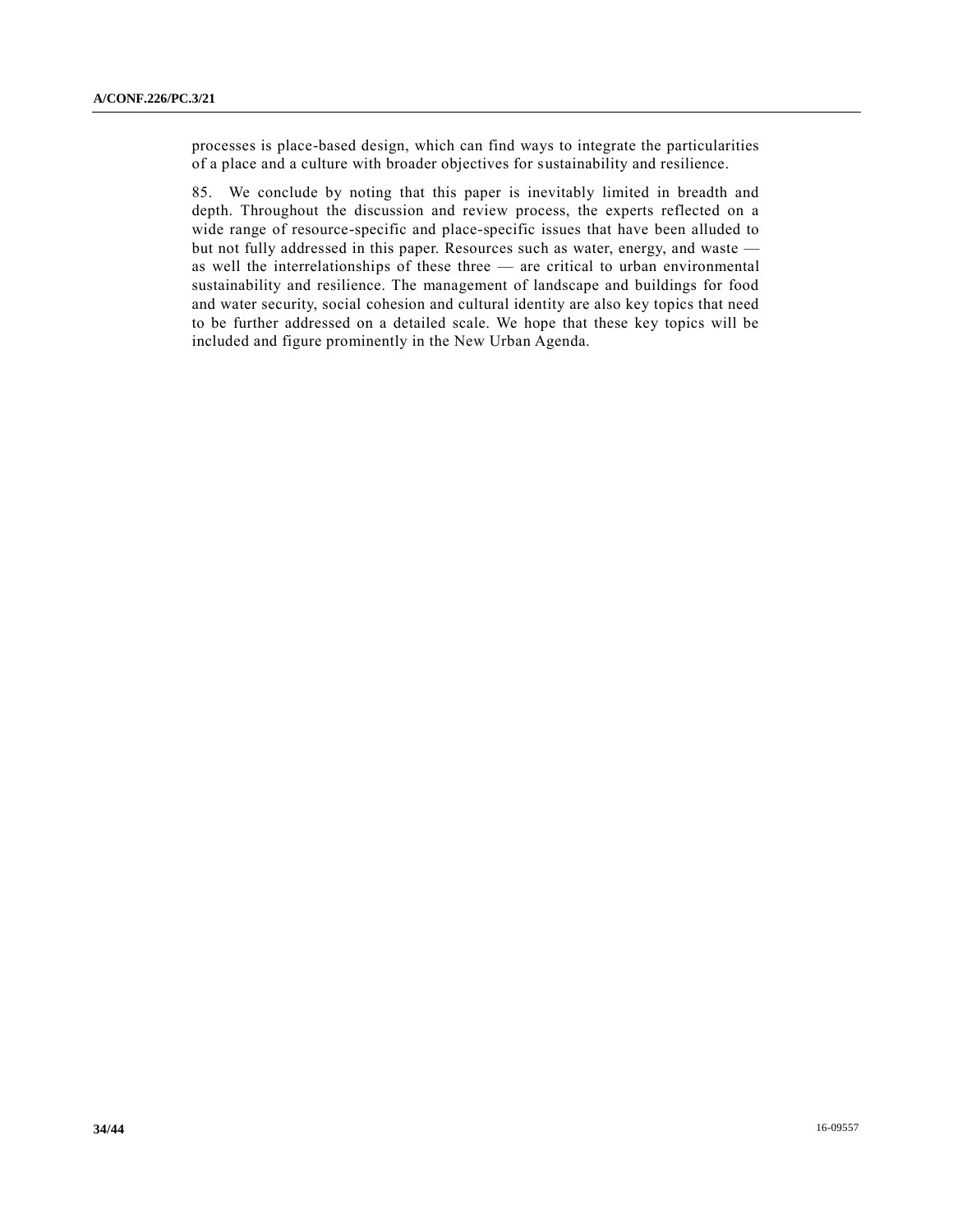# **Annex I**

# **Glossary**

| <b>Systems thinking</b> | Replaces linear and positivist directions in urban planning and reinforces<br>the primacy of the relationship between elements and the flow of<br>materials and energy rather than individual elements. The natural,<br>physical, human, cultural, and social environments are linked in systems<br>thinking. It recognizes interdependencies and interconnections between<br>policies and actions, achieving multiple benefits in outcomes that address<br>multiple issues.                                                                                                                                                                                                                                                                                                                                                                                                                                                                                                                                                                                                                                                                                                                                                                                                                                                                                                                              |
|-------------------------|-----------------------------------------------------------------------------------------------------------------------------------------------------------------------------------------------------------------------------------------------------------------------------------------------------------------------------------------------------------------------------------------------------------------------------------------------------------------------------------------------------------------------------------------------------------------------------------------------------------------------------------------------------------------------------------------------------------------------------------------------------------------------------------------------------------------------------------------------------------------------------------------------------------------------------------------------------------------------------------------------------------------------------------------------------------------------------------------------------------------------------------------------------------------------------------------------------------------------------------------------------------------------------------------------------------------------------------------------------------------------------------------------------------|
| <b>Urban ecology</b>    | Urban ecology is the systems-based understanding of biotic and physical<br>elements that occur in urban areas. It recognizes the interaction between<br>natural systems and social and cultural systems, among others. Urban<br>ecology places particular importance on the primacy of natural systems<br>in contributing to livelihoods, well-being and resilience, and focuses on<br>the interdependence of key resources (usually water, waste, and energy)<br>and their impact on city development. In Policy Unit 8, the term<br>sustainable urban development refers to the normative outcome of<br>policies and actions related to the urban ecology, where "sustainable" is<br>defined as the state wherein natural systems function, remain diverse and<br>enable the ecosystem to remain in balance.                                                                                                                                                                                                                                                                                                                                                                                                                                                                                                                                                                                            |
| Resilience              | Resilience is a complex and dynamic system-based concept used<br>differently in a variety of disciplines, and also a simple concept referring<br>to the ability of a system to return to a previous or improved set of<br>dynamics following a shock. It also refers to the potential for<br>individuals, communities, and ecosystems to prevent, absorb,<br>accommodate and recover from a range of shocks and stresses. At the<br>urban scale, resilience requires investment in both man-made and nature-<br>based "hard" infrastructures, as well as "soft" systems such as<br>knowledge and institutions. The concept of resilience when applied<br>effectively can provide a useful base for more substantial changes in the<br>underlying social, political and economic drivers of risk and<br>vulnerability. Factors that influence resilience of cities include their<br>organizational structures, functions, physical entities, and spatial scales.<br>A resilient system can continually survive, adapt and grow in the face of<br>resource challenges and disturbances in an integrated and holistic<br>manner for the well-being of the individual and collective. Those<br>challenges and disturbances may be discrete and temporary, such as a<br>natural disaster, or endure over a longer period, such as a shift in climate<br>conditions or change in availability of key resources. |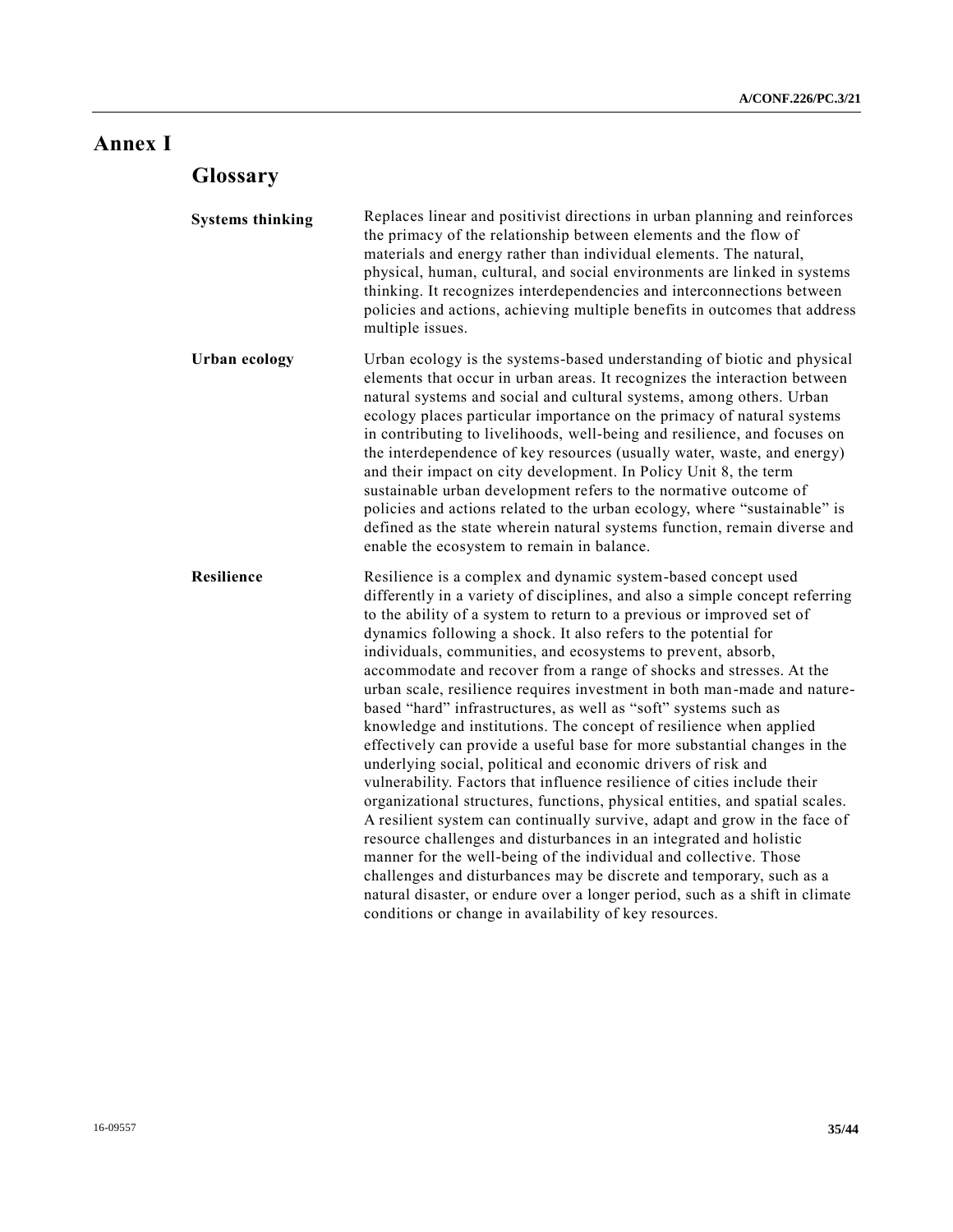# **Annex II**

# **Financial instruments for urban ecology and resilience**

(In alphabetical order — compiled by Sarah Colenbrander, IIED)

| Instrument/mechanism         | Definition                                                                                                                                                                                                                                                                                                                                                                                                                                                                                                                                                                                                                                                                                                                                                                                                          | Contribution to ecology and/or resilience                                                                                                                                                                                                                                                                                                                                                                                                                                                                                                     | Examples of cities where<br>implemented                                                                                                                                                                                                                                                                                                                                                                                                                             |
|------------------------------|---------------------------------------------------------------------------------------------------------------------------------------------------------------------------------------------------------------------------------------------------------------------------------------------------------------------------------------------------------------------------------------------------------------------------------------------------------------------------------------------------------------------------------------------------------------------------------------------------------------------------------------------------------------------------------------------------------------------------------------------------------------------------------------------------------------------|-----------------------------------------------------------------------------------------------------------------------------------------------------------------------------------------------------------------------------------------------------------------------------------------------------------------------------------------------------------------------------------------------------------------------------------------------------------------------------------------------------------------------------------------------|---------------------------------------------------------------------------------------------------------------------------------------------------------------------------------------------------------------------------------------------------------------------------------------------------------------------------------------------------------------------------------------------------------------------------------------------------------------------|
| Carbon credits               | A carbon credit is a financial<br>instrument that represents one<br>ton of carbon dioxide<br>equivalent being removed from<br>the atmosphere through<br>sequestration or not being<br>emitted through choice of a<br>low-emission technology. A<br>carbon credit can be sold by<br>the actor who has avoided one<br>unit of $CO2$ emissions to<br>another actor, who can offset<br>the reduction against their own<br>carbon footprint                                                                                                                                                                                                                                                                                                                                                                              | The resources from carbon<br>credits can be used to finance<br>mitigation projects that<br>enhance resilience, such as<br>waste-to-energy infrastructure<br>that both reduces the size of<br>landfills and generates energy<br>that can support development                                                                                                                                                                                                                                                                                   | Chandigarh (India),<br>Hefei (China)                                                                                                                                                                                                                                                                                                                                                                                                                                |
| Community<br>Resilience Fund | The Community Resilience<br>Fund (CRF) is a global<br>mechanism for channelling<br>resources to diverse<br>communities in order to<br>operationalize resilience<br>practices and reduce their<br>vulnerability to hazards and<br>calamities. CRF has helped<br>mobilize grass-roots women's<br>organizations living in disaster-<br>prone and high-risk conditions.<br>The Fund operates based on a<br>"Resilience Diamond," a<br>holistic bottom-up strategy<br>connecting four interlinked<br>elements with strategic<br>objectives of strengthening<br>grass-roots women's groups<br>organizing and leadership, and<br>deepening grass-roots women's<br>understanding of the risks that<br>may threaten their communities<br>in order to mobilize them to<br>address these risks through<br>community-led action | For many years, grass-roots<br>women have been viewed as a<br>vulnerable group in the face of<br>disasters. They have been seen<br>as victims rather than actors<br>who can mend and improve<br>their communities. As grass-<br>roots women-led practices<br>spread globally, the need for<br>CRF grows proportionally with<br>its goal of empowering women<br>to emerge as leaders and<br>champions of resilience. CRF<br>is an increasingly important<br>financing scheme for<br>strengthening grass-roots<br>women's capabilities and work | CRF is spearheaded by<br>Huairou Commission<br>and Groots<br>International. CRF<br>operates in 21 countries<br>in Asia (Bangladesh,<br>India, Indonesia, Nepal,<br>Philippines, and Viet<br>Nam), Africa (Ghana,<br>Kenya, Madagascar,<br>United Republic of<br>Tanzania, Uganda,<br>Zambia, Zimbabwe)<br>and Latin America and<br>the Caribbean (Brazil,<br>Ecuador, Guatemala,<br>Honduras, Jamaica,<br>Nicaragua, Peru,<br>Venezuela (Bolivarian<br>Republic of) |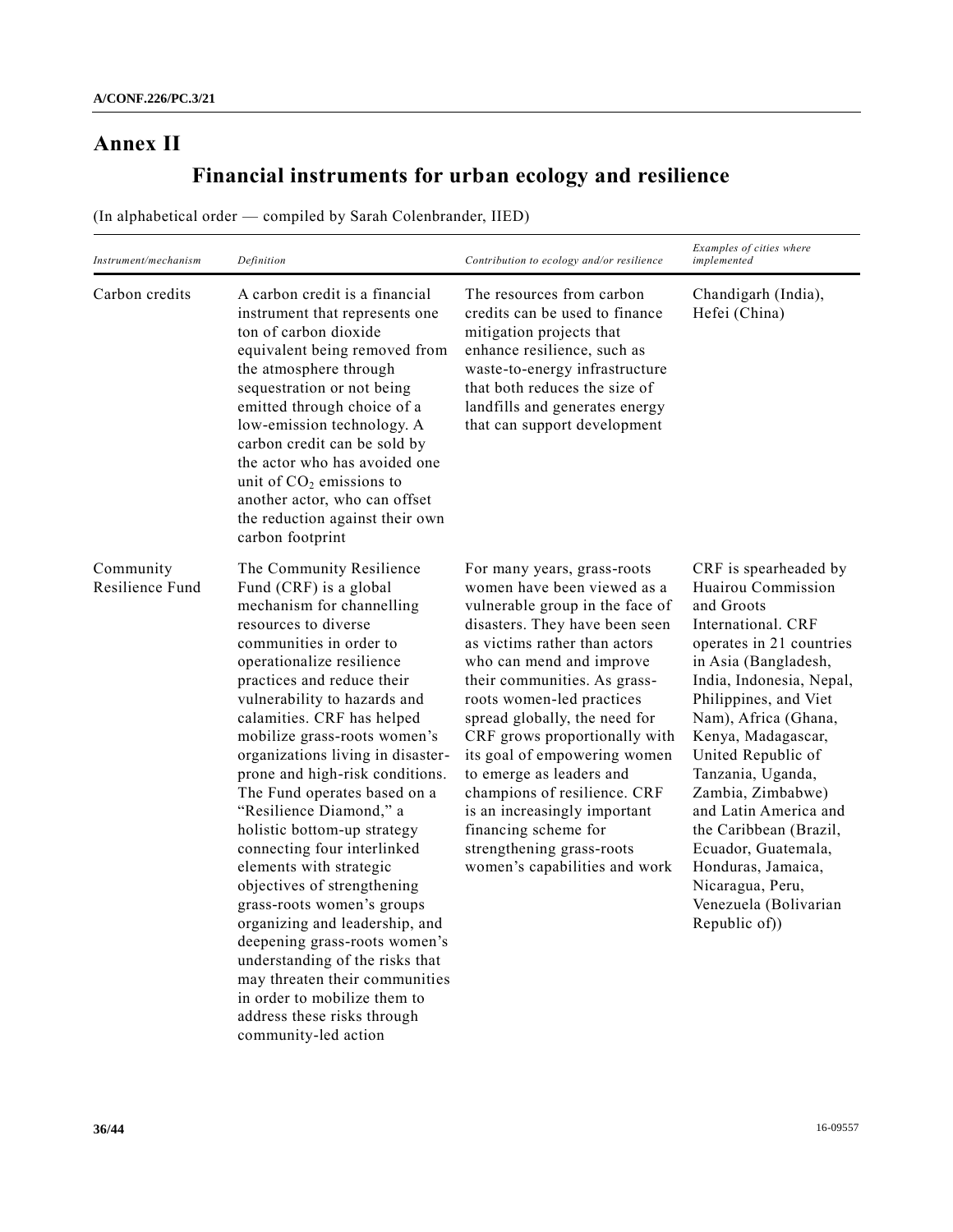| Instrument/mechanism                          | Definition                                                                                                                                                                                                                                                                                                                                                                                       | Contribution to ecology and/or resilience                                                                                                                                                                                                                                                                                                                                                                                      | Examples of cities where<br>implemented                                                                                                                                                                                                     |
|-----------------------------------------------|--------------------------------------------------------------------------------------------------------------------------------------------------------------------------------------------------------------------------------------------------------------------------------------------------------------------------------------------------------------------------------------------------|--------------------------------------------------------------------------------------------------------------------------------------------------------------------------------------------------------------------------------------------------------------------------------------------------------------------------------------------------------------------------------------------------------------------------------|---------------------------------------------------------------------------------------------------------------------------------------------------------------------------------------------------------------------------------------------|
| Contingent credit<br>facilities               | Contingent credit facilities<br>allow a government body to<br>'draw down' funds in the<br>immediate aftermath of a<br>natural disaster, such as an<br>earthquake or cyclone. To date,<br>this facility has usually been<br>attached to a larger loan<br>through a multilateral<br>development bank, and the<br>government can access this line<br>of credit only in the event of an<br>emergency | Contingent credit reduces the<br>scale of reserves that a<br>government needs to have<br>available, while ensuring that<br>has enough liquidity to launch<br>an emergency response and<br>begin recovery in the event of a<br>shock. In other words,<br>contingent credit provides a<br>government with the finances<br>to immediately respond to<br>events rather than have to<br>negotiate terms with<br>prospective lenders | Fiji, Peru, Seychelles                                                                                                                                                                                                                      |
| Green taxes/<br>environment-<br>related taxes | Environment-related taxes are<br>defined as any compulsory,<br>unrequited payment to general<br>government levied on tax bases<br>deemed to be of particular<br>environmental relevance                                                                                                                                                                                                          | The main rationale of imposing<br>a tax on an environmentally<br>harmful substance or activity is<br>to impose a financial cost to be<br>paid by the polluter, and to use<br>the revenues of green taxes to<br>restore and enhance ecosystem<br>services. This helps to<br>internalize the full costs of<br>economic activities and inform<br>behavioural and business<br>choices accordingly                                  | Delhi (India), London<br>(United Kingdom of<br>Great Britain and<br>Northern Ireland)                                                                                                                                                       |
| Insurance                                     | Insurance is an arrangement<br>whereby an institution agrees<br>to provide compensation for a<br>specified event, such as a<br>hurricane or tsunami, in return<br>for regular payments. This<br>permits cities or other actors to<br>transfer much of their risk to<br>insurers and reinsurers                                                                                                   | While households, local<br>governments, businesses and<br>other actors will still bear<br>much of the impact of shocks,<br>insurance transfers many of the<br>financial costs of these shocks<br>to another party. By paying for<br>rebuilding, health care and<br>other costs after an event,<br>insurance can facilitate<br>recovery                                                                                         | Insurance is typically<br>taken out by individual<br>actors (households,<br>businesses, etc.)<br>through commercial<br>insurers, but city<br>governments can<br>support this through<br>information and<br>enabling financing<br>mechanisms |
| Municipal green<br>bonds                      | A municipal bond is a security<br>or debt obligation issued by a<br>local (usually city)<br>government. The investor<br>effectively lends money to the<br>local government, in return for<br>which they are paid a specified<br>amount of interest until the<br>bond's maturity date, when the                                                                                                   | A municipal bond raises the<br>finance for local governments<br>to invest in infrastructure. The<br>green label requires that this<br>infrastructure has a positive<br>impact on the environment, i.e.<br>the resources cannot be used<br>for business as usual<br>infrastructure. Green municipal                                                                                                                             | Gothenburg (Sweden),<br>Johannesburg (South<br>Africa), Spokane<br>(United States of<br>America)                                                                                                                                            |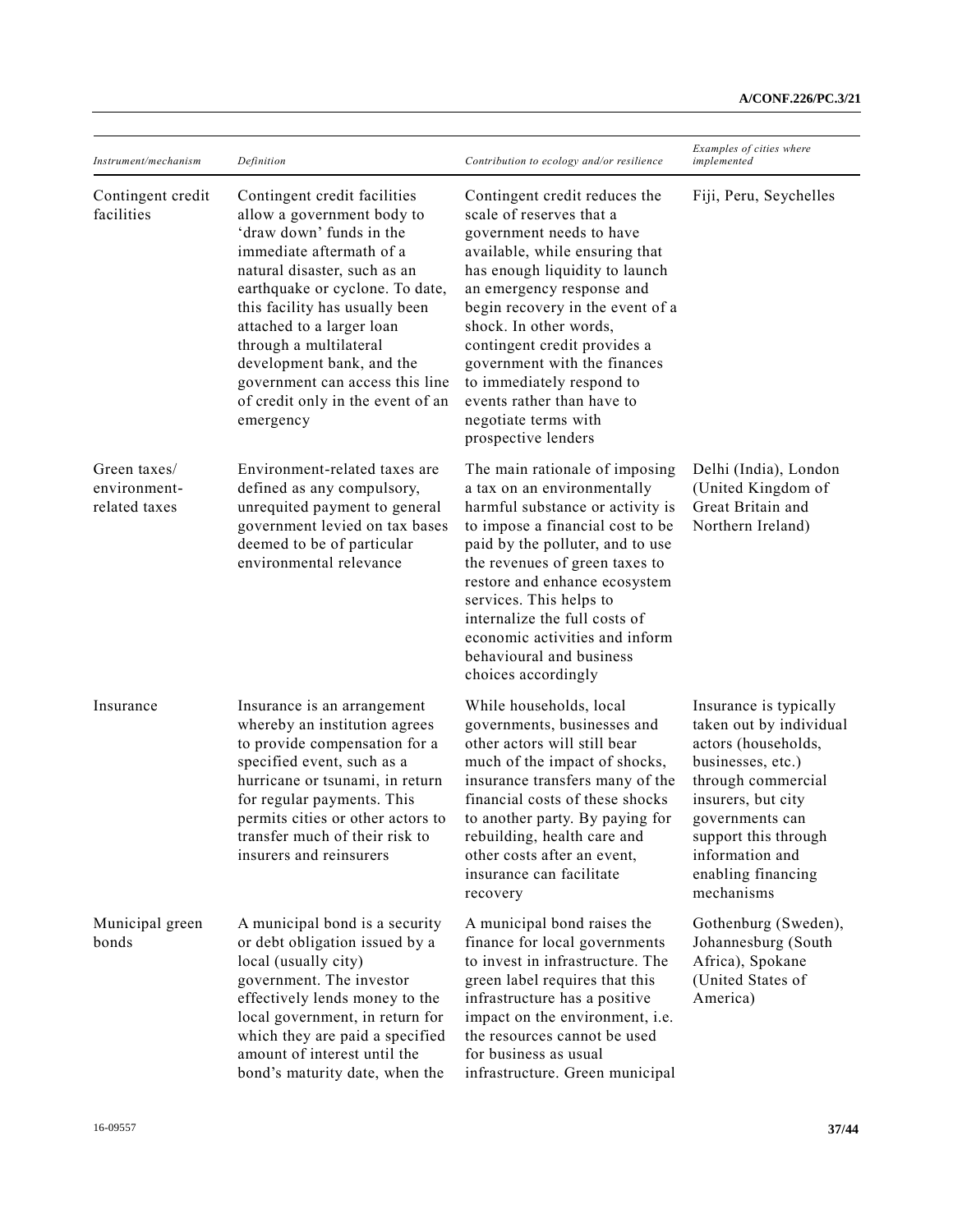| Instrument/mechanism                                | Definition                                                                                                                                                                                                                                                                                                                                                                                                                                                                                                                                                    | Contribution to ecology and/or resilience                                                                                                                                                                                                                                                                                                                                                                                       | Examples of cities where<br>implemented                                                                                                                                                                                                                          |
|-----------------------------------------------------|---------------------------------------------------------------------------------------------------------------------------------------------------------------------------------------------------------------------------------------------------------------------------------------------------------------------------------------------------------------------------------------------------------------------------------------------------------------------------------------------------------------------------------------------------------------|---------------------------------------------------------------------------------------------------------------------------------------------------------------------------------------------------------------------------------------------------------------------------------------------------------------------------------------------------------------------------------------------------------------------------------|------------------------------------------------------------------------------------------------------------------------------------------------------------------------------------------------------------------------------------------------------------------|
|                                                     | principal is repaid to the<br>investor. For a 'green'<br>municipal bond, the loan must<br>be used to finance<br>environmentally friendly<br>infrastructure                                                                                                                                                                                                                                                                                                                                                                                                    | bonds have been used for<br>bioenergy, solar and wind<br>power, improving the energy<br>efficiency of buildings and<br>low-carbon public transport<br>systems (e.g. hybrid buses)                                                                                                                                                                                                                                               |                                                                                                                                                                                                                                                                  |
| "Pay as you save"<br>and "pay as you<br>go" schemes | "Pay as you save" and "pay as<br>you go" schemes aim to spread<br>the costs of infrastructure over<br>a substantial period of time. A<br>body with large financial<br>resources provides the capital<br>investment, and is repaid in<br>small instalments by the<br>user/owner                                                                                                                                                                                                                                                                                | "Pay as you save" and 'pay as<br>you go' schemes help to<br>finance the high upfront costs<br>of new infrastructure that can<br>enhance resilience. For<br>example, it can fund<br>retrofitting to improve building<br>efficiency so that households<br>are less vulnerable to extreme<br>temperatures and energy price<br>shocks, or it can fund new<br>infrastructure to improve<br>households' access to energy<br>and water | "Pay as you save" is<br>widely used in the<br>United Kingdom to<br>cover the costs of<br>refurbishing houses to<br>improve their energy<br>efficiency. "Pay as you<br>go" is widely used in<br>sub-Saharan Africa to<br>cover the costs of solar<br>home systems |
| Payment for<br>Ecosystem<br>Services (PES)          | PES are incentives offered to<br>landowners in exchange for<br>managing their land to<br>maintain or enhance specific<br>ecosystem services                                                                                                                                                                                                                                                                                                                                                                                                                   | PES can be used to improve<br>financial returns for<br>landowners with incentives to<br>conserve particular ecosystem<br>functions, e.g. rainwater<br>infiltration to reduce flooding                                                                                                                                                                                                                                           | Examples of developing<br>countries that have<br>adopted PES include<br>Brazil, Costa Rica,<br>Uganda and Viet Nam                                                                                                                                               |
| Transferable<br>development rights<br>(TDR)         | TDR is a land zoning or<br>planning tool used to manage<br>spatial development by<br>redirecting new developments<br>to sites that are less socially,<br>culturally or environmentally<br>sensitive. Essentially, the right<br>to develop one particular area<br>(the "sending area") is<br>transferred to another area (the<br>"receiving area"). The person<br>or institution that owns the<br>sending area is compensated<br>for the loss of those<br>development rights with a<br>share of revenue generated<br>from development in the<br>receiving area | TDR provides a way to protect<br>ecosystems that contribute to<br>resilience, such as wetlands<br>that absorb excess run-off<br>during heavy rains and<br>therefore reduce flooding. TDR<br>has also been used in Mumbai<br>to protect informal settlements<br>from being relocated and to<br>generate revenue for upgrading                                                                                                    | Hong Kong (China),<br>Mumbai (India), New<br>York (United States)                                                                                                                                                                                                |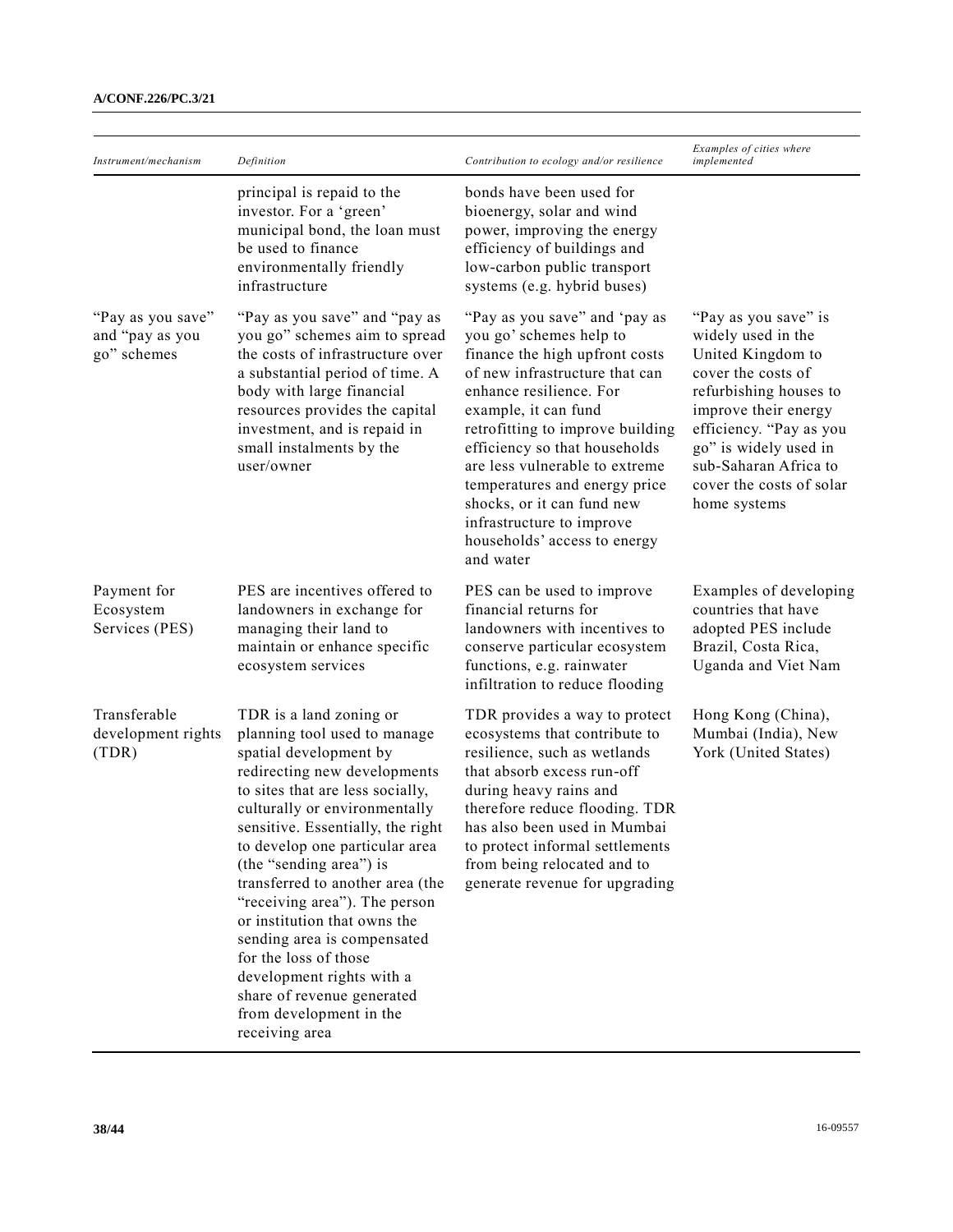# **Annex III**

### **Bibliographic References**

Allan P. and Bryant M. (2011), *Resilience as a framework for Urbanism and recovery*. JOLA.

Berkowitz M. (2015), What a Chief Resilience Officer Does, 100 Resilient Cities, access [http://www.100resilientcities.org/blog/entry/what-is-a-chief-resilience-officer](http://www.100resilientcities.org/blog/entry/what-is-a-chief-resilience-officer1#/-_Yz5jJmg%2FMCd1PWJwb28%3D/) [1#/-\\_Yz5jJmg%2FMCd1PWJwb28%3D/](http://www.100resilientcities.org/blog/entry/what-is-a-chief-resilience-officer1#/-_Yz5jJmg%2FMCd1PWJwb28%3D/) (29 February 2016).

Cauchois A., Abbot M., Kanury C., Cousyn L., and Vital Estrada V 2014, "Curitiba, Brazil, The Ecological Capital forerunner in Urban NEXUS planning, *Urban NEXUS Case Story* GIZ and ICLEI 2014, access [http://www2.giz.de/wbf/](http://www2.giz.de/wbf/4tDx9kw63gma/05_UrbanNEXUS_CaseStory_Curitiba.pdf) [4tDx9kw63gma/05\\_UrbanNEXUS\\_CaseStory\\_Curitiba.pdf](http://www2.giz.de/wbf/4tDx9kw63gma/05_UrbanNEXUS_CaseStory_Curitiba.pdf) (29 February 2016).

Daga Sweta 2014, "Can Tho Implements Surveillance Project to Tackle Dengue Threat", Rockefeller Foundation Blog, access [https://www.rockefellerfoundation.org/](https://www.rockefellerfoundation.org/blog/can-tho-implements-surveillance-project-to-tackle-dengue-threat/) [blog/can-tho-implements-surveillance-project-to-tackle-dengue-threat/](https://www.rockefellerfoundation.org/blog/can-tho-implements-surveillance-project-to-tackle-dengue-threat/) (29 February 2016).

Fischer-Kowalski, M., Swilling, M., von Weizsäcker, E.U., Ren, Y., Moriguchi, Y., Crane, W., Krausmann, F., Eisenmenger, N., Giljum, S., Hennicke, P., Romero Lankao, P., Siriban Manalang, A., Sewerin, S. (2011), *Decoupling natural resource use and environmental impacts from economic growth*, A Report of the Working Group on Decoupling to the International Resource Panel, UNEP, access [http://www.unep.org/resourcepanel/decoupling/files/pdf/Decoupling\\_Report\\_](http://www.unep.org/resourcepanel/decoupling/files/pdf/Decoupling_Report_English.pdf) [English.pdf](http://www.unep.org/resourcepanel/decoupling/files/pdf/Decoupling_Report_English.pdf) (29 February 2016).

Habitat III 2015, Issue papers, access https://www.habitat3.org/the -new-urbanagenda/issue-papers (29 February 2016).

HINKU Forum (undated), HINKU Forum Toward Carbon Neutral Municipalities, access [http://www.hinku-foorumi.fi](http://www.hinku-foorumi.fi/) (29 February 2016).

ICLEI and GIZ (2014), Expert statements to the study "Operationalizing the Urban NEXUS", access [http://www.iclei.org/fileadmin/PUBLICATIONS/Papers/Urban](http://www.iclei.org/fileadmin/PUBLICATIONS/Papers/UrbanNEXUS_Expert_Statements_ICLEI-GIZ_2014.pdf) NEXUS Expert Statements ICLEI-GIZ 2014.pdf (29 February 2016).

Karlstad Municipality, (undated), *Levee — General Hospital*, Karlstad Municipality, access [http://karlstad.se/Miljo-och-Energi/sjoar-och-vattendrag/Oversvamning/](http://karlstad.se/Miljo-och-Energi/sjoar-och-vattendrag/Oversvamning/Kommunens-arbete-mot-oversvamningar/) [Kommunens-arbete-mot-oversvamningar/](http://karlstad.se/Miljo-och-Energi/sjoar-och-vattendrag/Oversvamning/Kommunens-arbete-mot-oversvamningar/) (29 February 2016).

Kongrukgreatiyos K. 2013, "Dispatch from the Field: Building Resilience in Surat", *Rockefeller Foundation Blog*, access [https://www.rockefellerfoundation.org/blog/](https://www.rockefellerfoundation.org/blog/dispatch-from-field-building/) [dispatch-from-field-building/](https://www.rockefellerfoundation.org/blog/dispatch-from-field-building/) [29 February 2016].

Lorek and Fuchs (2013) Strong sustainable consumption governance — precondition for a degrowth path? *Journal of Cleaner Production* 38, pp. 36-43.

Mabey N., Burke T., Gallagher L., Born C., Kewley B. (2016) "Judging the COP21 outcome and what's next for climate action", E3G commentary, access: <https://www.e3g.org/library/judging-cop21-outcome-and-whats-next-for-climate-action> (29 February 2016).

McGranahan G. and Satterthwaite, D. (2002), "The environmental dimensions of sustainable development for cities," *Geography*: 213-226.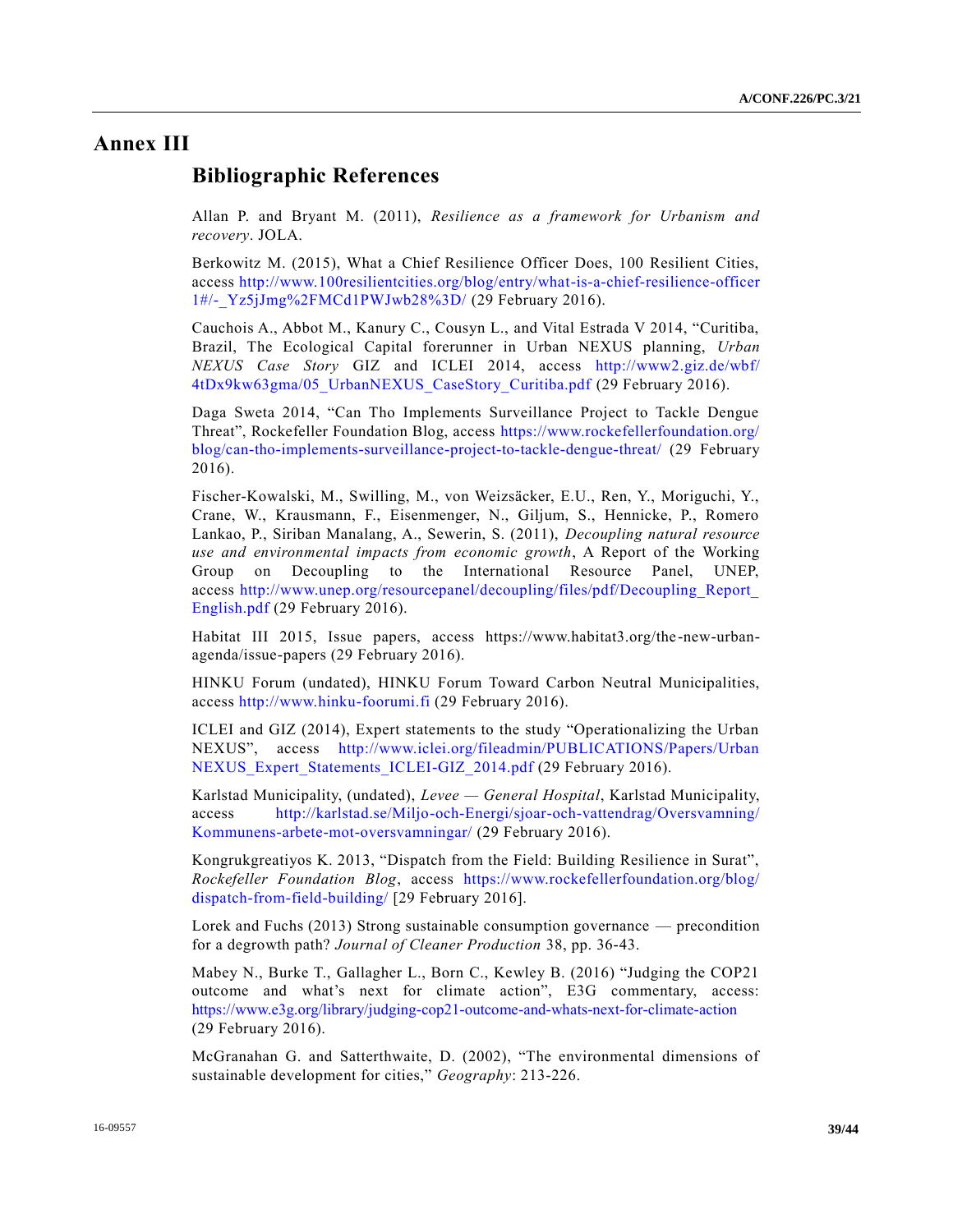Palma N.C. and Krafta R. 2001, "Specific Centralities: Spatial Configuration linked to socioeconomic complementarity between urban spaces", in the Proceedings of 3rd International Space Syntax Symposium Atlanta 2001, access [http://www.ucl.ac.uk/bartlett/3sss/papers\\_pdf/65\\_palma.pdf](http://www.ucl.ac.uk/bartlett/3sss/papers_pdf/65_palma.pdf) (29 February 2016).

Rao N.S., Carruthers T.J.B., Anderson P., Sivo L., Saxby T., Durbin, T., Jungblut V., Hills T., Chape S. (2013), *An economic analysis of ecosystem-based adaptation and engineering options for climate change adaptation in Lami Town, Republic of the Fiji Islands. A technical report by the Secretariat of the Pacific Regional Environment Programme* — Apia, Samoa: SPREP 2013.

Rodin J. (2014), *The Resilience Dividend: Being Strong in a World Where Things Go Wrong*, New York: PublicAffairs, 368 pp.

Simpsons R. and da Schio N. (eds.) (2013), Renewable Energy Policy in Cities — Selected Case Studies, ICLEI and IRENA 2013, access [http://www.iclei.org/index.](http://www.iclei.org/index.php?id=1163) [php?id=1163](http://www.iclei.org/index.php?id=1163) (29 February 2016).

United Nations (undated) Sustainable Development Knowledge Platform, access https://sustainabledevelopment.un.org/?menu=1300 (29 February 2016).

United Nations (2015), *Sendai Framework for Disaster Risk Reduction*, access http://www.unisdr.org/files/43291\_sendaiframeworkfordrren.pdf (29 February 2016).

United Nations, Department of Economic and Social Affairs, Population Division — UNDESA (2014). World Urbanization Prospects: The 2014 Revision, Highlights (ST/ESA/SER.A/352[\).](http://undocs.org/ST/ESA/SER.A/352)

United Nations, Department of Economic and Social Affairs, Population Division — UNDESA (2015). World Population Prospects: The 2015 Revision.

University of Cambridge and ICLEI (2014), *Climate Change: Implications for Cities — Key Findings from the Intergovernmental Panel on Climate Change Fifth Assessment Report*, access http://www.cisl.cam.ac.uk/publications/publication-pdfs/ ipcc-ar5-implications-for-cities-briefing-web-e.pdf (29 February 2016).

Wetlands International (undated), Working with nature: Towards integrated approaches to disaster risk reduction, access [http://www.wetlands.org/Portals/0/WI\\_](http://www.wetlands.org/Portals/0/WI_Wetlands%20for%20Disaster%20Risk%20Reduction_web.pdf) Wetlands for Disaster Risk Reduction web.pdf (29 February 2016).

WWF 2014, Living Planet Report 2014, access [http://www.footprintnetwork.org/](http://www.footprintnetwork.org/images/article_uploads/Living_Planet_Report_2014.pdf) [images/article\\_uploads/Living\\_Planet\\_Report\\_2014.pdf](http://www.footprintnetwork.org/images/article_uploads/Living_Planet_Report_2014.pdf) (29 February 2016).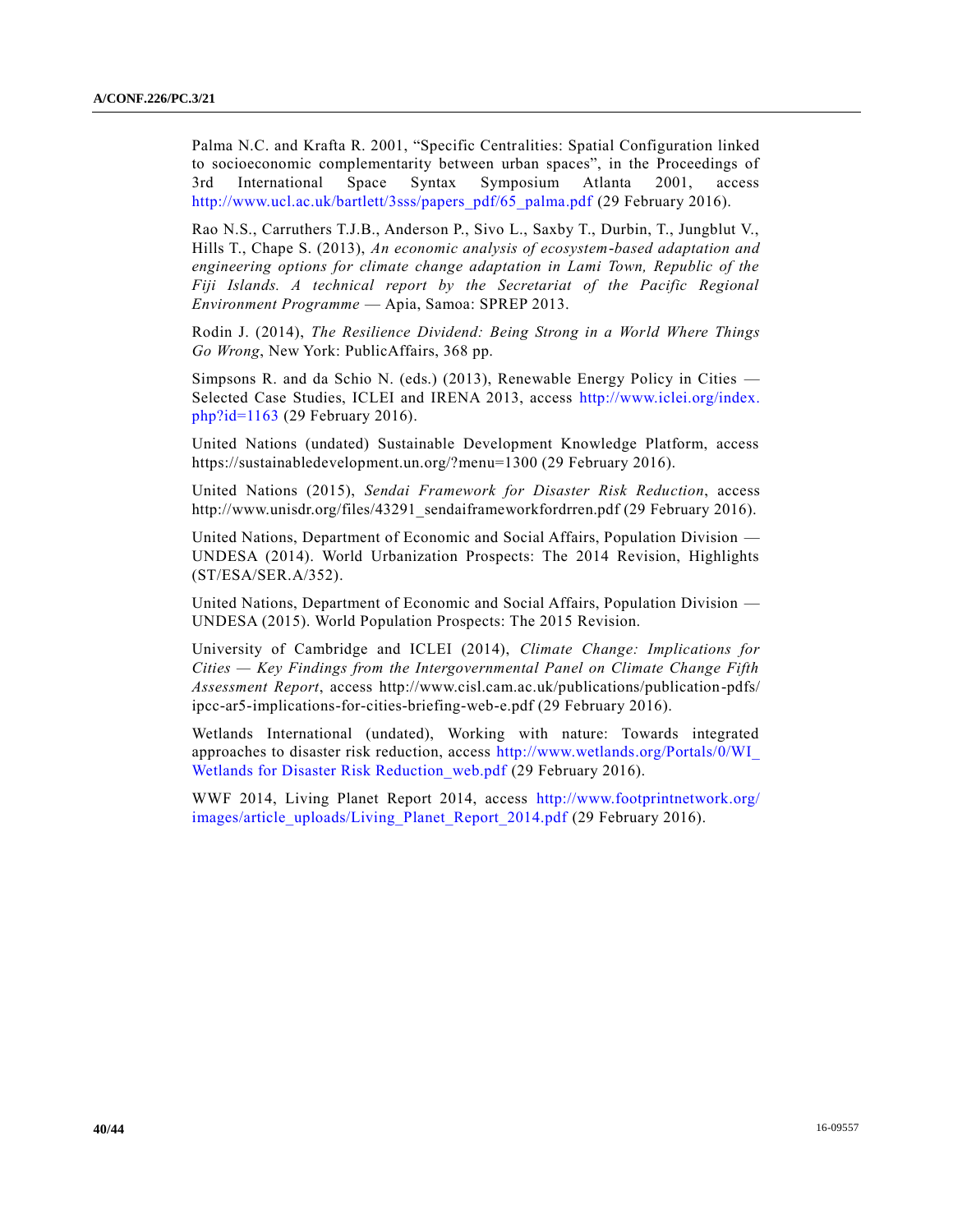## **Annex IV**

### **Other readings recommended by Policy Unit 8 experts**

Aylett A. (2014), *Progress and Challenges in the Urban Governance of Climate Change: Results of a Global Survey*, Cambridge, MA: MIT, 67 pp.

Brand S. (2009), *Whole Earth Discipline: An Ecopragmatist Manifesto*, Viking.

Brown L. J. and Dixon D. 2014, *Urban Design for an Urban Century: Shaping More Livable, Equitable, and Resilient Cities*, 2nd Edition, Wiley.

Brugmann, J., Brekke K. and Price L. (2014), *Operationalizing the Urban NEXUS, GIZ and ICLEI*, access http://www.iclei.org/urbannexus.html (29 February 2016).

Centre for Community Health and Development (undated), *Guidelines to Raise Knowledge and Detail Preventative Measures of Heat Stress: Improving Labourers' Health at Workplaces in the Context of Climate Change*.

Chant S. and Sweetman C. (2012), "Fixing Women or Fixing the World? 'Smart Economics', Efficiency Approaches and Gender Equality in Development", in *Gender and Development*, 20(3):517-29. *Climate Change: Implications for Cities — Key Findings from the Intergovernmental Panel on Climate Change Fifth Assessment Report* (undated), University of Cambridge and ICLEI, available [http://www.iclei.org/](http://www.iclei.org/fileadmin/PUBLICATIONS/Brochures/IPCC_AR5_Cities_Summary_FINAL_Web.pdf) [fileadmin/PUBLICATIONS/Brochures/IPCC\\_AR5\\_Cities\\_Summary\\_FINAL\\_Web.pdf](http://www.iclei.org/fileadmin/PUBLICATIONS/Brochures/IPCC_AR5_Cities_Summary_FINAL_Web.pdf) (29 February 2016).

Da Silva J. and Morera B. (2014), *City Resilience Framework* [online], access: [http://publications.arup.com/Publications/C/City\\_Resilience\\_Framework.aspx](http://publications.arup.com/Publications/C/City_Resilience_Framework.aspx) (29 February 2016).

Desakota Study Team (2008.), *Re-imagining the Rural-Urban Continuum: Understanding the role ecosystem services play in the livelihoods of the poor in Desakota regions undergoing rapid change*, Institute for Social and Environmental Transition-Nepal (ISET-Nepal).

Forster, T. et al., (exp. 2016), "Strengthening Urban Rural Linkages Through City Region Food Systems" (Paper for a joint UNCRD/UN-Habitat issue of Regional Development Dialogue), Vol. 35 on "Urban-Rural Linkages in Support of the New Urban Agenda".

Fraker H. (2013), *The Hidden Potential of Sustainable Neighbourhoods: Lessons from Low-carbon Communities*, Island Press.

Girardet H. (2015), *Creating Regenerative Cities*, Oxon and New York: Routledge.

Girardet H., Schurig S., Leidreiter A. and Woo F., *Towards the Regenerative City, World Future Council*, Hamburg, access [http://www.worldfuturecouncil.org/fileadmin/](http://www.worldfuturecouncil.org/fileadmin/user_upload/PDF/Towards_Regenerative_Cities_web_01.pdf) [user\\_upload/PDF/Towards\\_Regenerative\\_Cities\\_web\\_01.pdf](http://www.worldfuturecouncil.org/fileadmin/user_upload/PDF/Towards_Regenerative_Cities_web_01.pdf) (29 February 2016).

ICLEI South Asia, (2014), *The ICLEI-ACCCRN Process*, access [http://resilient-cities.](http://resilient-cities.iclei.org/fileadmin/sites/resilient-cities/files/Images_and_logos/Resilience_Resource_Point/ICLEI_ACCCRN_Process_WORKBOOK.pdf) [iclei.org/fileadmin/sites/resilient-cities/files/Images\\_and\\_logos/Resilience\\_Resource\\_](http://resilient-cities.iclei.org/fileadmin/sites/resilient-cities/files/Images_and_logos/Resilience_Resource_Point/ICLEI_ACCCRN_Process_WORKBOOK.pdf) [Point/ICLEI\\_ACCCRN\\_Process\\_WORKBOOK.pdf.](http://resilient-cities.iclei.org/fileadmin/sites/resilient-cities/files/Images_and_logos/Resilience_Resource_Point/ICLEI_ACCCRN_Process_WORKBOOK.pdf)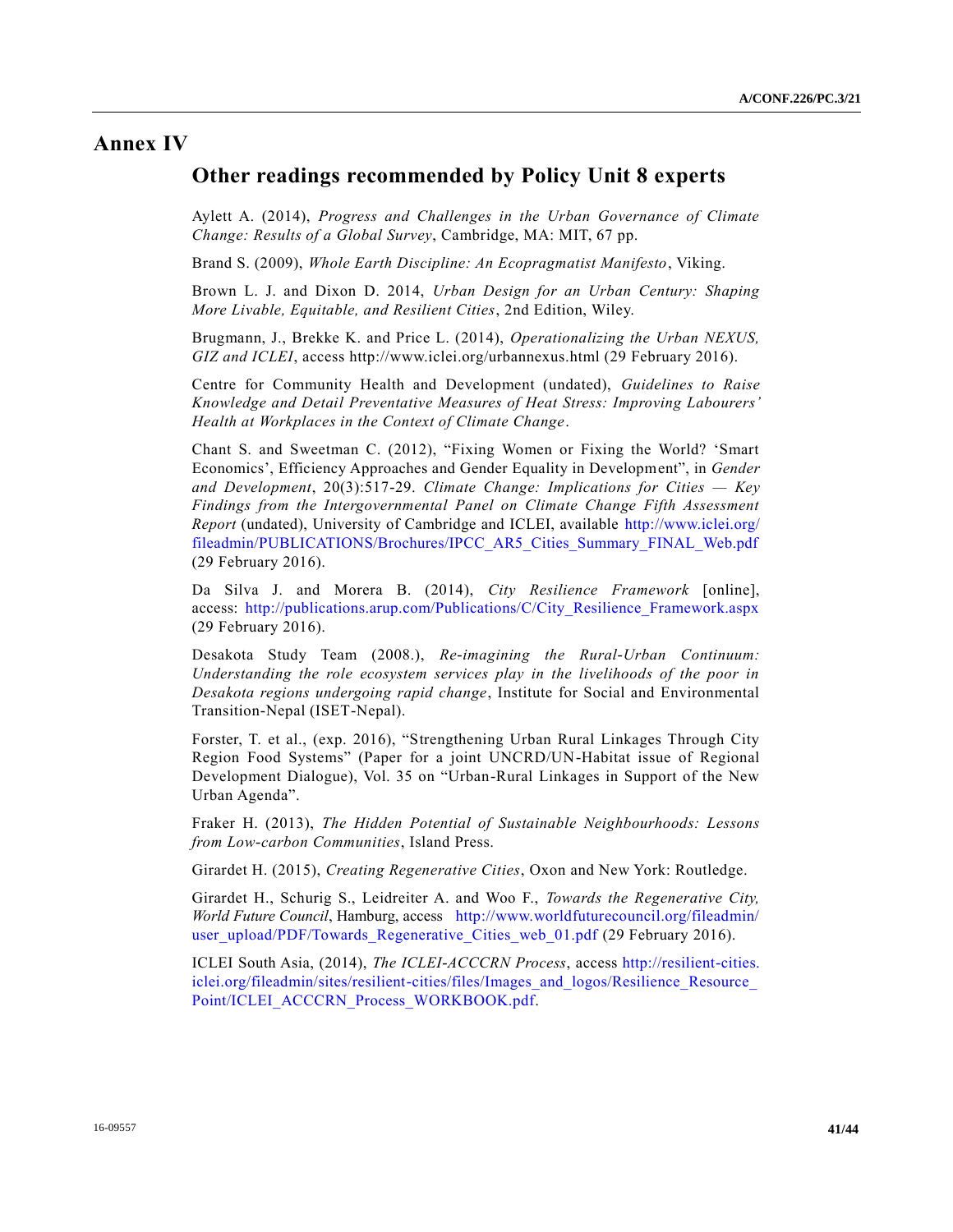International Organization for Migration (IOM) 2016: *Follow up and review of migration in the Sustainable Development Goals*, access, (background paper for a workshop held in New York 29 February-1 March 2016), [https://www.iom.int/sites/](https://www.iom.int/sites/default/files/our_work/ICP/IDM/IDM-2016-New-York-background-paper-rev.pdf) [default/files/our\\_work/ICP/IDM/IDM-2016-New-York-background-paper-rev.pdf](https://www.iom.int/sites/default/files/our_work/ICP/IDM/IDM-2016-New-York-background-paper-rev.pdf) (29 February 2016).

International Organization for Migration (IOM), 2015 *Migration Governance Framework: The essential elements for facilitating orderly, safe, regular and responsible migration and mobility of people through planned and well-managed migration policies*, access [https://governingbodies.iom.int/system/files/en/council/](https://governingbodies.iom.int/system/files/en/council/106/C-106-40-Migration-Governance-Framework.pdf) [106/C-106-40-Migration-Governance-Framework.pdf](https://governingbodies.iom.int/system/files/en/council/106/C-106-40-Migration-Governance-Framework.pdf) (29 February 2016).

International Organization for Migration (IOM), 2015, *World Migration Report: Migrants and Cities — New Partnerships to Manage Mobility*, Geneva International Organization for Migration (IOM), access [http://publications.iom.int/system/files/](http://publications.iom.int/system/files/wmr2015_en.pdf) [wmr2015\\_en.pdf](http://publications.iom.int/system/files/wmr2015_en.pdf) (29 February 2016).

International Organization for Migration (IOM) 2013, *Compendium of IOM Activities in Disaster Risk Reduction and Resilience*, access [http://www.iom.int/files/live/](http://www.iom.int/files/live/sites/iom/files/What-We-Do/docs/IOM-DRR-Compendium-2013.pdf) [sites/iom/files/What-We-Do/docs/IOM-DRR-Compendium-2013.pdf](http://www.iom.int/files/live/sites/iom/files/What-We-Do/docs/IOM-DRR-Compendium-2013.pdf) (29 February 2016).

IPCC, 2014: Climate Change 2014: *Fifth Assessment Report of the Intergovernmental Panel on Climate Change*, access https://www.ipcc.ch/report/ar5/ (29 February 2016).

iset.org (undated), Storm Resistant Housing for a Resilient Da Nang City, ISET International access <http://i-s-e-t.org/projects/resilience-danang.html> (29 February 2016).

Jennings S., Cottee J., Curtis T., Miller S. (2015), *Food in an Urbanized World — The Role of City Region Food Systems in Resilience and sustainable Development*, International Sustainability Unit- Prince of Wales Charitable Foundation, access International Sustainability Unit- Prince of Wales Charitable Foundation, access www.fao.org/fileadmin/templates/agphome/documents/horticulture/crfs/ foodurbanized.pdf, (29 February 2016).

Johnsson-Latham G. (2004), "Understanding Female and Male Poverty and Deprivation", in Gerd Johnsson-Latham (ed.) 2004 *Power and Privileges: Gender Discrimination and Poverty* (Stockholm: Regerinskanliet), 16-45.

\_\_\_\_\_\_\_\_\_\_. (2012), *Gender Equality as Key in Defining Human Well-Being and Enhancing Sustainable Development*, UNRISD, access http://www.unrisd.org/ unrisd/website/newsview.nsf/%28httpNews%29/A8C4500737875246C12579D1005 77BA5?OpenDocument (29 February 2016).

\_\_\_\_\_\_\_\_\_\_. (2007), *A study on gender equality as a prerequisite for sustainable development. Report to the Environment Advisory Council*, Sweden 2007:2.

Kavanaugh L. (forthcoming), *Resilient Cities Glossary*, ICLEI — Local Governments for Sustainability, http://resilient-cities.iclei.org/.

Laczko F and Lönnback L J (eds.) (2013), *Migration and the United Nations Post-2015 Development Agenda*, Geneva: International Organization for Migration (IOM), access publications.iom.int/system/files/pdf/migration\_and\_the\_un\_post2015\_agenda.pdf (29 February 2016).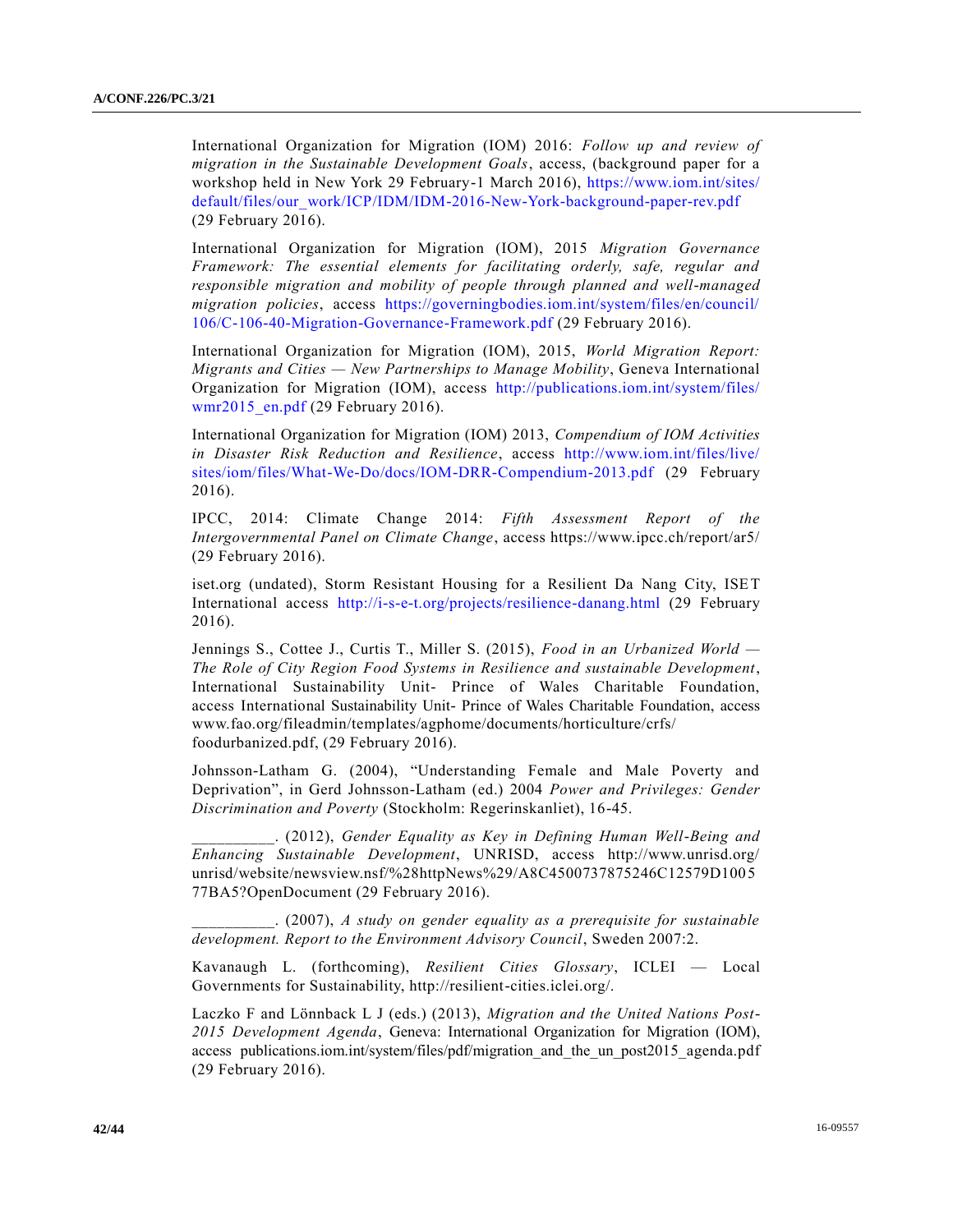Le Masson, Virginie (2014). *Gender equality's a 'must' for climate compatible development to succeed.*, CDKN Global:, access http://cdkn.org/2014/12/opiniongender-equalitys-must-climate-compatible-development-succeed/?loclang=en\_gb (29 February 2016).

Melde S. (2014) *Glossary — Migration, Environment and Climate Change: Evidence for Policy (MECLEP)*, Geneva: International Organization for Migration (IOM), access [https://publications.iom.int/system/files/pdf/meclep\\_glossary\\_en.pdf](https://publications.iom.int/system/files/pdf/meclep_glossary_en.pdf) (29 February 2016).

\_\_\_\_\_\_\_\_\_\_. (2015): The poor pay the price, New research insights on human mobility, climate change and disasters, *MECC Policy Brief Series*, Vol. 1(9), IOM, Geneva. IOM Outlook on Migration, Environment and Climate Change, IOM, 2014.

*Migration and Local Planning: issues opportunities and partnerships 2015*  (background paper for the Conference on Migrants and Cities, held in Geneva, 26-27 October 2015), Geneva: International Organization for Migration (IOM), access https://www.iom.int/sites/default/files/our\_work/ICP/IDM/2015\_CMC/IDM-October-2015-Conference-on-Migrants-and-Cities-Background-Paper.pdf (29 February 2016).

OECD (2013), *Green Growth in Cities, OECD Green Growth Studies*, OECD Publishing, Paris. http://dx.doi.org/10.1787/9789264195325-en.

\_\_\_\_\_\_\_\_\_\_. (2014), *Boosting Resilience through Innovative Risk Governance*, OECD Publishing, Paris. http://dx.doi.org/10.1787/9789264209114-en.

\_\_\_\_\_\_\_\_\_\_. (2014), *OECD Recommendation on the Governance of Critical Risks*, [http://www.oecd.org/gov/risk/Critical-Risks-Recommendation.pdf.](http://www.oecd.org/gov/risk/Critical-Risks-Recommendation.pdf)

Opitz-Stapleton, S. (2014), *Da Nang, Viet Nam: Climate Change Impacts on Heat Stress by 2050 Summary Report*, Institute for Social and Environmental Transition.

Rees, W. (1992), "Ecological footprints and appropriated carrying capacity: what urban economics leaves out," *Environment and Urbanization* 4 (2): 121-130.

Rees, W., and Wackernagel M. (2008), "Urban ecological footprints: why cities cannot be sustainable — and why they are a key to sustainability." *Urban Ecology*: 537-555.

Rosenzweig C., Solecki W. D., Hammer S. A. and Mehrotra S. (eds.) (2011), Climate Change and Cities First Assessment Report of the Urban Climate Change Research Network, New York: Urban Climate Change Research Network Centre for Climate Systems Research Earth Institute, Columbia University, Cambridge University Press, access http://uccrn.org/resources/publications/arc3/ (29 Feb 2016).

Russell, James S. *The Agile City: Building Well-being and Wealth in an Era of Climate Change*, Island Press/Centre for Resource Economics, 292 pp.

Swilling M., Robinson B., Marvin S. and Hodson M. (2013), *City-level Decoupling: Urban Resource Flows and the Governance of Infrastructure Transitions*, International Resource Panel, access http://www.unep.org/resourcepanel-old/portals/ 24102/pdfs/Cities-Full\_Report.pdf (29 February 2016).

The Huairou Commission (2015), *Resilient Women: Integrating Community Resilience Priorities in Post-2015 Agenda. Action Research of the Community Practitioners Platform for Resilience in Latin America and the Caribbean*. Access [https://huairou.org/sites/default/files/Resilient%20Women\\_web.pdf](https://huairou.org/sites/default/files/Resilient%20Women_web.pdf) (29 February 2016).